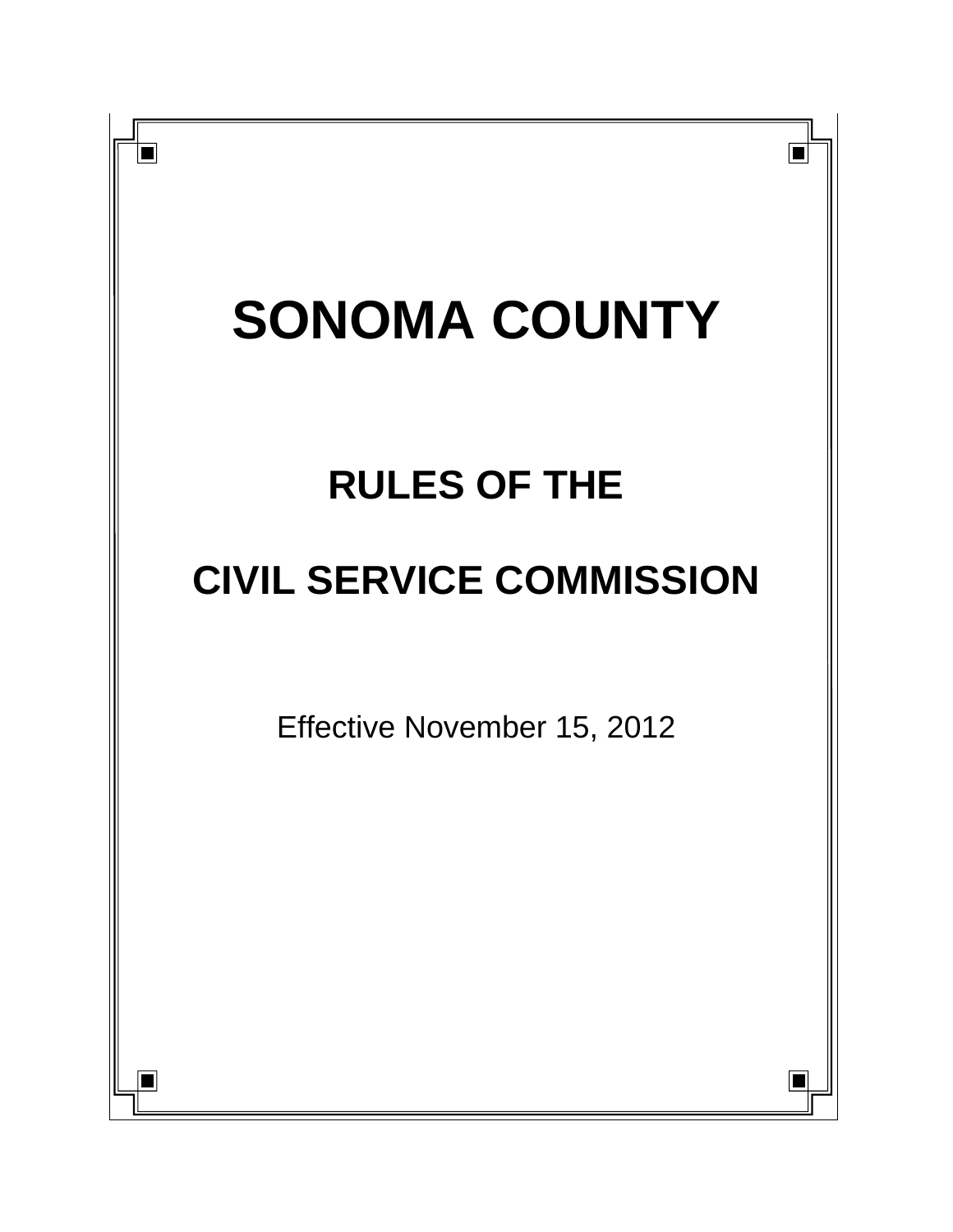# **RULES OF THE CIVIL SERVICE COMMISSION**

COUNTY OF SONOMA Effective November 15, 2012

# TABLE OF CONTENTS

| RULE 1            |             |                                                                                          |  |
|-------------------|-------------|------------------------------------------------------------------------------------------|--|
| RULE <sub>2</sub> |             |                                                                                          |  |
|                   |             |                                                                                          |  |
|                   |             |                                                                                          |  |
|                   |             |                                                                                          |  |
|                   |             |                                                                                          |  |
|                   |             |                                                                                          |  |
|                   |             |                                                                                          |  |
| RULE <sub>3</sub> |             |                                                                                          |  |
|                   |             |                                                                                          |  |
|                   |             | Section 3.2 Changes in Classification or Positions (Rev. 1/20/00, 7/1/10)Rule 3-Pgs. 1&2 |  |
|                   |             | Section 3.3 Status of Incumbent of Position After                                        |  |
|                   |             |                                                                                          |  |
|                   |             |                                                                                          |  |
|                   |             |                                                                                          |  |
|                   |             |                                                                                          |  |
|                   |             |                                                                                          |  |
| RULE 4            |             |                                                                                          |  |
|                   |             |                                                                                          |  |
|                   |             |                                                                                          |  |
|                   |             |                                                                                          |  |
|                   |             | Section 4.4 Qualifications for Veterans Preference (Rev. 7/1/10) Rule 4-Pg. 2            |  |
| RULE <sub>5</sub> |             |                                                                                          |  |
|                   |             |                                                                                          |  |
|                   |             |                                                                                          |  |
|                   |             |                                                                                          |  |
|                   |             |                                                                                          |  |
|                   |             |                                                                                          |  |
|                   |             |                                                                                          |  |
|                   |             |                                                                                          |  |
|                   |             |                                                                                          |  |
| RULE <sub>6</sub> |             |                                                                                          |  |
|                   | Section 6.1 |                                                                                          |  |
|                   | Section 6.2 |                                                                                          |  |
|                   | Section 6.3 |                                                                                          |  |
|                   | Section 6.4 |                                                                                          |  |
|                   |             |                                                                                          |  |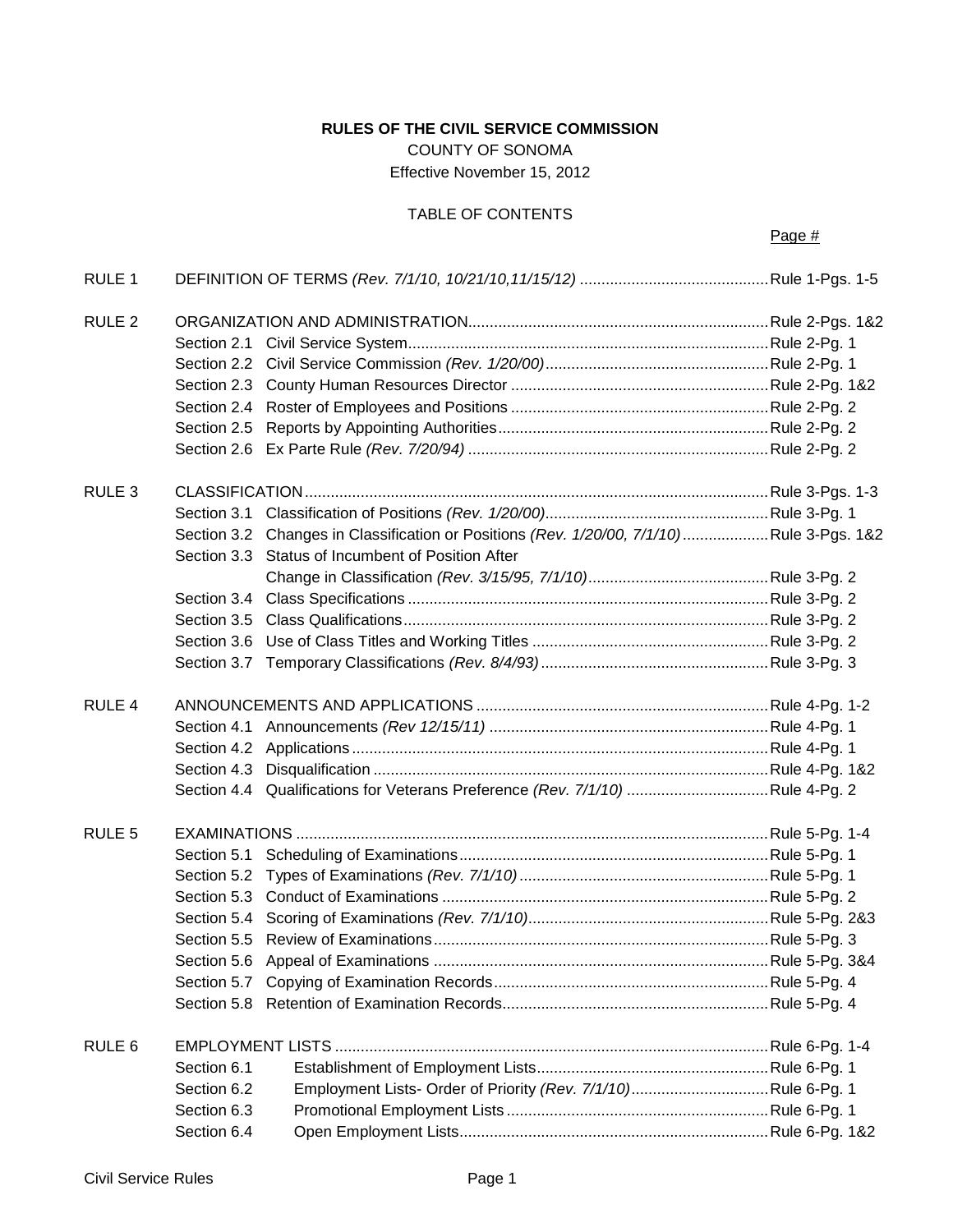|                   | Section 6.5  |                                                                               |  |  |
|-------------------|--------------|-------------------------------------------------------------------------------|--|--|
|                   | Section 6.6  |                                                                               |  |  |
|                   | Section 6.7  |                                                                               |  |  |
|                   | Section 6.8  |                                                                               |  |  |
|                   | Section 6.9  |                                                                               |  |  |
|                   | Section 6.10 |                                                                               |  |  |
| RULE <sub>7</sub> |              |                                                                               |  |  |
|                   | Section 7.1  |                                                                               |  |  |
|                   | Section 7.2  | Certification of Candidates (Rev.6/1/00, 7/1/10) Rule 7-Pg. 1&2               |  |  |
|                   | Section 7.3  |                                                                               |  |  |
|                   | Section 7.4  |                                                                               |  |  |
|                   | Section 7.5  |                                                                               |  |  |
|                   | Section 7.6  |                                                                               |  |  |
| RULE <sub>8</sub> |              |                                                                               |  |  |
|                   | Section 8.1  |                                                                               |  |  |
|                   | Section 8.2  |                                                                               |  |  |
|                   | Section 8.3  |                                                                               |  |  |
|                   | Section 8.4  |                                                                               |  |  |
|                   | Section 8.5  |                                                                               |  |  |
|                   | Section 8.6  |                                                                               |  |  |
|                   | Section 8.7  |                                                                               |  |  |
|                   | Section 8.8  |                                                                               |  |  |
|                   | Section 8.9  |                                                                               |  |  |
|                   | Section 8.10 | Return From Recurring Defined Term Position (Added 7/07/05)  Rule 8 - Pg. 4&5 |  |  |
| RULE <sub>9</sub> |              |                                                                               |  |  |
|                   | Section 9.1  |                                                                               |  |  |
|                   | Section 9.2  |                                                                               |  |  |
|                   | Section 9.3  |                                                                               |  |  |
|                   | Section 9.4  |                                                                               |  |  |
|                   | Section 9.5  |                                                                               |  |  |
|                   | Section 9.6  |                                                                               |  |  |
|                   | Section 9.7  | Dismissal of Probationary Employees (Rev. 5/3/95, 7/1/10)Rule 9 - Pgs. 2&3    |  |  |
| RULE 10           |              |                                                                               |  |  |
|                   | Section 10.1 |                                                                               |  |  |
|                   | Section 10.2 |                                                                               |  |  |
|                   | Section 10.3 |                                                                               |  |  |
|                   | Section 10.4 | Suspension/Demotions/Reductions in Pay (Rev. 10/18/95)Rule 10 - Pg. 2         |  |  |
|                   | Section 10.5 | Procedures for Dismissal, Reduction in Salary Step, Suspension or             |  |  |
|                   |              | Involuntary Demotion of Officers of Employees who have Permanent              |  |  |
|                   |              |                                                                               |  |  |
|                   |              |                                                                               |  |  |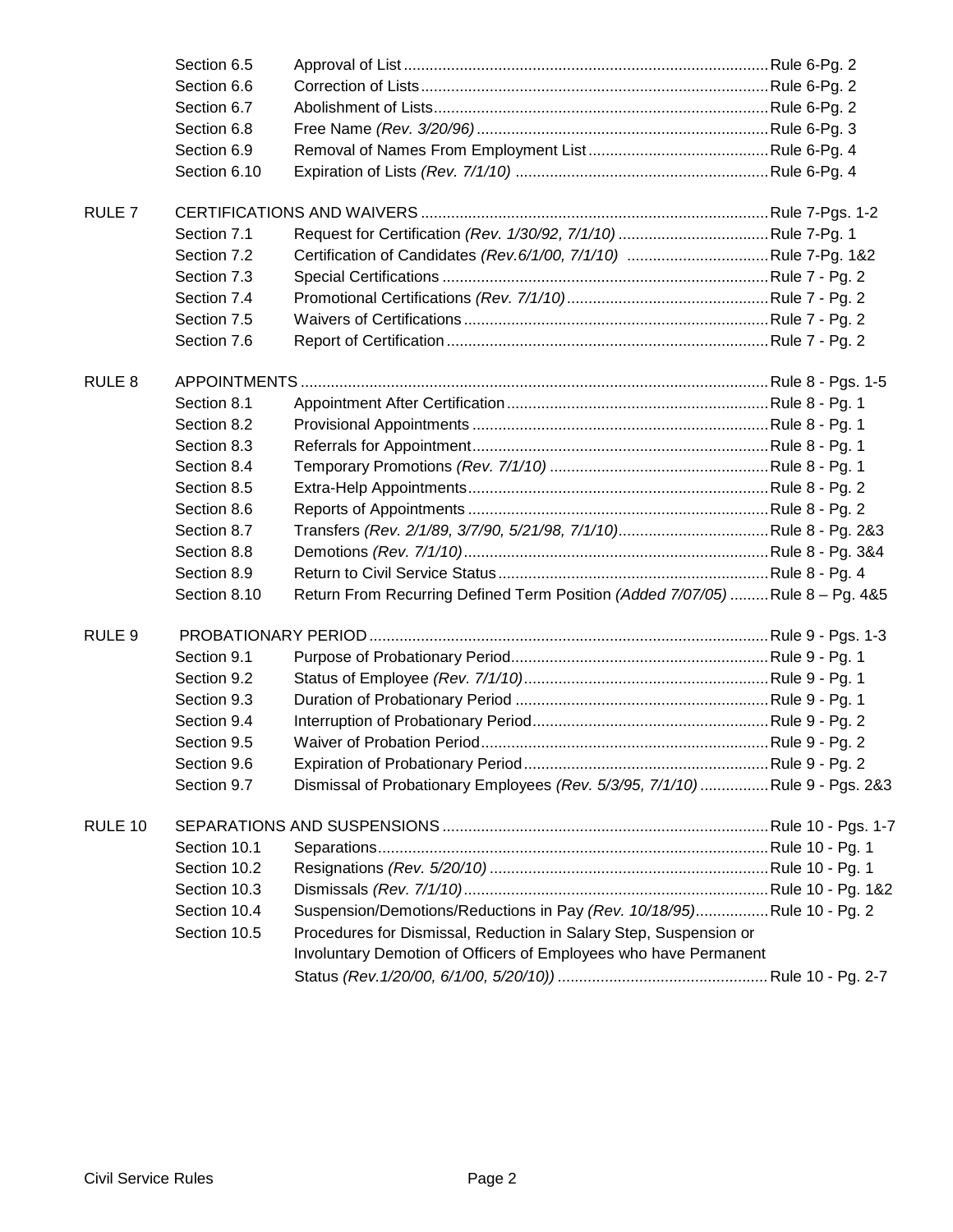|                    |                                                                                  | Page # |
|--------------------|----------------------------------------------------------------------------------|--------|
| RULE 11            |                                                                                  |        |
|                    |                                                                                  |        |
|                    |                                                                                  |        |
|                    |                                                                                  |        |
|                    |                                                                                  |        |
|                    |                                                                                  |        |
|                    | Section 11.6 Competing in Examinations/Employment Selection Process After Layoff |        |
|                    |                                                                                  |        |
| RULE 12            |                                                                                  |        |
|                    |                                                                                  |        |
|                    |                                                                                  |        |
|                    |                                                                                  |        |
| RULE <sub>13</sub> |                                                                                  |        |
|                    |                                                                                  |        |
|                    |                                                                                  |        |
|                    |                                                                                  |        |
| RULE 14            |                                                                                  |        |
|                    |                                                                                  |        |
|                    |                                                                                  |        |
| RULE 15            |                                                                                  |        |
|                    |                                                                                  |        |
|                    |                                                                                  |        |
|                    |                                                                                  |        |
|                    |                                                                                  |        |
| RULE 16            |                                                                                  |        |
|                    |                                                                                  |        |
|                    |                                                                                  |        |
|                    |                                                                                  |        |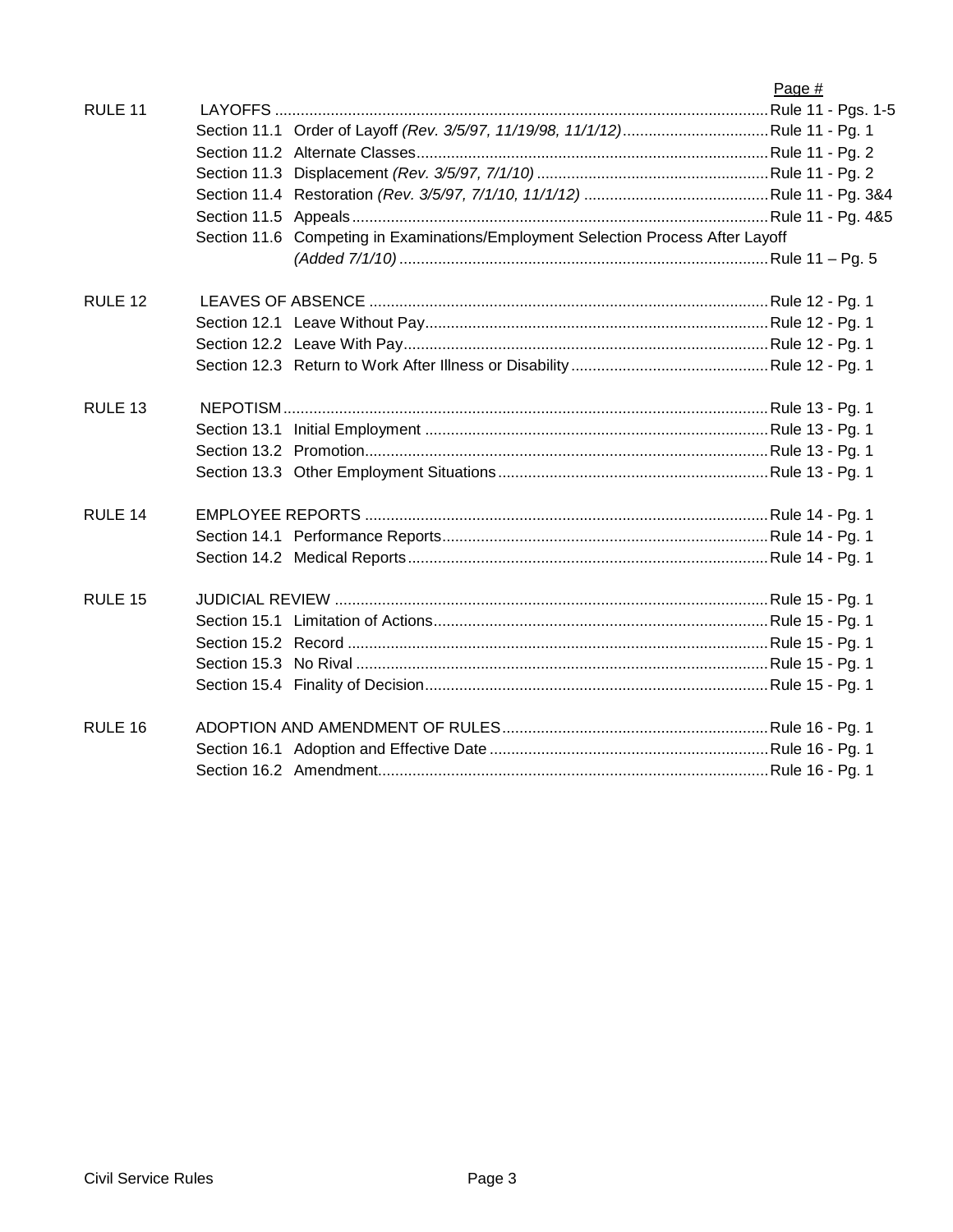# RULES OF THE CIVIL SERVICE COMMISSION COUNTY OF SONOMA

# RULE 1

### DEFINITION OF TERMS

The following words and terms used in these rules shall have the meaning indicated below unless the context clearly indicates otherwise.

"ADMINISTRATIVE MANAGEMENT" means an employee customarily having responsibility for formulating, administering or managing the implementation of County policies and programs.

"ALLOCATION OF CLASS" means the official determination that employees of a particular class shall be compensated at a specific salary or salary range.

"ALLOCATION OF POSITION" means the official authorization for a specific position to be utilized by a specific department.

"ALTERNATE POSITION" means a single position which may be filled alternatively by an employee in either of two or more classes, at the discretion of the appointing authority. The highest alternate class shall be construed as the normal working level of such position, and each lower alternate class shall be construed as a level suitable for recruitment and training.

"ANSWER SHEET" means a form of paper or machine scored form or similar material on which a candidate records responses to items contained on a written examination and which the candidate shall surrender to a proctor at the completion of the examination. The answer sheet shall constitute the official record of the candidate's response to each item.

"APPLICANT" means a person who, according to these rules, has made formal application for employment on the County's official application form.

"APPOINTING AUTHORITY" means the board, commission, group of persons, officer or person having the power by lawfully delegated authority to make appointment to or removal from positions in the County service and conduct or finalize employee performance appraisals.

"APPOINTMENT" means the designation of an individual for employment in a specific position, and is effective on the date the individual begins work in the position.

"CANDIDATE" means a person who has been admitted to an examination for County employment.

"CENTRAL PERSONNEL OFFICE" means the office of the Civil Service Commission of the County of Sonoma.

"CERTIFICATION" means the official notification to an appointing authority of those qualified candidates who may be appointed to a vacant position in the classified service.

"CLASS" or "CLASS OF POSITIONS" includes all positions which possess similar duties, responsibilities and qualifications.

"CLASSIFICATION PLAN" means an orderly arrangement of all positions into classes.

"CLASSIFICATION SERIES" means a series of closely related classes which have similar titles and duties and constitute a common progression for promotion for employees.

"CLASSIFIED SERVICE" means all positions in the County service except those specifically placed in the "unclassified" service.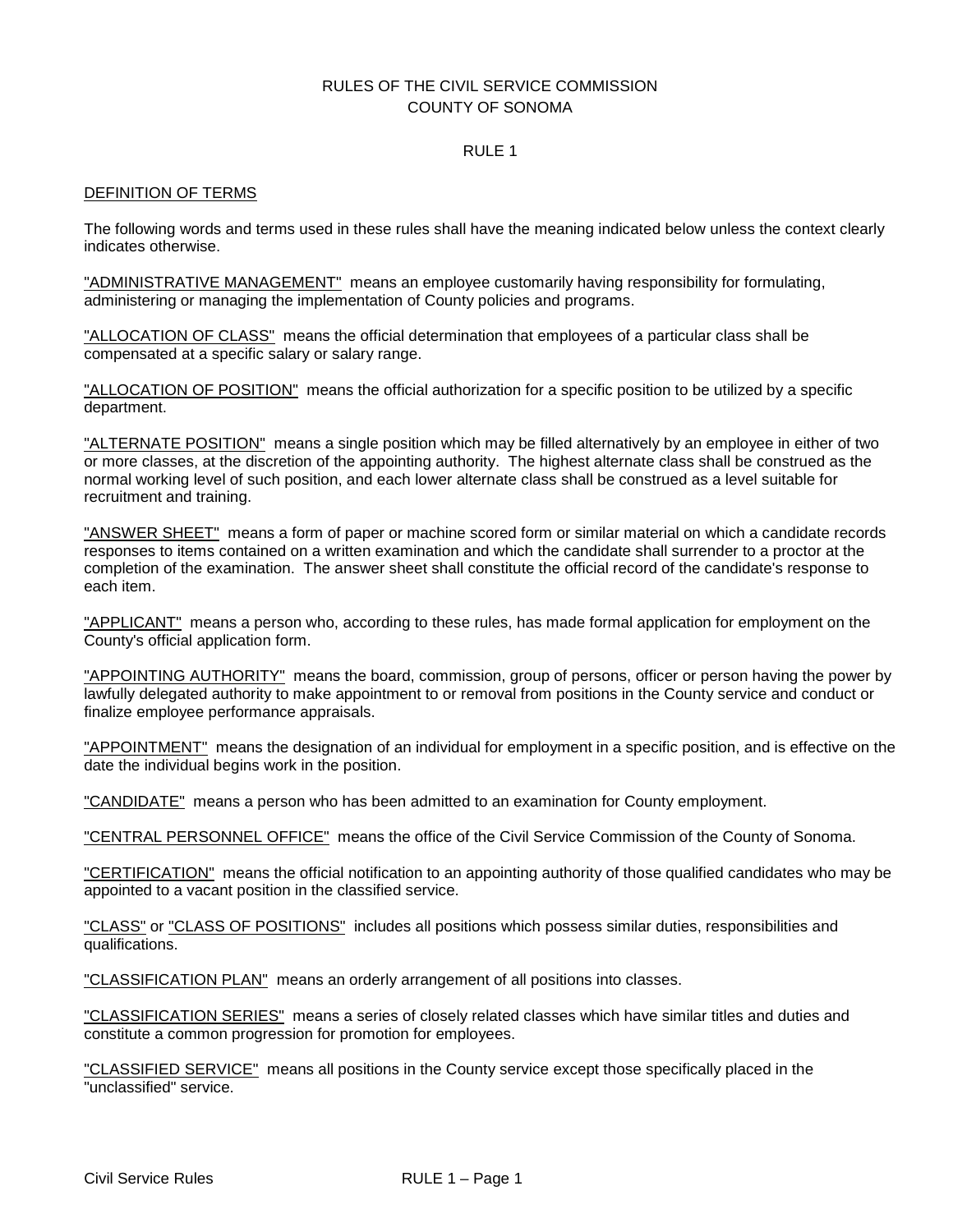"CLOSELY RELATED CLASS" means any class which has been determined by the Human Resources Director to have sufficiently similar duties and minimum qualifications to make a change of status compatible with Merit System Standards. (revised 7/1/10)

"COMPENSATION" as used in the Civil Service Ordinance, means the base salary (i.e., specific pay rate within the pay range) paid to an employee by reason of service in a classification but does not include such items as specialty assignment pay, premium pay, allowances, reimbursable employment expenses or any other form of consideration. This list of items excluded from the definition of "compensation" is illustrative only and not definitive.

The foregoing definition of "Compensation" shall not take effect until March 15, 1994 as to any case concerning the removal from a specialty assignment of an employee covered by the 1990-94 Memoranda of Understanding (MOUs) between the County and the SCSOEA Law Enforcement Nonsupervisory and Supervisory Units and the SCSOEA Corrections and Probation Nonsupervisory and Supervisory Units during the guarantee period specified in Article 8 of both MOUs. "Specialty Assignment" shall have the same meaning as used in Article 8 of those MOUs.

Prior to March 15, 1994, such cases shall be governed by the existing definition of compensation, which reads as follows: "'Compensation' means the salary, wage, allowances, and all other forms of valuable consideration, earned by or paid to an employee by reason of service in any position, but does not include monetary reimbursement for necessary expenses incurred by employees."

"COMPENSATION PLAN" means a schedule of salaries established by resolution or ordinance for the several classes of positions included in the classification plan, so that all positions of a given class will be paid at the salary range established for the class.

"CONTINUOUS SERVICE" means continuous employment by the County, whether with or without pay status.

"COUNTY" means the County of Sonoma.

"COUNTY BUSINESS DAY" means a day when all County offices are open to the public for transaction of business.

"CUT-OFF POINT" means that point in a ranking of examination scores which is determined by the Human Resources Director as equaling the minimum passing grade established for that examination.

"DEMOTION" means the reassignment of an employee from a position in one class to a position in another class which is allocated to a lower salary or salary range.

"DEPARTMENT" means a branch of the County government with one or more employees under the charge of a specific individual, who is known as the "DEPARTMENT HEAD".

"DEPARTMENT HEAD" means a person in charge of a specific branch of County government, or his/her designee.

"DISMISS OR DISMISSAL" can be synonymous with the definition of separation, or could mean release from probation or removal from a classification, and the individual may not necessarily separate from County service. If the result for the individual is not separation, then the terms of the dismissal must be in accordance with these Rules. (Added 7/1/10)

"DUAL POSITION" means a position established to permit replacement of an employee who receives payment for unused leave or overtime credit upon separation; and for a period of time not greater than the amount of such leave or overtime. A dual position may also be established to permit the replacement of an employee for the duration of an authorized leave of absence. An employee in a dual position shall have either permanent, probationary or provisional status, to be determined as provided in these rules for employees in permanent positions. (See Section 5.4 of Salary Resolution.)

"ELIGIBLE CANDIDATE" or "ELIGIBLES" means candidates whose names are on the employment list for a given class.

"EMPLOYEE" includes any person legally defined as an officer or employee of the County of Sonoma.

"EMPLOYMENT LIST" means a list of names, arranged in order of total examination score, of persons who have been found qualified for employment in a specific class.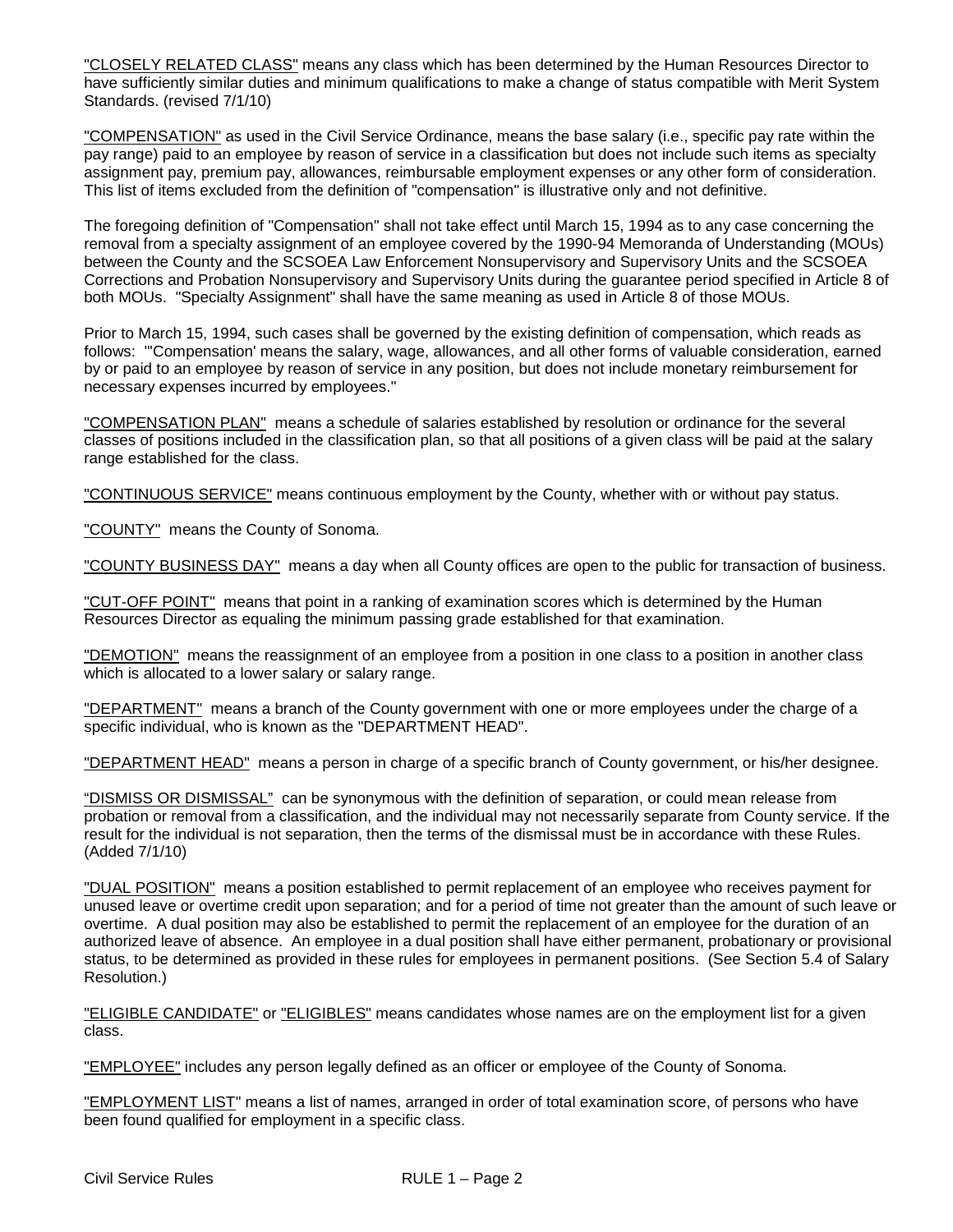"EXAMINATION" means one or more of the test methods authorized by these rules to determine the qualifications of one or more applicants and/or candidates.

"EXAMINATION ITEM" means any subdivision of an examination.

"EXTRA-HELP EMPLOYEE" means a person who is employed for the purpose of relieving or augmenting permanent staff in the accomplishment of work. Extra-help employees shall not be used to circumvent filling of permanently allocated positions. Extra-help employees shall be in the unclassified service and shall not have property rights to permanent or continued employment.

There are five types of extra-help employees:

- 1. Temporary Temporary extra-help employees relieve or augment permanent staff on a continuous basis for a period not to exceed one calendar year without a substantial break in service (three continuous months), unless approved by the Human Resources Director and the County Administrator. Examples of the use of temporary employees include but are not limited to vacation, pregnancy and disability relief, and temporary assignment to assist a department with a workload that is too great to be dealt with expeditiously by permanent employees of the department.
- 2. Intermittent Intermittent extra-help employees augment permanent staff when there is a need to maintain adequate work coverage either for short periods of time at recurrent intervals, or for ongoing periods of time for fewer than 4 days per pay period on a regular basis. Examples of intermittent employment include, but are not limited to, "on-call" and "pool" staffing. The total number of hours an intermittent employee shall work in any twelve (12) month consecutive period cannot exceed the number of hours equivalent to what a full-time employee would work in eight (8) months, (i.e., 1380 hours excluding overtime).
- 3. Seasonal Seasonal extra-help employees augment permanent staff by performing duties that are required at certain times or seasons of the year. Seasonal employment shall not extend beyond six (6) calendar months in any twelve (12) month consecutive period.
- 4. Emergency Emergency extra-help employees are hired to meet the immediate requirements of an emergency situation in order to prevent stoppages of public business, loss of life, or damage to person or property. Such appointments are limited to 40 working days. Emergency employment must be approved by the County Administrator.
- 5. Intern means a student who is enrolled in a full-time or part-time academic or vocational curriculum which is directly related to the work the Intern performs for the County. An Intern may not work in excess of 1560 hours in a twelve month period from date of hire. An internship may extend beyond the initial twelve-month period to a maximum of thirty-six (36) consecutive months provided the Intern remains enrolled in the related academic curriculum throughout the thirty-six month period. Graduates of Law School may be employed as Graduate Law Clerks as long as their total employment does not exceed three consecutive years. Each individual who is employed as an Intern in excess of twelve consecutive months must be approved by the Human Resources Director beyond that period of time.

"FINAL FILING DATE" means the last date on which a person may submit a formal application for employment.

"FORM TEST" means any examination which is prepared for the purpose of repeated administration to a different group of candidates.

"FREE NAME" means a certifiable eligible who has no standing or priority.

"FULL-TIME EMPLOYEE" means an employee who is appointed to a permanently allocated position which is regularly scheduled for 80 hours of work in a bi-weekly pay period.

"HEARING" means a public meeting of the Civil Service Commission at which the adoption or amendment of these rules, and/or other personnel matters, may be considered.

"LAY-OFF" means the involuntary full or partial abolition of an employee's permanently allocated position due to lack of funds or lack of work, which may lead to the full or partial separation of the employee or the employee displacing to another position.

"TO BE LAID OFF" means to be subjected to lay-off.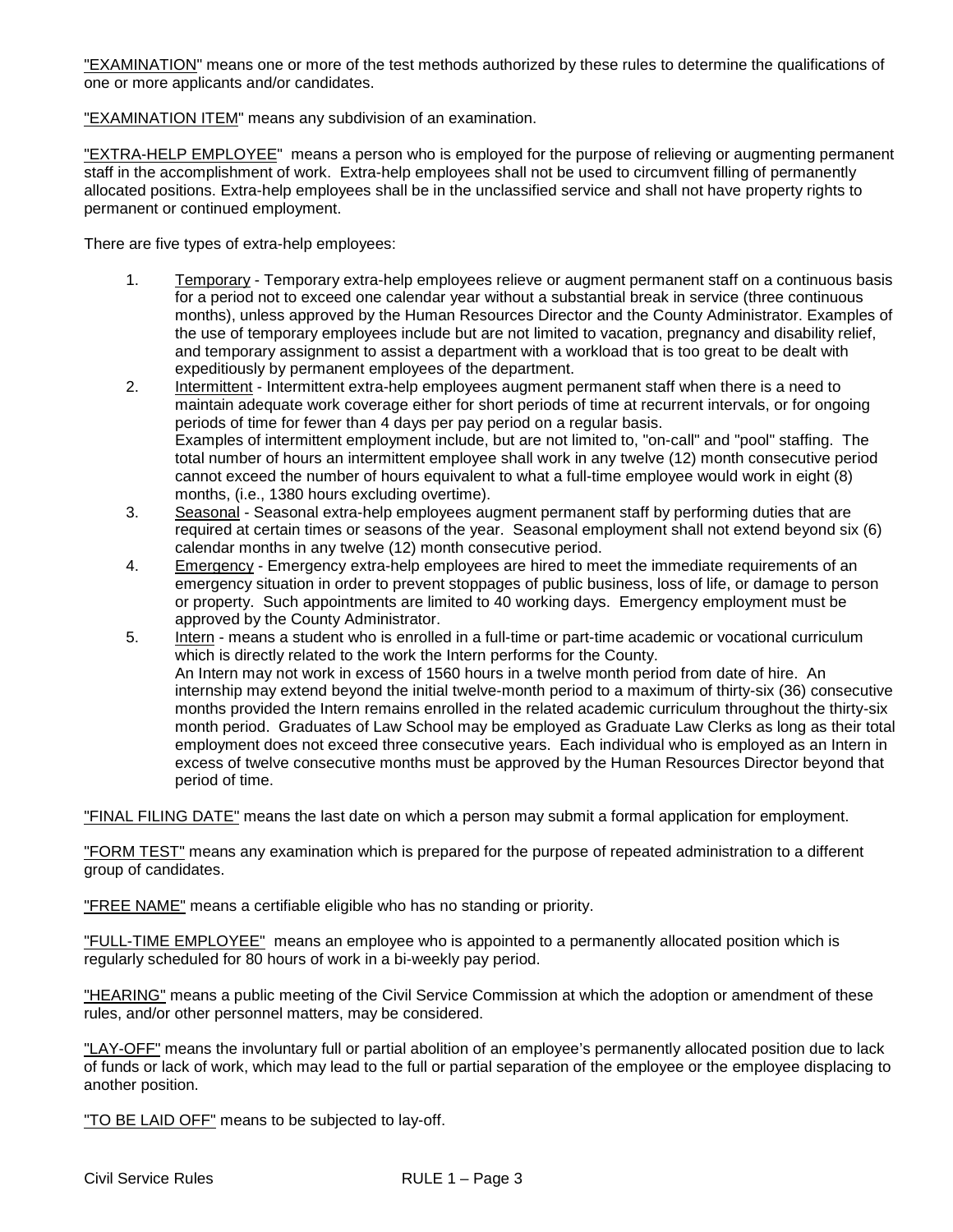"OPEN EXAMINATION" means a competitive examination in which any qualified person may participate.

"PART-TIME EMPLOYEE" means an employee who is appointed to a permanently allocated position which is regularly scheduled for less than 80 hours of work in a bi-weekly pay period.

"PAY STATUS" is defined in the Salary Ordinance of the County of Sonoma.

"PERMANENT EMPLOYEE" means an employee who has permanent status.

"PERMANENTLY ALLOCATED POSITION" means any position in the classified service which is allocated to a department by the Board of Supervisors in the current annual budget and is likely to require the services of an employee without interruption for more than one year.

"PERMANENT STATUS" means the status of an employee who is lawfully retained in a permanently allocated position after the completion of the probationary period provided for in these rules.

"PERSONNEL TRANSACTION" means the appointment, separation or reassignment of an employee.

"POSITION" means a group of duties and responsibilities requiring the full-time or part-time employment of one individual.

"PROBATIONARY EMPLOYEE" means an employee who is serving a probationary period.

"PROBATIONARY PERIOD" means a period which is used to determine the employee's fitness for permanent status.

"PROCTOR" means a person designated by the Human Resources Director to conduct an examination.

"PROJECT OR LIMITED TERM POSITION" An allocated position which exists only for a limited period of time for purposes of accomplishing a specific project, grant, or functions. Such positions shall be designated as project or limited term by job class title, attached to a specific project and/or funding source, and limited in duration to 60 consecutive months from the date the position(s) are allocated by the Board of Supervisors. (Revised 3/5/97; Corrected 6/1/04)

"PROMOTION" means the reassignment of an employee from a position in one class to a position in another class which is allocated to a higher salary or salary range.

"PROMOTIONAL EXAMINATION" means a competitive examination in which only qualified permanent and/or probationary County employees may participate.

"PROVISIONAL APPOINTMENT" means the appointment of a qualified person to a vacant position, pending a competitive examination for the class.

"REASSIGNMENT" means the separation of an employee from one position and the employee's concurrent appointment to another position.

"RECLASSIFICATION" means a change in allocation of a position by raising it to a

higher class, reducing it to a lower class, or moving it to another class at the same level on the basis of substantial changes in the kind, difficulty, or responsibility of duties performed in such position. It includes abolition of a position and replacement with a position in another class in order to change classification.

"RECURRING DEFINED TERM" means a position where the incumbent's term is limited to a defined period of time coinciding with the term of the department head where the classification is authorized. The incumbent's employment ends upon the expiration of that defined period of time, unless the incumbent is reappointed by his/her department head. The defined term is designated within the particular job specification for that position. The termination of an incumbent's employment at the expiration of the defined term provided for herein, shall not be deemed or considered a dismissal, suspension or reduction in rank within the meaning of the Civil Service Ordinance. Neither the adoption nor the application of this definition shall affect the civil service status of any person holding any position of employment with the County at the time of this definition's adoption by the Commission. (Revised 7-7-05, 10-21-10)

"REQUEST FOR CERTIFICATION" means the official authorization for the Human Resources Director to certify candidates for appointment to a vacant position in the classified service.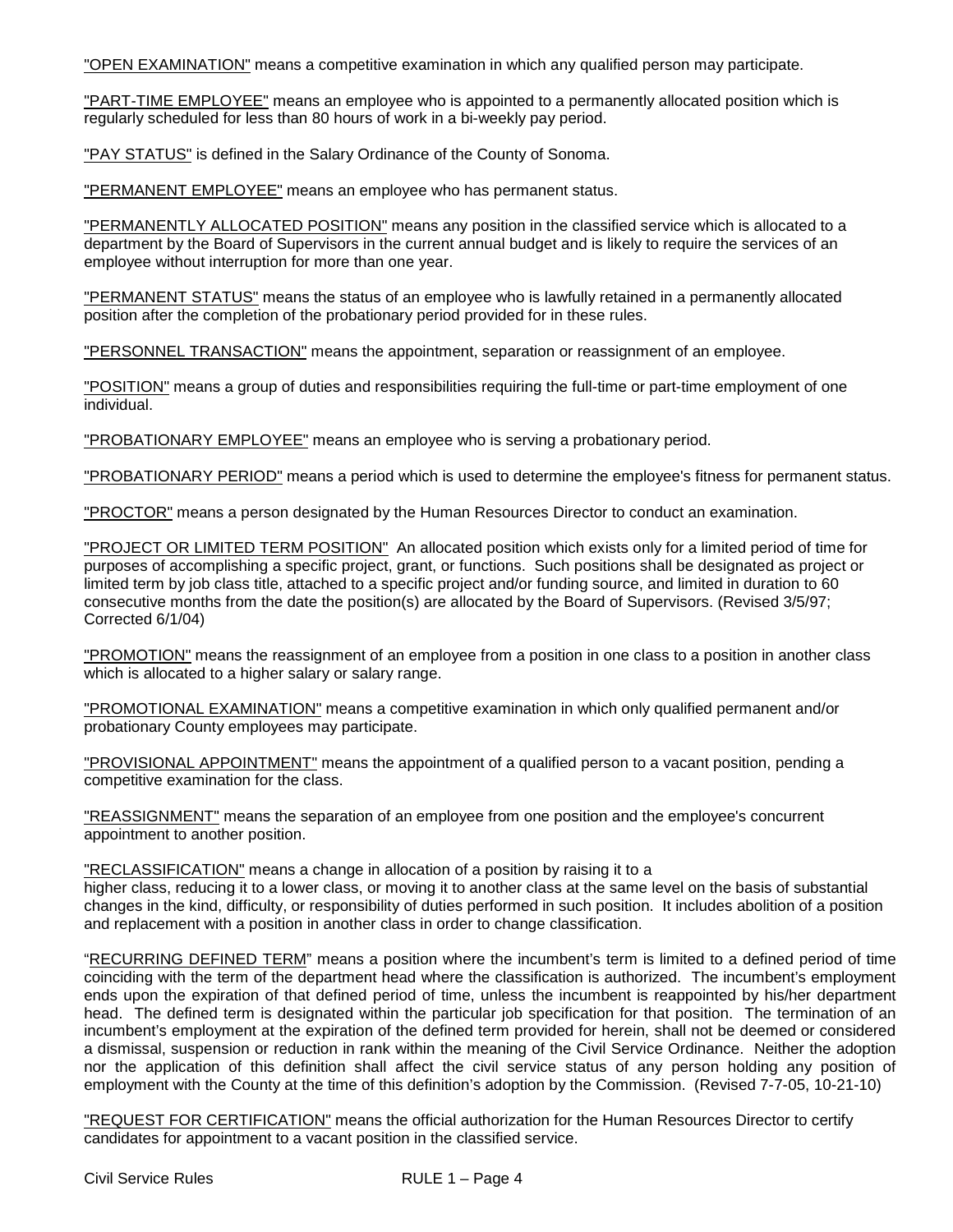"RESIGNATION" means the voluntary termination by an employee of the employee's employment.

"RESTORATION" (TO BE RESTORED) Pursuant to Rule 11.4, means an employee who has been re-employed in a job class due to layoff or displacement. Restoration only applies to the vacancy in a job class to which the employee has restoration rights, and only occurs in the department from which the employee was laid off/displaced. Restoration may only occur within two years of the effective date. (Added 11/15/12)

"RETITLE" means changing the title of a classification when duties and responsibilities are not substantively changed and the salary range is unchanged.

"SEPARATION" means the termination of employment of an individual.

"STANDING" means the order of priority on an employment list of each candidate who passes an examination. All candidates who have the same final examination score for the same examination shall be given the same standing.

"SUBSTITUTE POSITION" means a position established in lieu of a permanent position, and authorized in a closely related class which is allocated to the same or a lower salary or salary range. An employee in a substitute position which is established for a period of six months or longer shall have either permanent, probationary or provisional status, to be determined as provided in these rules for employees in permanent positions. (See Section 5.3 of Salary Resolution.)

"SUPERVISORY EMPLOYEE" shall be defined in the County of Sonoma's Employee Relations Policy.

"TEST" means examination.

"TEST KEY" means a copy of every item used in a specific written examination showing the correct answer to each.

"TITLE" or "CLASS TITLE" means the official name of each class of positions.

"TRANSFER" means the reassignment of an employee from one position to another position in the same class, or from a position in one class to a position in another class which is allocated to the same salary range or which has a maximum difference of plus or minus four percent. (revised 7/1/10)

"UNCLASSIFIED SERVICE" is defined in the Civil Service Ordinance of the County of Sonoma.

"WAIVER" means the voluntary written relinquishment by a candidate of the candidate's standing on an employment list.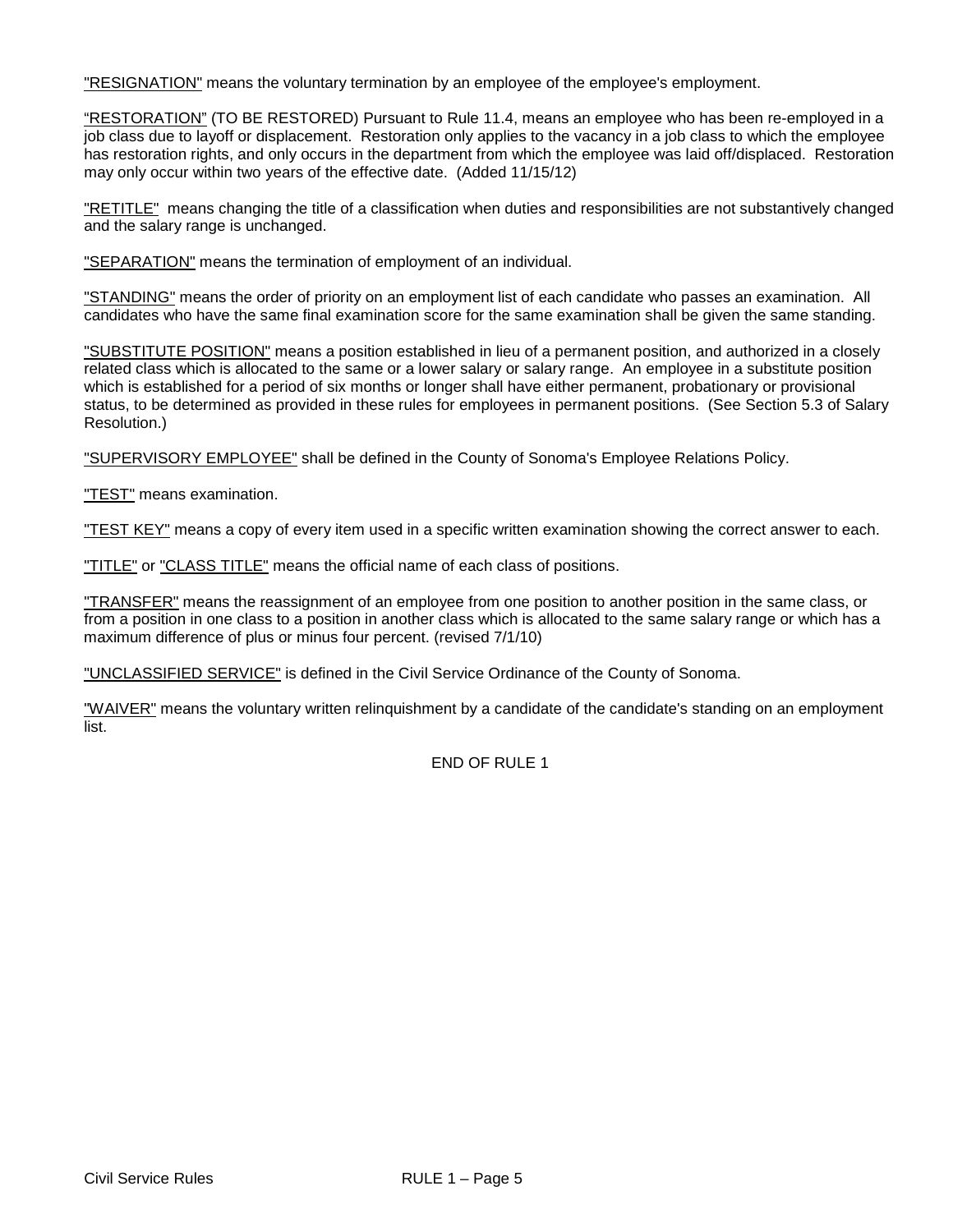# ORGANIZATION AND ADMINISTRATION

# SECTION 2.1 CIVIL SERVICE SYSTEM

Administration of the Civil Service System of the County of Sonoma shall be based on the principle of employment and promotion on a merit basis for the purpose of obtaining the highest efficiency and assuring that the best qualified persons available shall be employed in the service of the County.

# SECTION 2.2 CIVIL SERVICE COMMISSION

# A. Officers

- (1) The officers of the Civil Service Commission shall be Chairperson and Vice-Chairperson.
- (2) The Civil Service Commission shall, at its first meeting in January of each year, elect one of its members to serve as Chairperson for a period of one year, or until the election and qualification of a successor.
- (3) At the same time, and in the same manner, the Civil Service Commission shall elect one of its members to serve as Vice-Chairperson.
- (4) The Chairperson shall be the presiding officer at all regular and special meetings of the Commission. In the event of the absence of the Chairperson, the Vice-Chairperson shall preside. In the event of the absence of both the Chairperson and the Vice-Chairperson, the members present shall elect an Acting Chairperson.

# B. Meetings

- (1) Regular public meetings shall be held on the first and third Thursday of each month at 3:30 p.m. at the Human Resources Department or at a place and time so designated in a posted agenda. If the regular meeting falls on a holiday, the meeting shall be held at the call of the Chairperson. (revised 1/20/00)
- (2) Special meetings shall be held at the call of the Chairperson or any three members of the Civil Service Commission.
- (3) Three members shall constitute a quorum for the transaction of business. A majority of the quorum shall be required to take an action. (revised 1/20/00)
- (4) Written notice of each special or adjourned meeting of the Commission shall be posted at least seventy-two hours in advance thereof in the lobby of the Central Human Resources Department, and shall be mailed or delivered at the time of the posting to each person entitled to such notice.
- (5) Each meeting shall be conducted in accordance with the most current edition of Robert's Rules of Order, except as may be provided in these rules. (revised 1/20/00).
- (6) Communications and requests to the Civil Service Commission shall be made in writing. The substance of such requests and the action taken thereon shall be incorporated in the minutes.
- (7) A member of the Commission may vote  $\Box a$  ye,  $\Box$   $\Box b$  or  $\Box b$  bs ta in  $\Box$  A vote of  $\Box b$  bs ta in $\Box$  does not constitute concurrence, does not constitute a  $\Box$ no $\Box$ vote. (1/20/00)
- (8) A Commissioner recognizing a conflict of interest shall recuse him/herself from the discussion as soon as the conflict is recognized. (1/20/00)

# SECTION 2.3 COUNTY HUMAN RESOURCES DIRECTOR

The Human Resources Director shall:

- A. Perform and discharge, under the direction and control of the Civil Service Commission, such authority and duties as are delegated.
- B. Carry out all procedures in the administration of the County personnel system in conformity with the provisions of the Civil Service Ordinance and the Rules of the Civil Service Commission.
- C. Check department payroll documents for legality and accuracy of appointment of persons named therein and certify the names to the Auditor- Controller.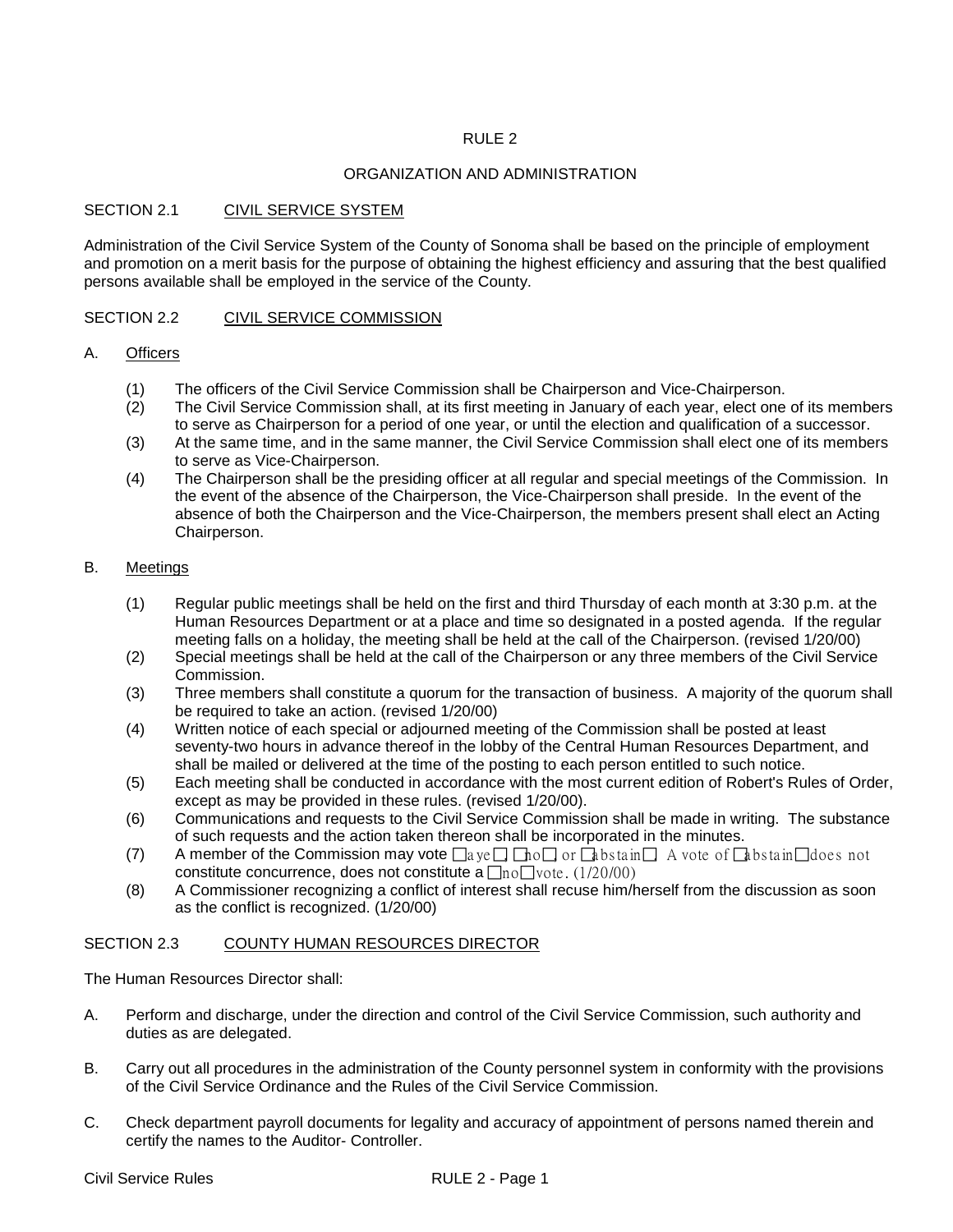- D. Conduct recruitment and examinations, prepare employment and re-employment lists, and certify the names of candidates for employment.
- E. Maintain various personnel records and other records of the Civil Service Commission, and prepare minutes of each meeting of the Commission.
- F. Shall be appointing authority for the staff of the Human Resources Department.
- G. Administer, maintain and adjust the Classification Plan and recommend rates of pay for each classification of position.
- H. Maintain the central roster of employees and positions.
- I. Maintain an official record of all actions taken by the Commission and shall prepare an annual report which summarizes such actions. After Commission review, this report shall be submitted to the Board of Supervisors.
- J. Prepare such special reports and studies as requested by the Civil Service Commission.
- K. Officially interpret Civil Service Rules prescribed by the Commission. Such interpretation shall be given great deference by the Commission when enforcing or amending these rules.

# SECTION 2.4 ROSTER OF EMPLOYEES AND POSITIONS

A central roster of employees and positions shall be maintained in the Central Human Resources Department. It shall include the record of employment of each employee in the classified service, including dates of service, positions held, salaries received, and such other information as may be deemed appropriate.

# SECTION 2.5 REPORTS BY APPOINTING AUTHORITIES

Each appointing authority shall promptly report the following matters to the Human Resources Director:

- A. Requests for certifications.<br>B. Appointments of any and a
- Appointments of any and all employees.
- C. Separations of any and all employees.
- D. Promotions, demotions and transfers of employees.
- E. Leaves of absence, whether with or without pay.
- F. Disciplinary actions, together with reasons therefore.
- G. Refusal or failure of certified candidates to accept employment.<br>H. Other matters which the Civil Service Commission may direct
- Other matters which the Civil Service Commission may direct.

# SECTION 2.6 EX PARTE RULE

Neither the Civil Service Commission, nor any member thereof, nor if applicable, the designated hearing officer, may communicate, directly or indirectly, upon the merits of a contested matter while the proceeding is pending, with any party, including any agents or employees of either party, or with any person who has a direct or indirect interest in the outcome of the proceeding, without reasonable notice and an opportunity for all parties to participate in the communication. (revised 7/20/94)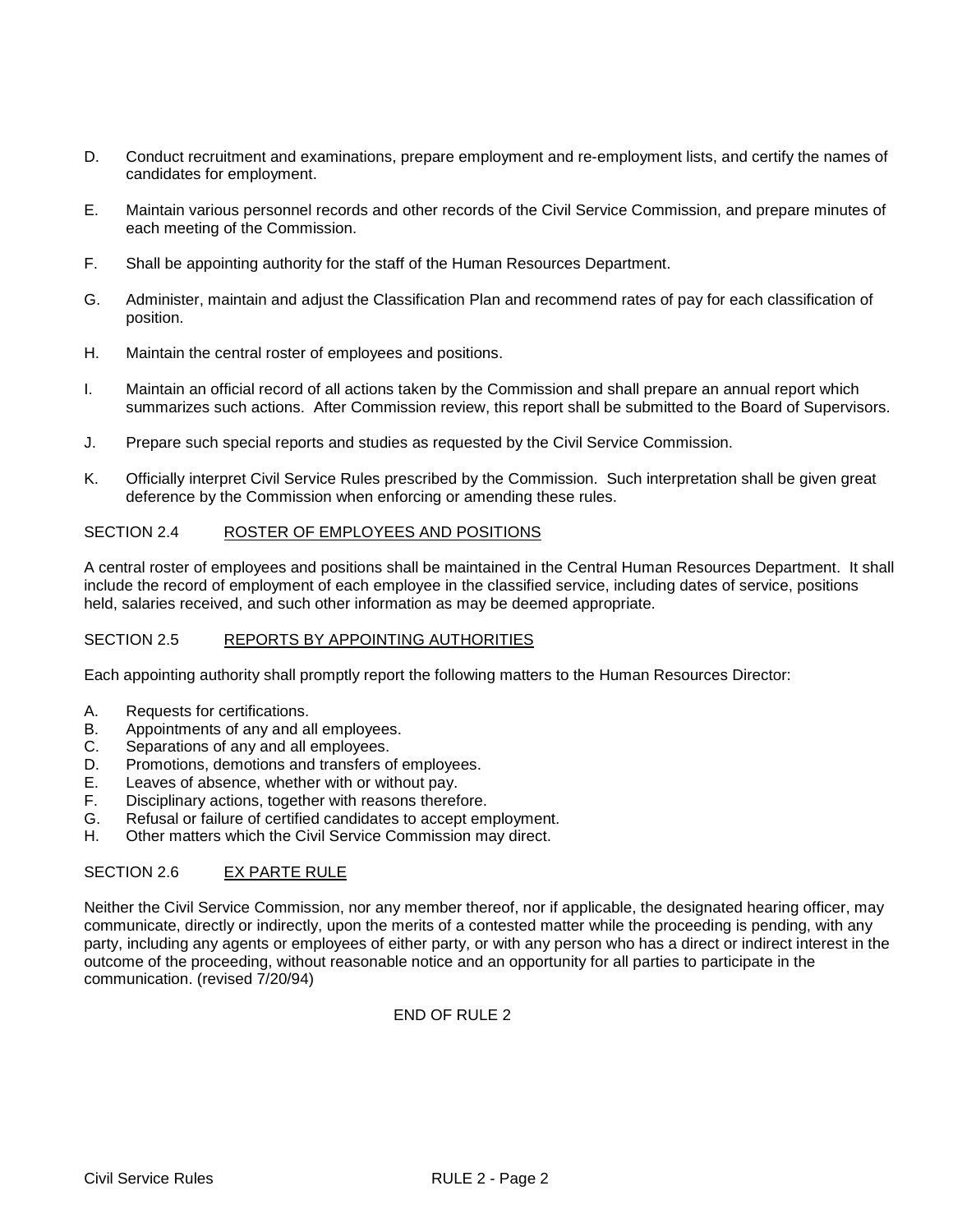# $RUIF3$ CLASSIFICATION

## SECTION 3.1 CLASSIFICATION OF POSITIONS

All positions established by the Board of Supervisors shall be classified and given appropriate class titles upon recommendation by the Civil Service Commission. Each class established pursuant to these rules shall include all positions sufficiently similar in duties and responsibilities to meet the requirements as specified under the definition of "Class." Emphasis will be on broader classifications wherever possible as provided by the above criteria. (1/20/00, revised 7/1/10)

# SECTION 3.2 CHANGES IN CLASSIFICATION OR POSITIONS (revised 1/20/00, 7/1/10)

- A. Whenever a department head proposes that a new position be created or an existing position abolished, he/she shall report the justification therefore, in writing, to the County Administrator with a copy to the Human Resources Director. Should the County Administrator and Human Resources Director concur with the recommended change, the Human Resources Director will direct that a report will be prepared. The report will be shared in accordance with this Section, Rule E. If the recommendation requires Board of Supervisor approval, a copy of the report and recommendation to the Board of Supervisors shall be furnished in advance to the appropriate employee organization. (revised 7/1/10)
- B. The Human Resources Director may review the classification of any existing position because: of a significant change in the duties and responsibilities of the position, the creation or establishment of a new job class in which such position may more appropriately be classified or because of the abolition or combination of any existing positions or classes. (revised 1/20/00)
- C. Whenever a department head, employee, or employee organization believes that a significant change has occurred in the duties and responsibilities of an existing position, which are outside the duties of the current classification, he/she/it shall report the significant facts in writing to the Human Resources Director, with a copy to the County Administrator and as applicable to the appropriate employee organization. (revised 1/20/00, 7/1/10)
- D. The Human Resources Director shall determine if the requesting party has made a prima facia case for the classification review requested and shall so notify the party who may appeal as provided in Section F. (revised 1/20/00)
- E. If a prima facia case is made, the Human Resources Director will direct that a report will be prepared and shared with the requesting party, as well as the department and the employee organization representing the class, at least ten (10) County business days prior to any Board of Supervisors or Civil Service Commission meeting at which a classification recommendation is being made. If the reclassification action will change the bargaining unit representative of the position, both the current and the proposed representative must be notified as provided in this section.

Any issues regarding the reclassification of the individual with their position falls under Rule 3.3B. (revised 1/20/00)

# F. Classification Appeal Process

- 1. An employee or employee organization representing the class who wishes to appeal the Human Resources Director's decision and/or staff report and classification recommendations or notification of denial may do so in writing in care of the Human Resources Director within seven (7) County business days of notification. (1/20/00)
- 2. The Commission shall hear the appeal and determine if there is sufficient change or difference in the duties and responsibilities of the appellant's position to justify a reclassification to another class or to require the creation of a new class. (1/20/00)
- 3. The Commission shall determine if a classification study should be performed when denied in D above. (1/20/00)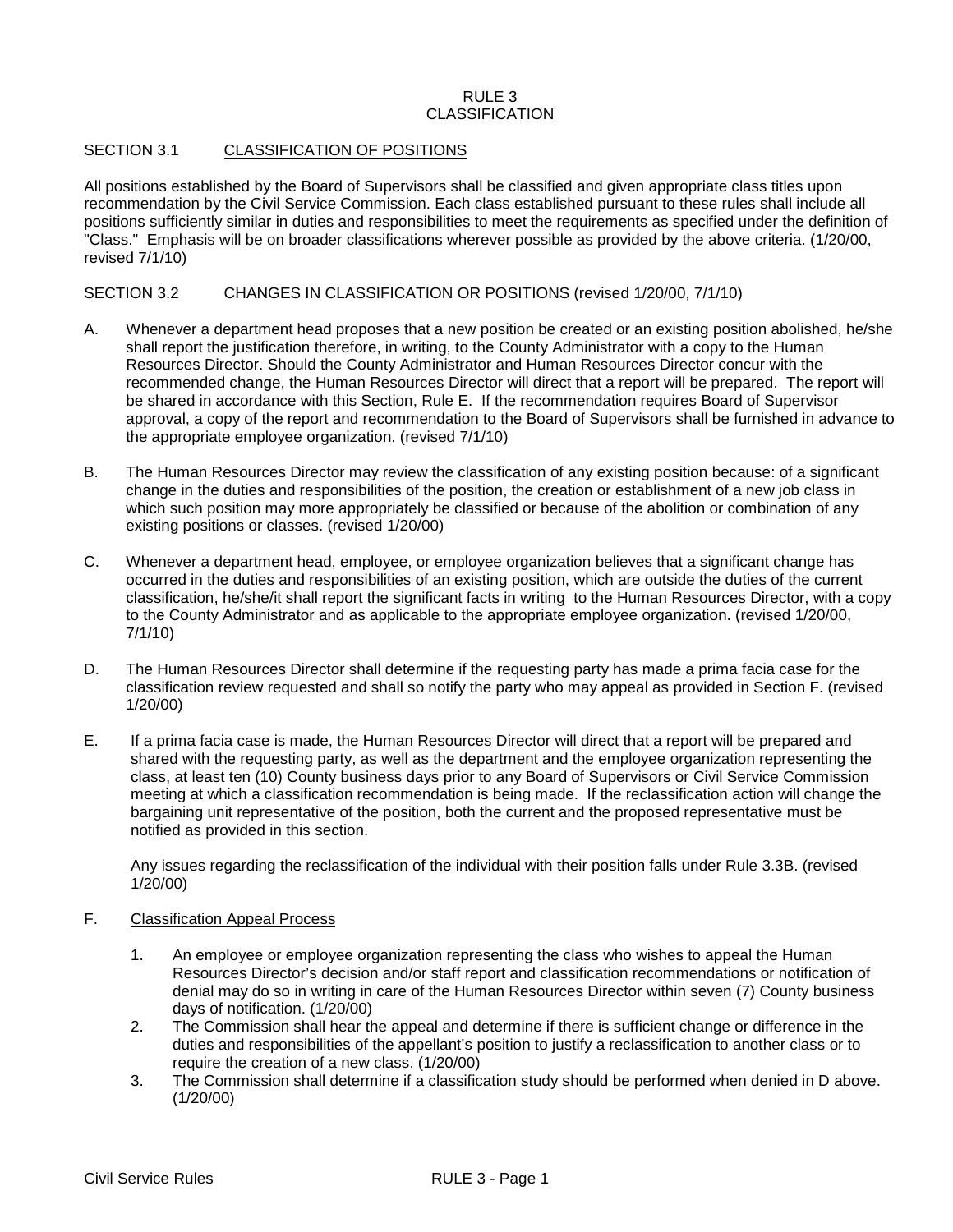- G. Where the Civil Service Commission finds that there are significant factors which justify a change in classification of a position, it may recommend to the Board of Supervisors that the position be placed in the appropriate class. (revised 1/20/00)
- H. Where the Commission finds that a change in classification is not justified, it shall so inform the department, employee, and/or employee organization. (revised 1/20/00)

# SECTION 3.3 STATUS OF INCUMBENT OF POSITION AFTER CHANGE IN CLASSIFICATION

- A. When a position is reclassified, it shall be filled through certification from the employment list unless the Civil Service Commission provides for retention of the incumbent in accordance with this section.
- B. The Civil Service Commission may provide that the incumbent of a reclassified position retain the position when it finds that the incumbent has satisfactorily performed the duties of that position for a continuous period of not less than one year prior to the date the position is reclassified. Possible waiver of probation period is covered by Rule 9.5 A (2). (revised 3/15/95)
- C. When a new class or class series is established, resulting in the abolition (deletion of class allocation(s) in the department or abolition of classification(s) by the Civil Service Commission and Board of Supervisors) of a previously existing class or class series, incumbents who are reclassified and retained in the equivalent level of the new class or series (as identified in the classification study and recommendations) shall retain the status they held prior to the reclassification. (revised 8/21/03, 7/1/10))

# SECTION 3.4 CLASS SPECIFICATIONS

For each class or position, the Civil Service Commission shall adopt and maintain written class specifications, which shall include the following:

- A. A definition of the class. The definition shall be a general description of the kind of work performed by employees of the class. It shall not be construed as prescribing or limiting the duties of any employee.
- B. A statement of characteristics which differentiate the class level from other classes with which it is commonly associated. It shall be used with other portions of the class specification to reflect an overall class concept in which work is assigned and performed.
- C. A summary of duties typical of the class, which will illustrate examples of work typically performed. The summary need not include all duties typical of the class. The presence or absence in the class specifications of duties performed in a given position shall not be construed as conclusive evidence of the classification of the position.
- D. The knowledge and abilities and a statement of minimum qualifications required to perform the duties of the class.

# SECTION 3.5 CLASS QUALIFICATIONS

- A. For each class of positions, the Civil Service Commission shall establish minimum qualifications, which shall be met by each person thereafter newly appointed in the class.
- B. Whenever applicable, any qualifications which may be prescribed by law for any class of positions shall be met in the qualifications established by the Civil Service Commission, and shall govern in the absence of such establishment by the Commission.

# SECTION 3.6 USE OF CLASS TITLES AND WORKING TITLES

The official class title of each position shall be used in all official personnel and fiscal records, and in all official personnel transactions. However, department heads are encouraged to assign other appropriate working titles which do not conflict with official class titles.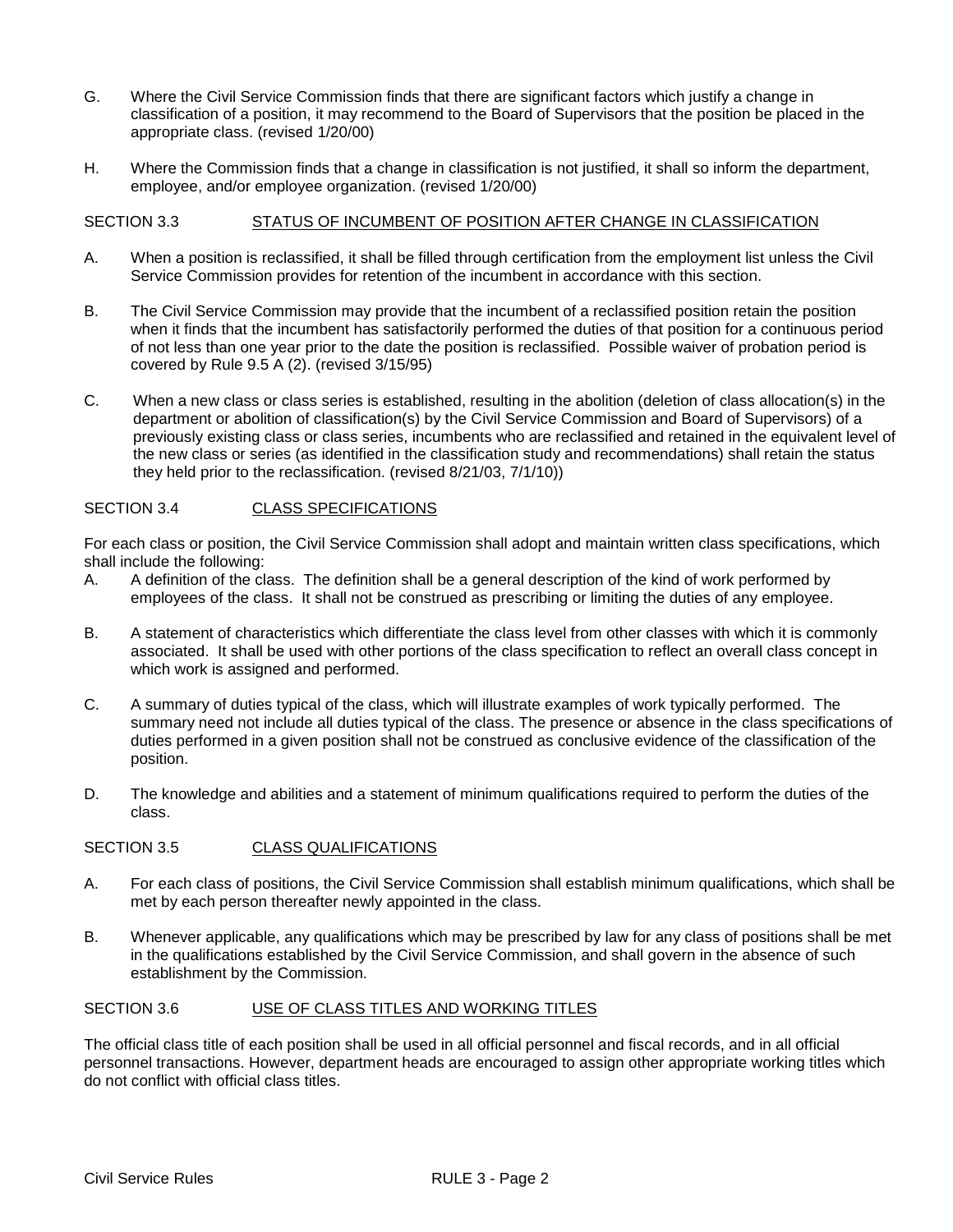# SECTION 3.7 TEMPORARY CLASSIFICATIONS

Temporary classifications may be created by the Human Resources Director if all of the following conditions are present:

- (1) the temporary classification would, if permanent, be categorized as administrative management;
- (2) there is no closely related administrative management classification in existence at the time;<br>(3) an employee in another administrative management classification has been or shortly will be
- an employee in another administrative management classification has been or shortly will be assigned the duties covered by the temporary classification; and
- (4) the purpose of the temporary classification is to permit the immediate temporary assignment of such administrative management employee into such classification.

In creating a temporary classification, the Human Resources Director shall also prepare a class specification containing the information required under Section 3.4 of these rules.

The duration of a temporary classification shall not exceed 180 days without the authorization of the Civil Service Commission, which may extend it for additional periods of up to 180 days each. (8/4/93)

Time served in a temporary classification shall be treated in the same manner as time served in any other classification to which an employee may be temporarily promoted.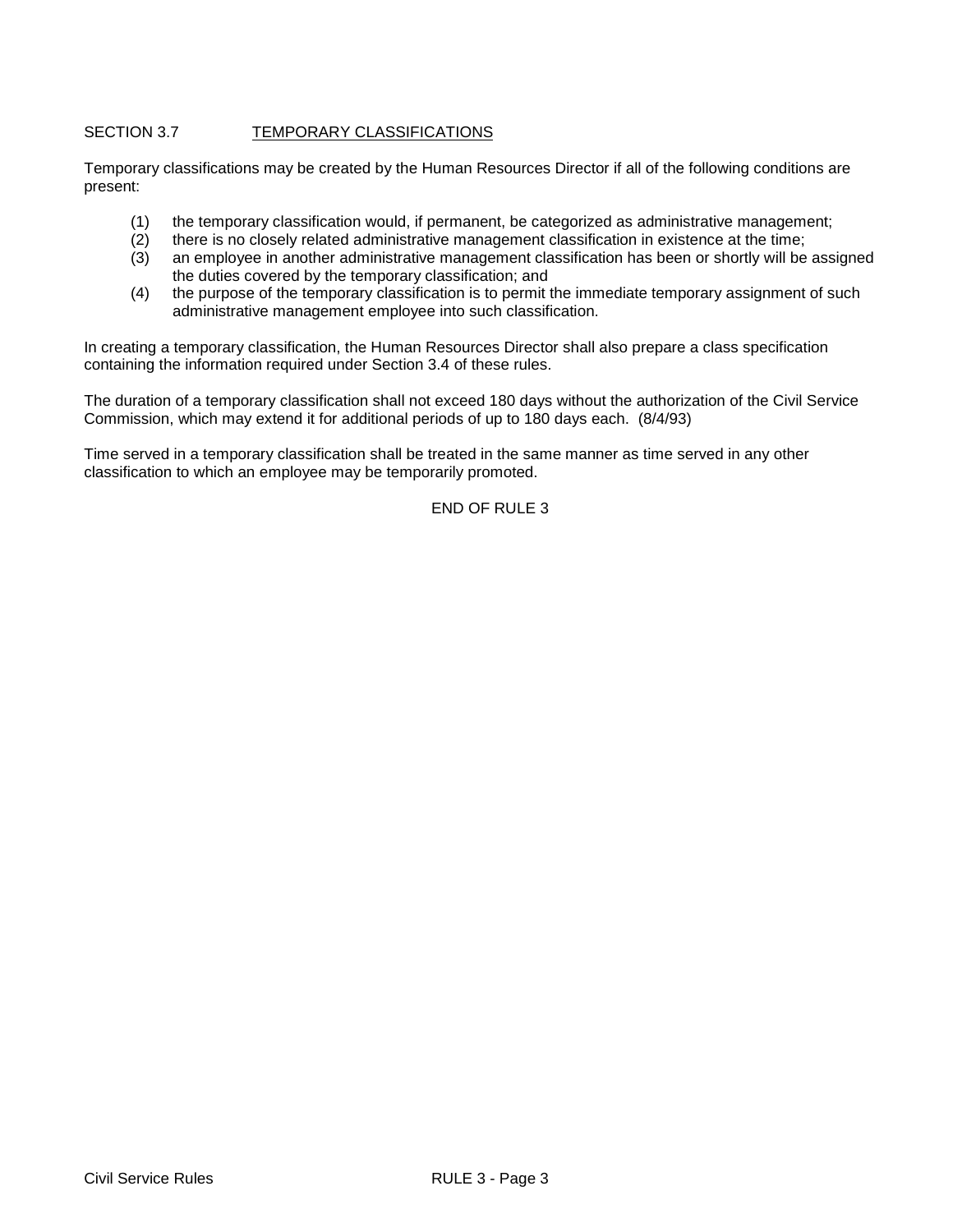#### $R$ III $F$ 4 ANNOUNCEMENTS AND APPLICATIONS

# SECTION 4.1 ANNOUNCEMENTS

- A. The Human Resources Director shall make a public announcement of each class for which a request for examination to fill permanently allocated positions is anticipated. Such announcement shall be made public, in appropriate locations, for a minimum of five working days.
- B. For each such class, he/she shall prepare and distribute a written bulletin, which shall include the following information:
	- (1) the class title, or class title and working title;
	- $(2)$  the salary range;<br> $(3)$  the final filing date
	- (3) the final filing date, and method of filing applications to comply with such date;<br>(4) the location(s) at which applications may be filed;
	- the location(s) at which applications may be filed;
	- (5) a statement that reference information from prior employers and other background information obtained on a confidential basis will not be made available to applicants;
	- (6) the minimum qualifications;
	- (7) a summary of typical duties of the class;
	- (8) the selection process to include the minimum passing scores, and the weights assigned to different tests;
	- (9) such other information which may help prospective applicants to understand the nature of the employment and the procedure necessary to participate in the competition.

# SECTION 4.2 APPLICATIONS

- A. Application Forms
	- (1) The Human Resources Director shall prescribe official application forms to be completed by each applicant for Sonoma County employment. Each completed application form and attachments shall be treated as a confidential record of the Civil Service Commission and shall not, under any circumstances, be returned to the applicant.
	- (2) An outline of the applicant's employment history and relevant personal data shall be included on the application form completed by each applicant for all examinations.
- B. Filing Period

All applications shall be filed at the location shown on the official employment application form in the manner prescribed by the examination announcement. Applications may be accepted on a continuous filing basis when so announced, and shall be subject to appropriate cut-off dates determined by the Human Resources Director.

C. General Qualifications

The following qualifications shall be met by each candidate for employment with the County of Sonoma.

- (1) Each candidate shall comply with citizenship qualifications specified by law.
- (2) Each candidate shall meet any minimum qualifications established and announced for the class for which he/she applies.
- (3) Each candidate shall possess the skills, knowledges, abilities, and other qualifications necessary to perform the duties of the class.

# SECTION 4.3 DISQUALIFICATION

A. Reasons for Disqualification

The Human Resources Director may refuse to examine an applicant or after examination may disqualify the candidate, or remove his/her name from the employment list, or refuse to certify him/her for any of the following reasons and shall promptly mail a notice of disqualification to such applicant and/or candidate.

(1) If he/she fails to comply with the requirements set forth in the examination announcement or violates any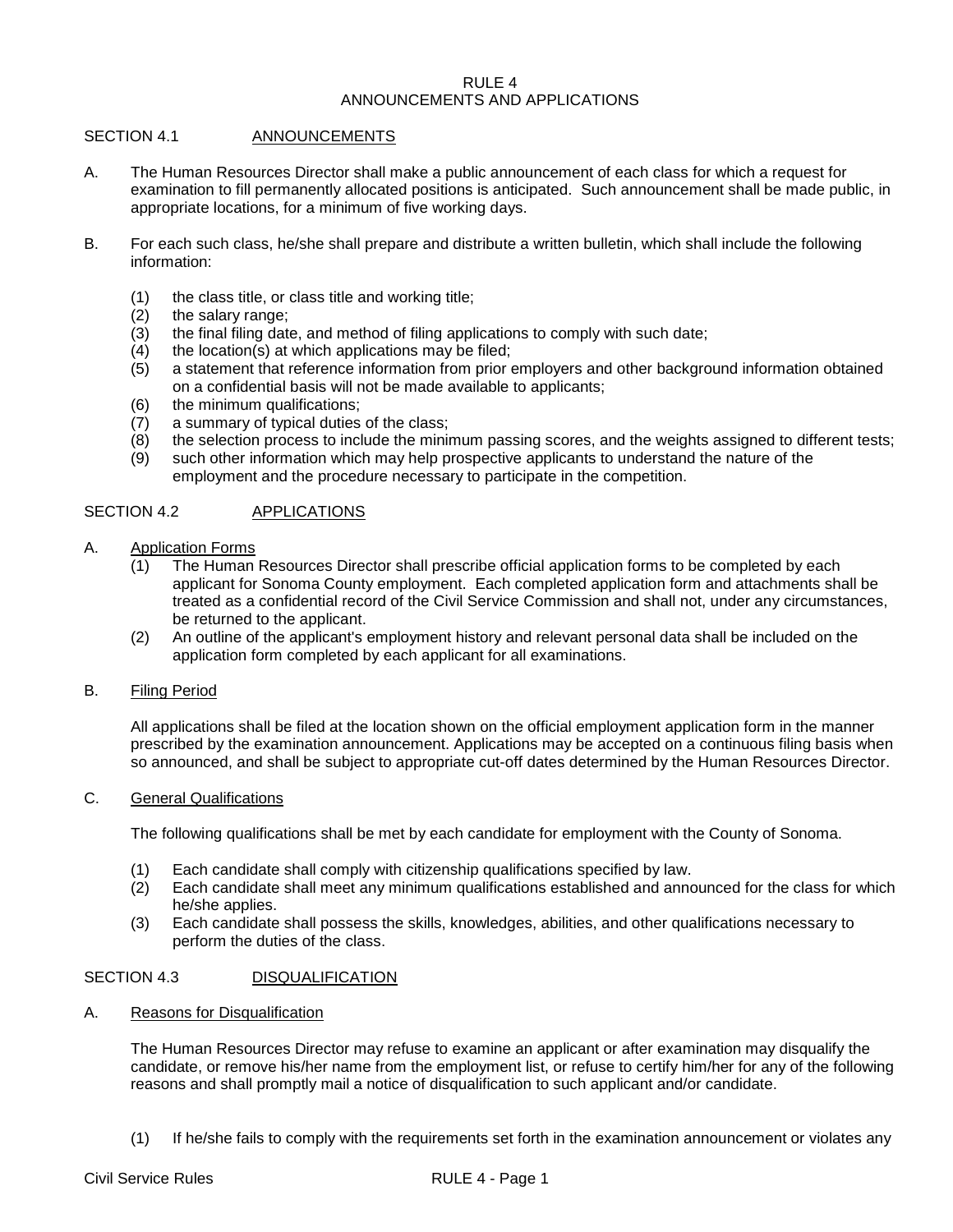written or oral instructions given by the examination proctor.

- (2) If he/she is found medically unqualified to perform the duties of the class.
- (3) If he/she has made a false statement of material fact or has practiced or attempted any deception, fraud or misconduct in connection with his/her application or any part of the examining process.
- (4) An applicant, and/or candidate, may be disqualified for reasons of public safety as provided for in State laws and regulations.
- (5) If he/she has used or attempted to use political pressure or bribery to secure an advantage in an examination or appointment.
- (6) If he/she is found to be ineligible to compete in or to be certified from a promotional examination.<br>(7) If he/she was terminated from County service for cause or during the probationary period in the s
- If he/she was terminated from County service for cause or during the probationary period in the same classification during the previous twelve (12) months. (Appeal of termination to the Civil Service Commission shall stay this provision until a final action by the Commission.)

#### B. Appeal of Disqualification

Whenever an individual is disqualified for any of the reasons provided in this section, the individual may appeal in writing to the Human Resources Director. Any such appeal shall contain the reasons why the individual believes the appeal should be granted. It shall be delivered or postmarked not later than seven regular County business days after the mailing to him/her of a notice of disqualification. The Director shall investigate the facts involved, and shall grant or deny the appeal, and so inform the individual in writing not later than seven regular County business days after it is filed. If the appeal is denied, the individual may further appeal in writing to the Civil Service Commission not later than seven regular County business days thereafter. The Commission shall hear the facts involved and shall grant or deny the appeal not later than one month after it is filed with the Commission.

# SECTION 4.4 QUALIFICATIONS FOR VETERANS PREFERENCE

In order to qualify for Veteran's Preference credit of five points, a person shall:

- (1) Demonstrate eligibility for veteran's preferences by:
	- a. having (1) served in the United States Army, Navy, Marine Corps, Air Force, or Coast Guard in time of war, in any expedition of the Armed Forces of the United States, or having been on continuous active duty for more than 180 days, and (2) having received a discharge or release from active duty under honorable conditions; or
	- b. being a disabled veteran; and
- (2) have competed in an open recruitment/examination process;
- (3) have submitted acceptable documentary evidence demonstrating eligibility prior to the final filing date of the recruitment period, unless having already received confirmation from the County of Sonoma Human Resources Department of having documentary evidence on file; and
- (4) have achieved a minimum passing final examination score and being eligible for placement on the employment list.

Persons who meet the requirements as stated above will receive five additional points to their final examination score and will be certified in accordance with Rule 6.4 A (2) and 7.2 A. Veteran's Preference points shall not be received by candidates in an examination which is limited to employees of the County of Sonoma. (revised 7/1/10)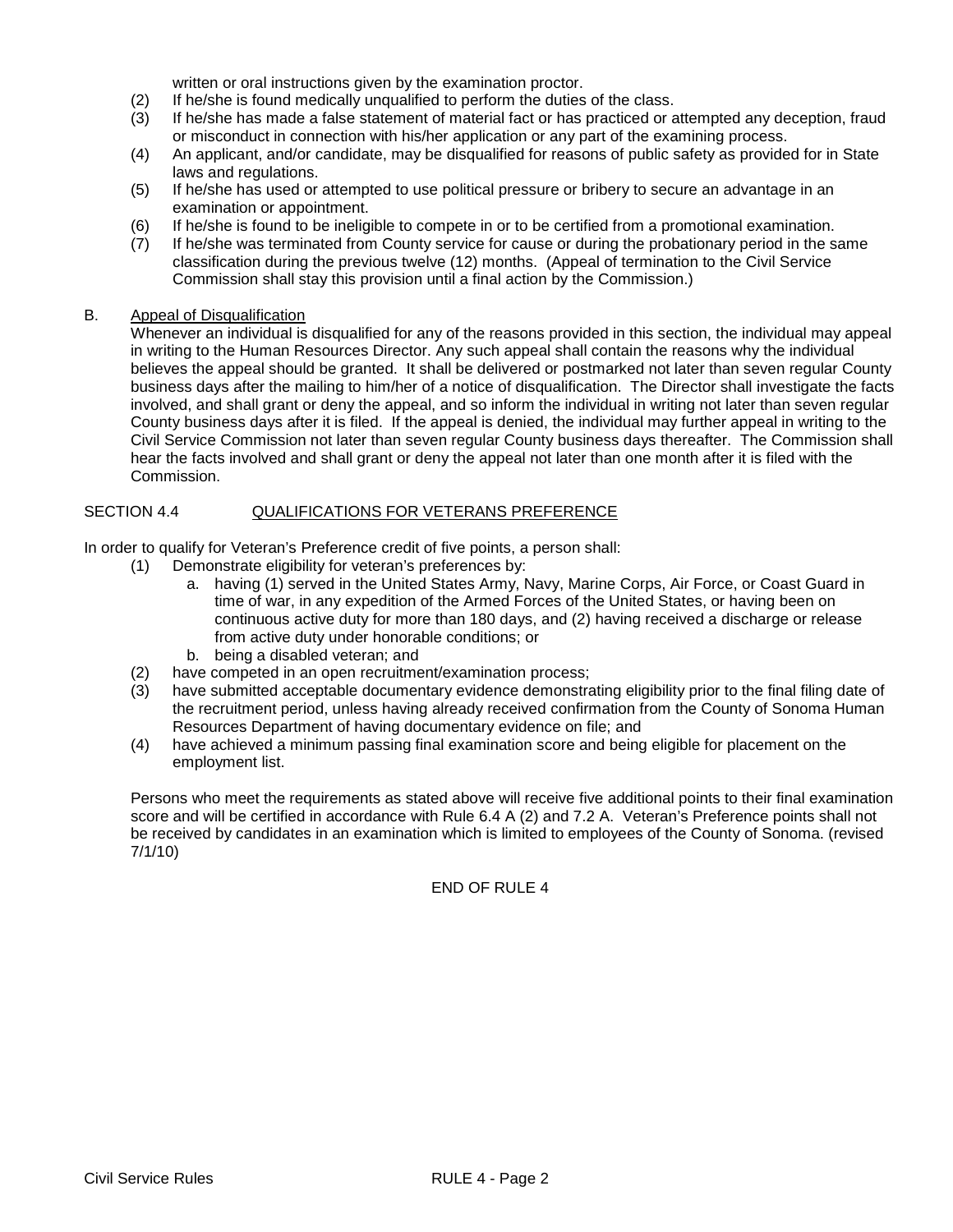# $RUIF<sub>5</sub>$ EXAMINATIONS

# SECTION 5.1 SCHEDULING OF EXAMINATIONS

- A. The Human Resources Director shall schedule competitive examinations as the needs of the service require. Examinations may be scheduled in anticipation of future vacancies.
- B. An examination may be scheduled and conducted as a promotional examination or as an open examination. Only a promotional examination need be conducted for any class the qualifications of which are met by a sufficient number of County employees who occupy permanently allocated positions in order to provide reasonable competition among candidates and reasonable choice of candidates for appointment.
- C. The Human Resources Director may decline to permit a candidate who has competed in an examination to compete within three months thereafter in another examination for the same class.

# SECTION 5.2 TYPES OF EXAMINATIONS

- A. Each examination may consist of any of the following parts which will test for job knowledge, ability, skill, and other qualifications of candidates, in any combination.
	- (1) WRITTEN examination, to evaluate the knowledge, abilities, and skills of candidates, insofar as such factors are related to the particular class. They may be different tests each time an examination is given for the class.
	- (2) ORAL examinations to evaluate the knowledge, abilities, skills, and other qualifications of candidates. Individual ratings of candidates by this means shall be confidential and shall not be available for review by candidates, except as provided below.
	- (3) APPLICATION APPRAISAL examinations, to evaluate the extent, relevance, level, and quality of experience and education of candidate; through reference to applications for employment, any license or other evidence of professional standing. (revised 7/1/10)
	- (4) BACKGROUND examinations, to investigate the employment, education, and/or personal fitness of candidates. This may include reports from former employers, educational institutions, law enforcement agencies, or other suitable sources. Notwithstanding any other provision of these rules, records of such examinations shall be confidential and shall not be available for review by candidates.
	- (5) PERFORMANCE examinations, to determine the skills, knowledge, abilities and other qualifications of candidates to perform the duties of the class, and/or to measure the candidates speed and accuracy as they pertain to job requirements.
	- (6) PHYSICAL AGILITY examinations, to determine and evaluate the physical agility, strength, coordination and fitness of candidates as they pertain to the class.
	- (7) MEDICAL examinations, to determine freedom from physical incapacity to perform the duties of the class. Such examination shall be performed under the direction of the Medical Director of designated medical center. Failure to pass such examination may not be disqualifying if accommodation can be provided. Except as otherwise required by law, records of such examinations shall be confidential and shall not be available for review by candidates, employees, appointing authorities, or members of oral interview boards. These records shall be kept at designated medical center and will be treated as medical records. To the extent permitted by law, information by such examination may be disclosed to appointing authority.

Alcohol and/or drug testing of candidates for initial employment may also be conducted. Candidates with positive tests shall be disqualified from County employment for six months. (Revised 7/1/10)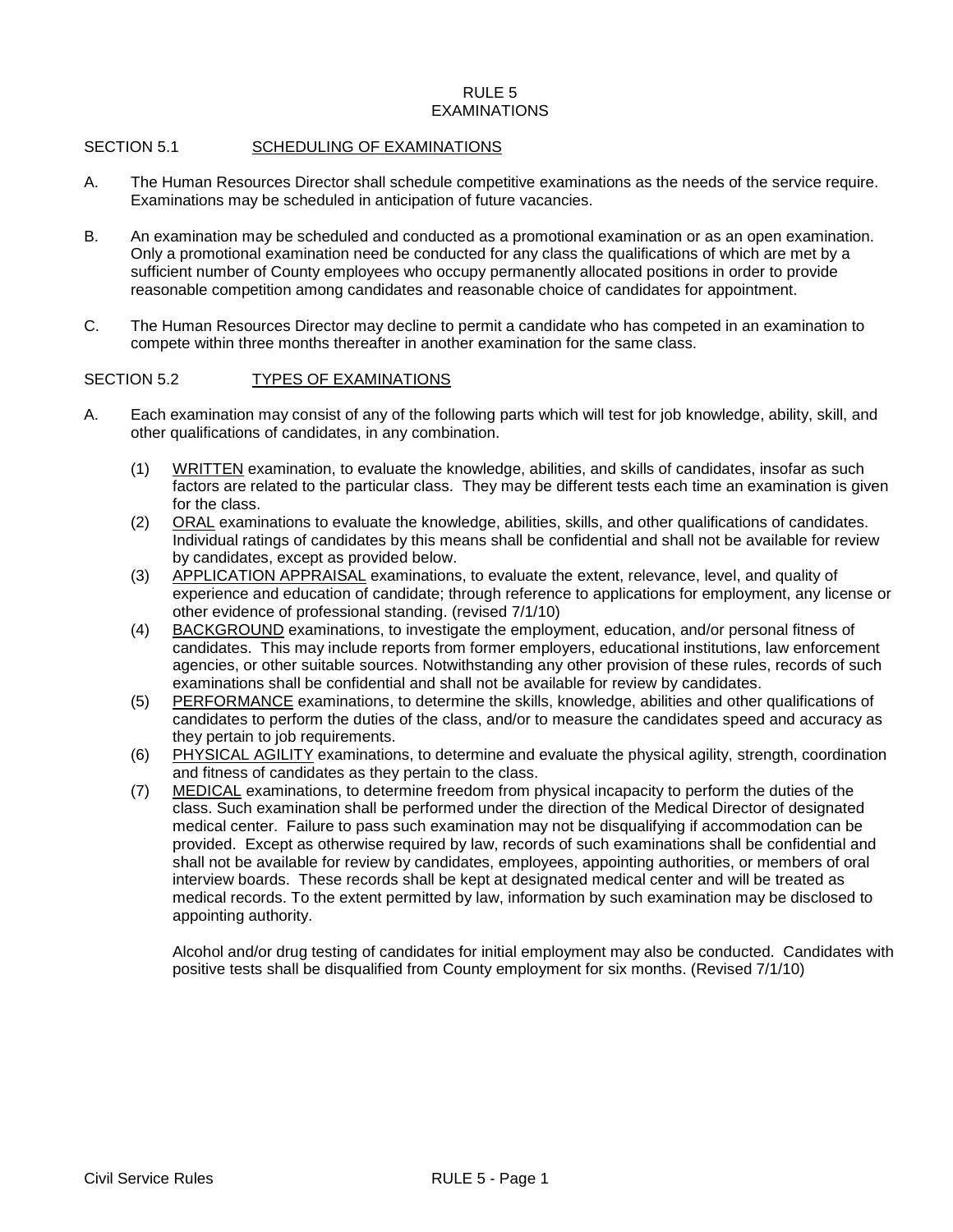# SECTION 5.3 CONDUCT OF EXAMINATIONS

- A. Each examination shall be so conducted as to afford each qualified candidate with an equal opportunity to compete.
- B. The Human Resources Director shall designate the time, place and type of each examination; the conditions under which it shall be conducted; and the proctor to conduct the examination. The Director shall inform each candidate in writing of the time and place of each examination for which the candidate's presence is required. Written notification may be waived by the Human Resources Director when found appropriate and only if other suitable notification may be arranged.
- C. Each candidate who competes in a written examination shall use or be assigned an identification number which shall be used in lieu of his/her name or other identifying data on each answer sheet.
- D. For each oral examination, the Human Resources Director shall appoint one or more oral interview boards, as needed. At least one member of each board shall be technically familiar with the work of the class. Such an individual shall be considered a subject matter expert.
- E. For each application appraisal examination which consists of an application appraisal as part of the overall selection process, the Human Resources Director may appoint an examination board, as needed. At least one member of each board shall be technically familiar with the class. Such an individual shall be considered a subject matter expert.
- F. Each candidate in an examination which includes physical exertion or other activity which may result in the injury or damage to the candidate or to the candidate's property may be required to sign a document disclosing risks present by such a test. Failure to sign such a document when requested to do so shall result in disqualification of the candidate in this specific examination.
- G. Candidates who fail to follow instructions of examination process or in any other way interfere with the orderly conduct of an examination, may be disqualified by the Human Resources Director.

# SECTION 5.4 SCORING OF EXAMINATIONS

- A. The Human Resources Director shall determine a procedure for scoring each examination which will give due weight to each portion of the examination.
- B. The Human Resources Director shall establish for each written, oral or performance examination a minimum passing grade, which shall be set forth in the examination bulletin. Failure by any candidate to attain the minimum passing grade in any portion of an examination shall eliminate the candidate from competition in any further portion of the examination. Any candidate so eliminated shall be notified promptly in writing.
- C. A cut-off point shall be established for each written examination and shall be recorded before the name of any candidate is revealed.
- D. Each application appraisal, performance, physical agility and medical examination shall be recorded in a manner which will determine:
	- (1) the successful candidates, with their rankings, who may compete further;<br>(2) the unsuccessful candidates, who shall be eliminated from further compete
	- the unsuccessful candidates, who shall be eliminated from further competition.
- E. (1)

The Human Resources Director may accept the records of performance tests given by any employment agency, firm or academic institution whose test content and administration standards is equivalent to or exceeds those of the County of Sonoma. (revised 7/1/10)

F. The Human Resources Director shall notify each candidate in writing of his/her final examination score and his/her standing on the resultant employment list.

# SECTION 5.5 REVIEW OF EXAMINATIONS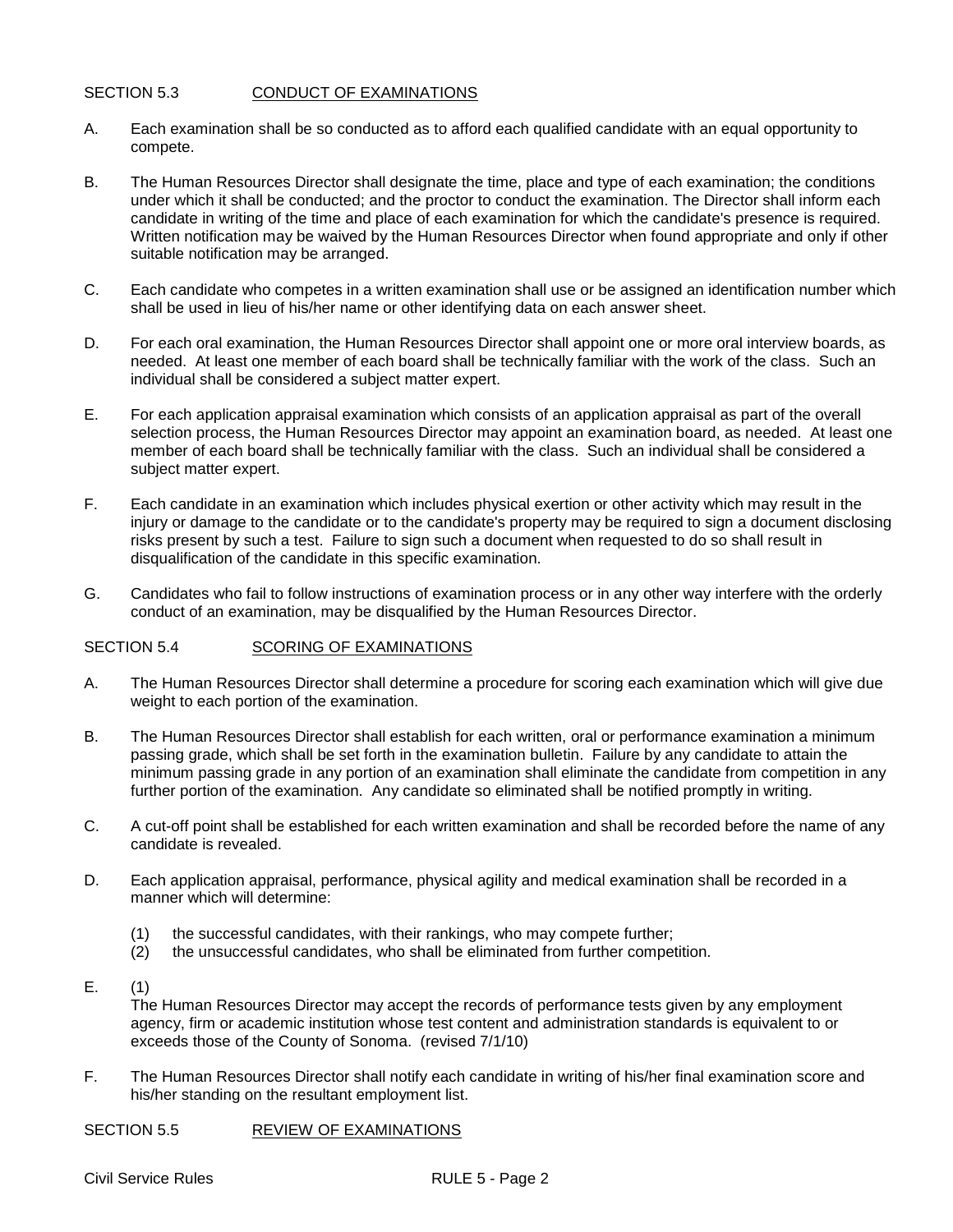# A. Review of Test Keys

A copy of the test key for each written examination, other than form tests, shall be made available in the County Human Resources Department during the test review period, for review during business hours by candidates competing in the test. The test review period shall consist of the first seven regular County business days immediately following the day the written test is given.

# B. Review of Answer Sheets

Each candidate may review his/her own answer sheet, together with the test key, in the County Human Resources Department during business hours at any time within seven (7) regular County business days after the postmark date to him/her of a notice of examination results. Each candidate who competes in a form test may review his/her answer sheet but not the test key.

C. Upon request to the Human Resources Director, a summary of a candidate's performance on any examination except a background or medical examination may be made available to that candidate.

# SECTION 5.6 APPEAL OF EXAMINATIONS

- A. Any applicant may appeal an examination in writing to the Human Resources Director on any basis permitted by this section. Any such appeal must identify the specific basis on which it is submitted, a description of the item or incident(s) to which it refers, and why the applicant believes it should be granted. The burden of proof in substantiation of an appeal shall be upon the applicant. Appeals submitted on a basis other than permitted by this section or incomplete appeals, will not be accepted. Appeals may be accepted only if delivered or postmarked within the time period(s) specified within this section.
	- (1) Any applicant may appeal specific test items in a written or performance examination prior to notification of examination results by requesting the correction or elimination of any such item(s) which the applicant has completed, on any of the following bases:
		- (a) typographical error;<br>(b) incorrect keving:
		- incorrect keying;
		- (c) factual error.

Appeals of specific test items will be accepted only if delivered or postmarked within seven (7) regular County business days immediately following the days the examination is given.

- (2) Any applicant may appeal the results of an examination after written notification of such results on any of the following bases:
	- (a) erroneous scoring of examination is defined as a computational error in calculating a candidate's final score in an examination process, or the erroneous assignment of a candidate's standing on an employment list;
	- (b) improper conduct of examination is defined as a departure from the announced selection process for the position or any deviation from the Rules of Examination conduct prescribed in Civil Service Rule 5.3 which has adversely affected the final score and standing of any candidate or group of candidates;
	- (c) fraud in rating resulting from an oral, application appraisal, performance, physical agility, or medical examination. Appeals of examination results will be accepted only if delivered or postmarked within seven (7) regular County business days immediately following the issuance of written notification of examination results by the County Human Resources Department. Issuance of written notification shall be defined as the postmark date the notice is mailed, or the date the examination results are announced to candidates.
- B. The Human Resources Director shall investigate each appeal, and may grant each appeal which he/she finds to be justified. If the Director does not grant an appeal, the individual may, within seven (7) regular County business days after postmark of written notice of the Director's decision, appeal such decision to the Civil Service Commission by filing such appeal in writing citing a specific basis for the appeal to the office of the Civil Service Commission (County Human Resources Department). When appropriate, the Commission may also receive or request a recommendation from the author of the examination. The Commission shall grant or deny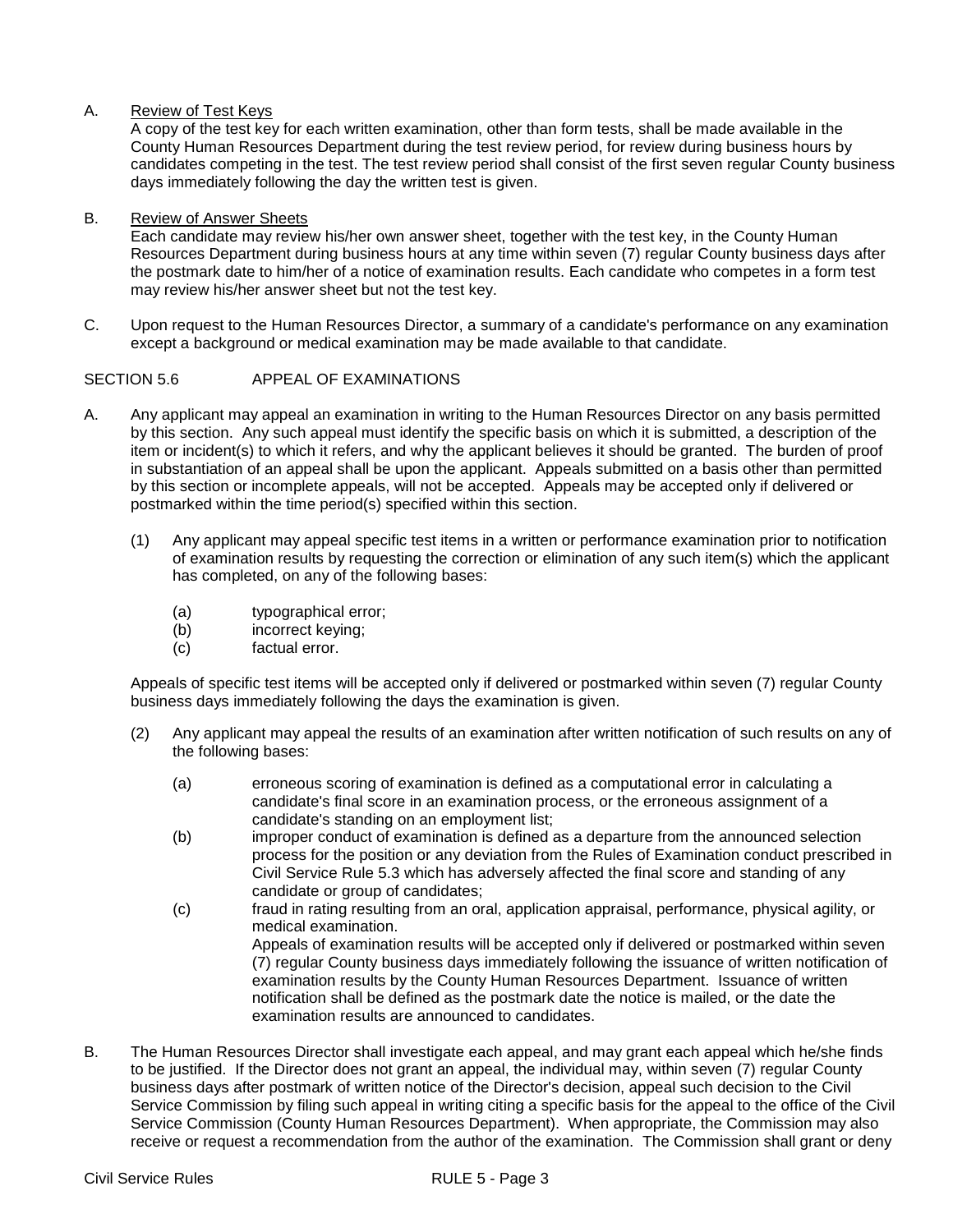the appeal not later than thirty (30) regular County business days after it is filed.

- C. When an appeal is granted due to typographical error, incorrect keying, factual error, or erroneous scoring, all applicable examination records shall show each applicant's corrected score and standing.
- D. When an appeal is granted due to improper conduct of an examination or due to fraud in rating, applicable examination records shall be changed to reflect the decision of the Commission. In such instances, the Commission may elect to have the appellant(s) name placed on the resulting employment list or to cancel the list, or to order a particular part of the examination to be re-administered.
- E. Appeals of examination based on alleged unlawful discrimination must be filed in accordance with the Discrimination Complaint Procedure specified in the County's Affirmative Action Plan.

# SECTION 5.7 COPYING OF EXAMINATION RECORDS

No candidate may copy any portion of any examination records or materials made available for his/her review, without authorization from the Human Resources Director. Unauthorized copying may result in removal from employment lists, dismissal from Sonoma County employment, and/or exclusion from future employment.

#### SECTION 5.8 RETENTION OF EXAMINATION RECORDS

- A. Each completed application shall be retained for not less than three years after the date of completion of examination for which it is submitted, and shall be made available for inspection by appointing authorities to whom the candidates are certified. Applications of those candidates appointed shall be filed with the reports of their appointment in the County Human Resources Department.
- B. Answer sheets, test keys, and other examination records shall be retained for not less than three years after the date of completion of the examination to which they pertain, and may be retained thereafter for a period of time to be determined by the Human Resources Director.
- C. For the purposes of this section, the date of approval of an employment list resulting from an examination shall be considered as the date of completion of an examination, and the last step in the County Human Resources Department examination process.
- D. All examination records and related papers are the property of the Civil Service Commission except as provided by these rules. They shall be confidential records which may be inspected or copied only under such conditions as may be specified by the Civil Service Commission, the Human Resources Director, or competent judicial authority.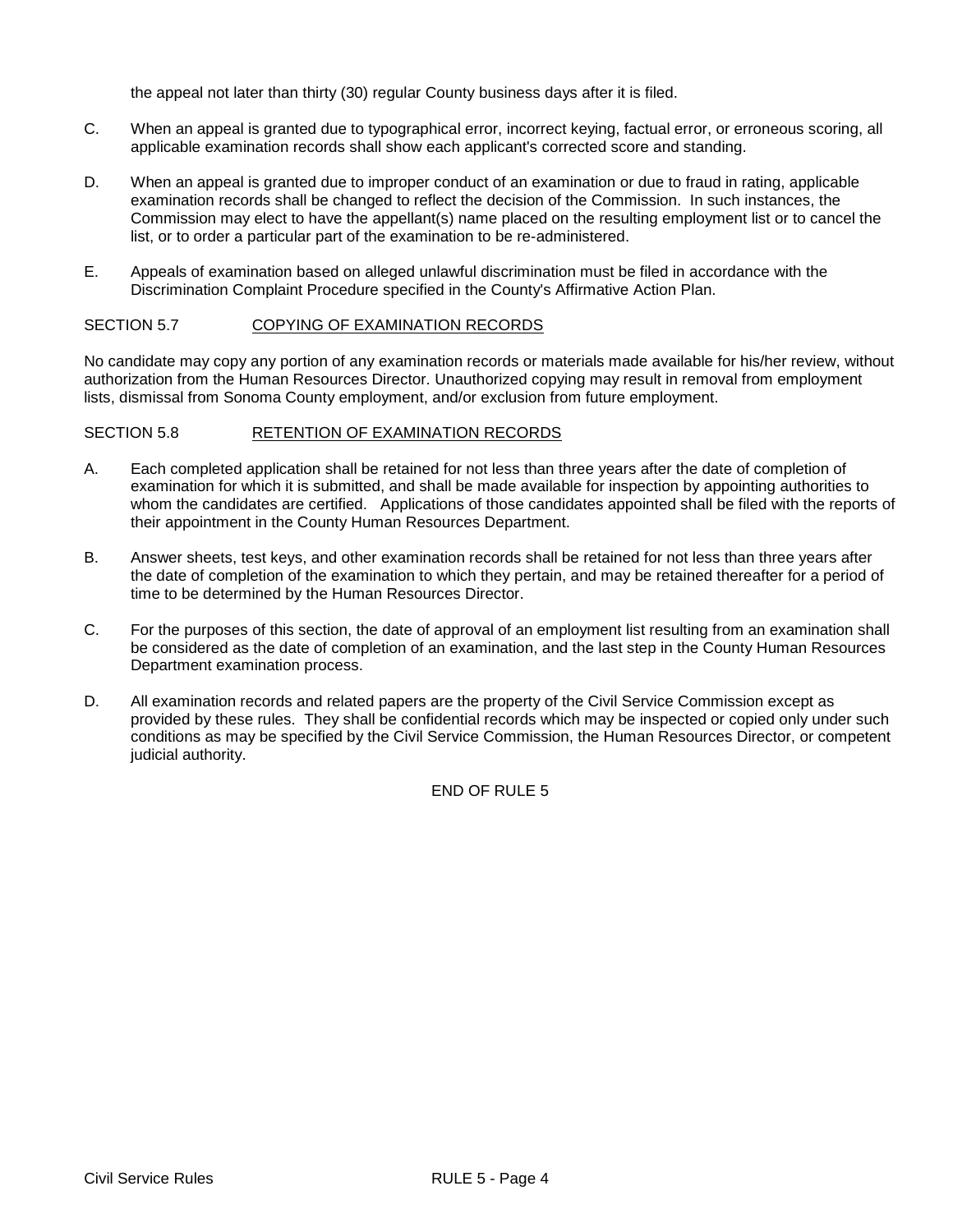# RULE 6 EMPLOYMENT LISTS

# SECTION 6.1 **ESTABLISHMENT OF EMPLOYMENT LISTS**

An employment list shall be established for each class. The employment list shall contain the names of all persons eligible for employment in permanently allocated positions in the class. It shall be composed of the names of all eligible candidates which appear on employment lists provided for in these rules, and of all free names.

# SECTION 6.2 EMPLOYMENT LISTS-ORDER OF PRIORITY

A. Candidates Who Occupy Alternate Positions

Upon request of the appointing authority, an employee who occupies an alternate position may be appointed to the next higher alternate class into which his/her position is classified. Before approving such requests, the Human Resources Department shall require evidence that the employee possesses the minimum qualifications for the higher class. An employment list is not necessary in order to make such appointment.

- B. Employment lists shall be utilized in the following priority order:
	- (1) Restoration Lists
	- (2) Promotional Employment Lists<br>(3) Freename Lists (revised 7/1/10
	- (3) Freename Lists (revised 7/1/10)
	- (4) Open Employment Lists
- C. The names of candidates successful in examinations for the same class may be placed on the employment list in the order of scores, beginning with the highest score, without priority as to date of examination.

# SECTION 6.3 PROMOTIONAL EMPLOYMENT LISTS

The names of candidates successful in promotional examinations shall be placed on promotional employment lists in the order of their final examination score as determined in the manner provided herein for open employment lists.

# SECTION 6.4 OPEN EMPLOYMENT LISTS

- A. The names of candidates successful in open examinations shall be placed on open employment lists in the order of their final examination scores, beginning with the highest score, as determined in the following manner:
	- (1) For each candidate who attains the announced minimum passing grade on each portion of the examination the grades on all portions shall be combined in accordance with the announced weights.
	- (2) For each candidate who qualifies for Veterans Preference, five Veterans points shall be added to his/her combined score which shall be used in the certification of eligible candidates in accordance with Rule 7.2A.
	- (3) For each candidate who occupies an allocated position in the County budget one County service point shall be added to his/her final examination score for each completed full year of continuous service with permanent or probationary status. County service points are computed to the final filing date, to a maximum of five points for up to five years continuous service.
	- (4) Promotional points shall be given to an employee who was laid off and reinstated within two years of the date of layoff. The time between layoff and reinstatement shall not be counted as service.
	- (5) The final examination score for each candidate shall be a whole number of points, not to exceed one hundred points. For this purpose, each score which is greater than a whole number by 0.5 or more shall be counted as the next greater whole number. Each score which is greater than a whole number by less than 0.5 shall be counted as the nearest whole number.
- B. If two or more candidates attain the same final score in any examination for the same class, their names shall be placed in the same standing on the employment list.
- C. The name of an individual who has permanent status in the classified service of a public agency operating a Civil Service or Merit System recognized by the California County Merit System may be placed on an open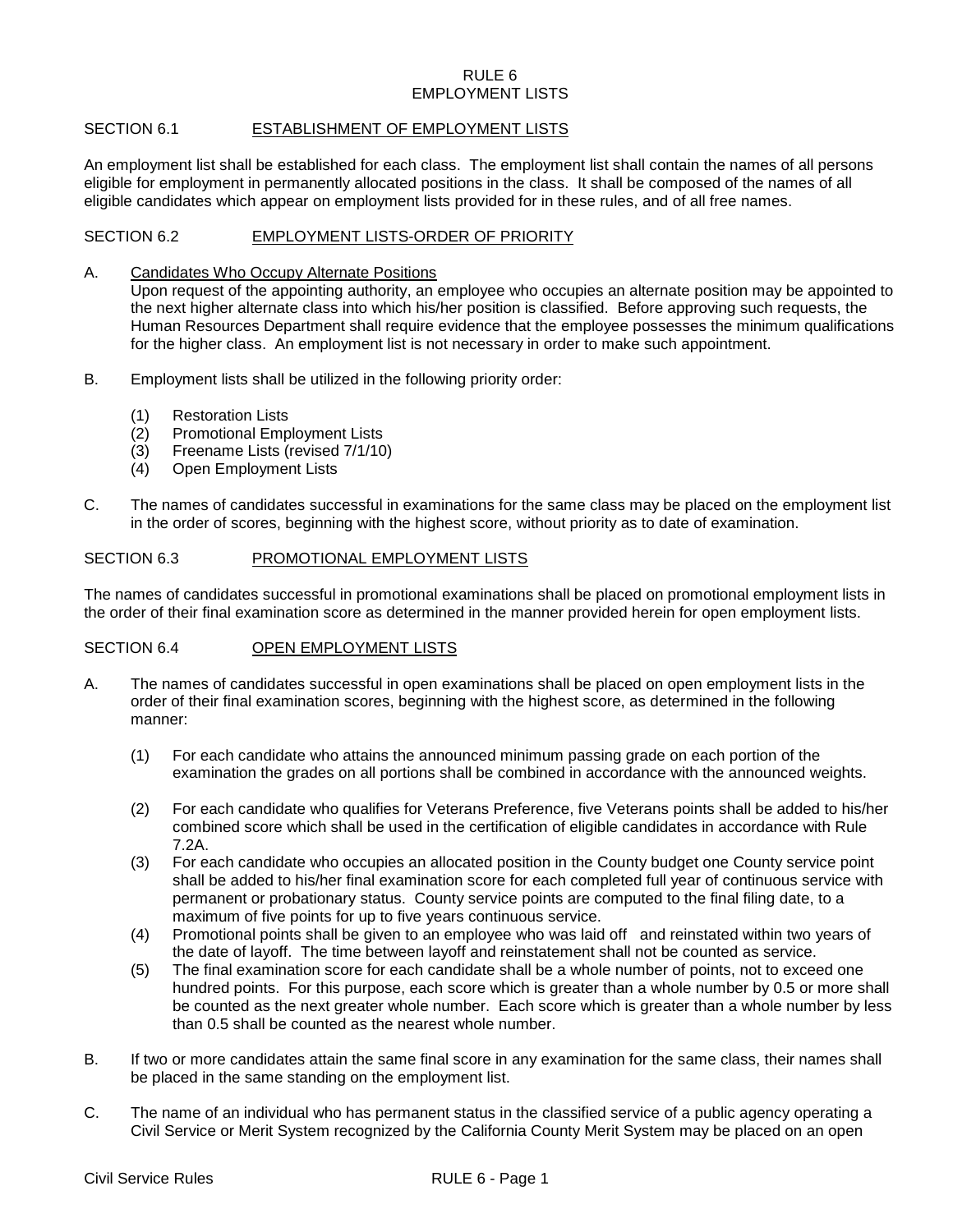employment list for a comparable class in the Sonoma County service as a free name under the following conditions:

- (1) The class for which the list is approved possesses the same or lesser minimum qualifications as the class in which the individual has held permanent status.
- (2) The individual has been employed by the other agency for at least one year prior to the date the list is approved.
- (3) The individual achieved his/her permanent status as the result of a qualifying or competitive examination.<br>(4) The employment record of the individual has been entirely satisfactory, and he/she has not been
- The employment record of the individual has been entirely satisfactory, and he/she has not been separated nor is he/she being considered for separation due to fault of delinquency on his/her part.
- (5) There is written information submitted by the other public agency and on file in the County Human Resources Department confirming that the required conditions have been met, and stating that the individual is eligible for re-employment or continued employment in the class in which he/she holds permanent status.
- D. When the name of a qualified candidate has been removed from the employment list in accordance with paragraphs B, C, D, E, F, or G of Section 6.9 of this rule, and the candidate informs the Human Resources Director in writing that he/she is available and willing to accept employment, the candidate's name may be placed on the employment list in the same standing in which it appeared at the time of its removal.

# SECTION 6.5 APPROVAL OF LIST

Each list shall be approved and signed by the Human Resources Director or by his/her designee.

# SECTION 6.6 CORRECTION OF LISTS

- A. When it becomes evident that an omission or other error or irregularity has occurred in the preparation of a list, a corrected list shall be prepared and approved by the Human Resources Director and the erroneous list shall be canceled.
- B. The Civil Service Commission may suspend or cancel the approval of any list, should it discover error or irregularity.
- C. The cancellation of an erroneous list shall not invalidate any appointment made therefrom, if the name of the person appointed appears on the corrected list. Should such person's name not appear on the corrected list, he/she shall be treated as a provisional employee or a temporary promotion.

# SECTION 6.7 ABOLISHMENT OF LISTS

The Human Resources Director may abolish any employment list in the event that fewer than three standings remain on the list. The name of any candidate remaining on such list shall remain on the employment list as a free name as below:

- A. The name of each candidate appearing on a promotional employment list which is abolished in accordance with these rules shall remain on the employment list as a free name until six months after the first approval of the list which was abolished, unless sooner removed in accordance with these rules or due to separation from County service.
- B. The name of each candidate appearing on an open employment list which is abolished in accordance with these rules shall remain on the employment list as a free name until three months after the first approval of the list which was abolished, unless sooner removed in accordance with these rules.
	- C. Candidates who occupy standings on incomplete lists abolished in accordance with Rule 6.7 shall be placed on the appropriate eligible list.

# SECTION 6.8 FREE NAME

The name of each candidate who is approved at the discretion of the Human Resources Director for placement on an employment list under any of the following categories shall be placed on the employment list as a free name, and shall not be counted as a standing when determining the order of standings on an employment list.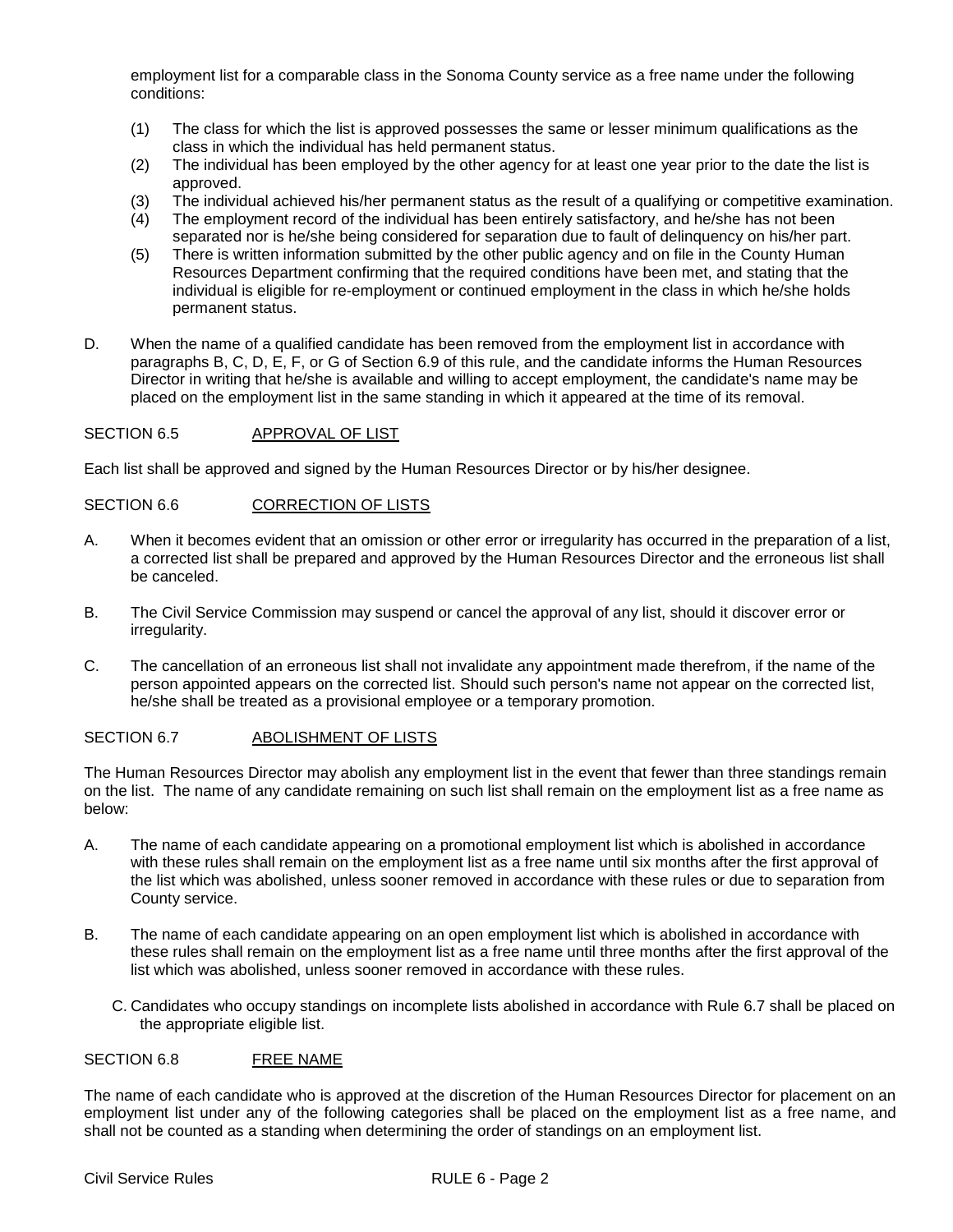A. An employee who resigns in good standing from an allocated position or has been laid off from an allocated position in which he/she has permanent or probationary status may request in writing, within five years after the date of resignation, to be considered for reappointment in the same class, or in a class the individual formerly occupied, or in a lower level class in the same series. (revised 71/10)

The Human Resources Director shall refer each such request to the appointing authority for which the person last worked for a written statement as to whether or not the person would be reappointed to a vacancy in the appropriate job class.

If the appointing authority would rehire the person, the Human Resources Director may place the name of the person on the appropriate employment list as a free name. The person will remain on the appropriate employment list for a period of no longer than six months unless removed sooner in accordance with these rules.

B. An employee who is laid off from an allocated position in which he/she had permanent or probationary status may request in writing, within 90 days after the layoff effective date, to be considered for reappointment to a closely related class with the same or lower salary allocation for which he/she meets the minimum qualifications. (revised 7/1/10)

The Human Resources Director will determine the appropriate lists for which the person qualifies and place the name of the person on the appropriate employment list(s) as a free name. The person will remain on the appropriate employment list(s) for a period of two (2) years unless removed sooner in accordance with these rules.

- C. An employee who has voluntarily demoted may in writing, within two (2) years after the date of demotion, request reappointment to the class from which he/she has demoted. The Human Resources Director shall review each such request based upon the information submitted, and may place the name of the employee on the appropriate employment list as a free name. The employee will remain on the appropriate employment list for a period of six months unless removed sooner in accordance with these rules.
- D. At his/her request, an employee who has been found to be unable to perform the duties of his/her specific job assignment by competent medical authority and who may be able to perform the duties of another job assignment which will not result in a promotion, may be placed on an appropriate list as a free name. The employee will remain on the appropriate employment list for a period of six months unless removed sooner in accordance with these rules.

# SECTION 6.9 REMOVAL OF NAMES FROM EMPLOYMENT LIST

The name of a candidate may be removed from the employment list by the Human Resources Director for any of the following reasons:

- A. For any of the reasons for disqualification set forth in Rule 4.3A;
- B. When notice of certification is returned as not deliverable at his/her last known address;
- C. Upon failure of the candidate to respond to certification or to proper correspondence from the Sonoma County Human Resources Department;
- D. Upon receipt of a written request from the candidate that his/her name be removed;
- E. Upon receipt of more than two written waivers of a certification for the same class, or upon evidence that the candidate has expressed non-interest in being considered for more than two employment opportunities for the same class, or a combination of one written waiver and one instance of non-interest;
- F. When, upon offer of appointment from a list established to fill a permanently allocated position, a candidate fails to accept such appointment without submitting a final waiver;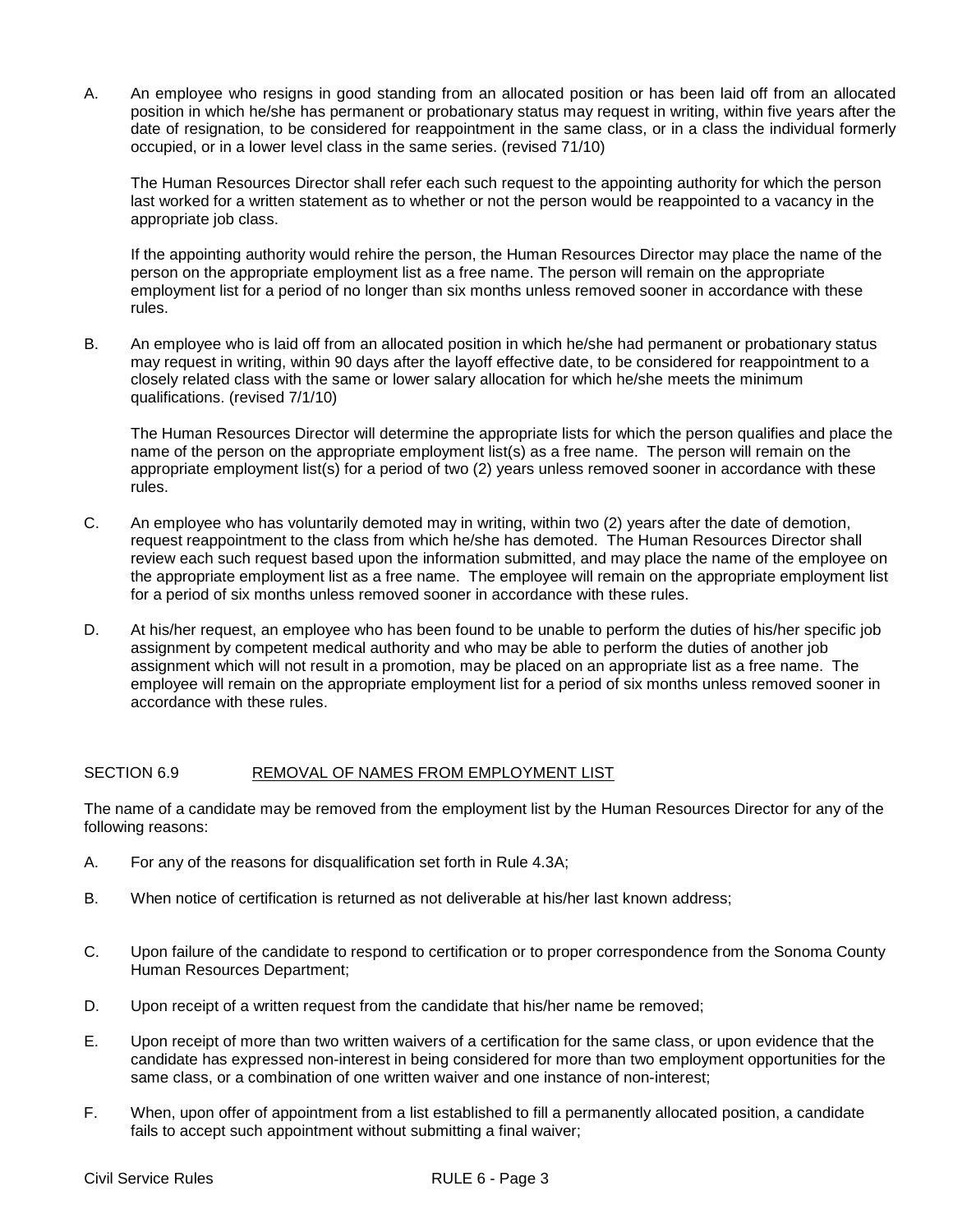G. Upon having been certified three times to the same department or a total of five times from an employment list to two or more appointing authorities. Removal for this reason requires the review and approval of the Human Resources Director.

SECTION 6.10 EXPIRATION OF LISTS

- A. Each promotional employment list shall expire six months after its approval, unless it is sooner abolished pursuant to Rule 6.7.
- B. Each open employment list shall expire three months after its approval, unless it is sooner abolished pursuant to Rule 6.7.
- C. The Human Resources Director may extend or reinstate any employment list, for any period of time, except that no list shall be in force longer than two years after it is first approved.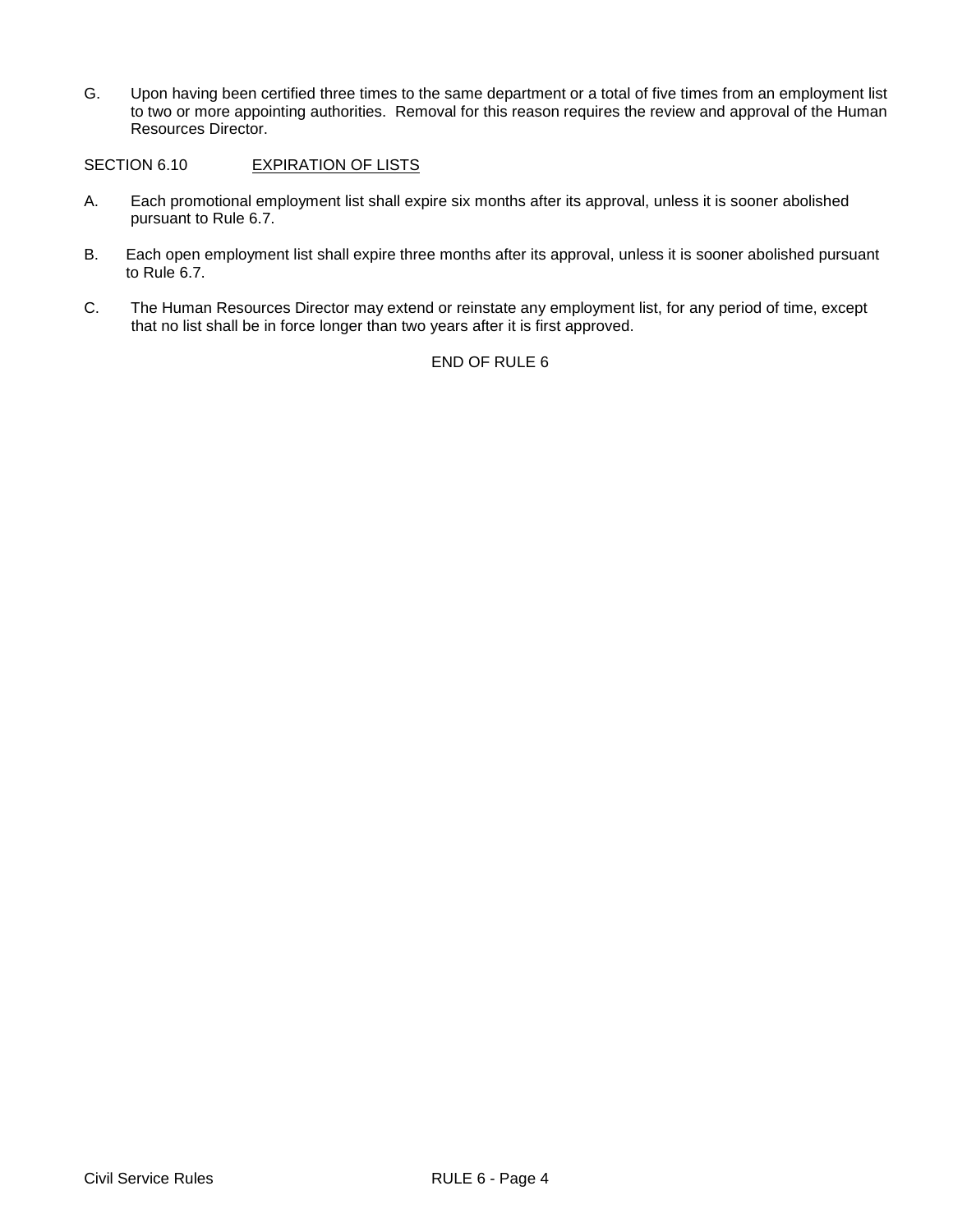# RULE 7 CERTIFICATIONS AND WAIVERS

# SECTION 7.1 REQUEST FOR CERTIFICATION

A. Whenever an appointing authority wishes to fill a vacant permanently allocated position, other than through intra-departmental transfer or demotion, he/she shall notify the Human Resources Director in writing as far in advance as possible specifying the type of certification, promotional or open. (revised 7/1/10)

If a subsequent vacancy occurs and there are at least three names remaining on the certification in the department's possession, the department head has the option of hiring from those candidates already certified regardless of the number of remaining standings, or requesting an additional standing of names for each subsequent vacancy. (revised 1/30/92)

B. Such notification shall be treated by the Human Resources Director as a request for certification, until such time as it is withdrawn in writing by the appointing authority. The employment of a provisional employee in a permanently allocated position shall constitute a request for certification until such employment is terminated.

# SECTION 7.2 CERTIFICATION OF CANDIDATES

- A. Upon receipt of a request for certification, the Human Resources Director shall, as soon as practical, certify to the appointing authority a list of names of those candidates having the three highest standings as determined by the final examination score on the employment list for the class, and of all candidates who appear as free names and transfers for the class. Certifications shall also include the names of any eligibles who by the virtue of addition of Veterans or promotional County service points would have a score that equals or exceeds that of any candidate certified by final examination score. The Director shall also furnish the appointing authority with the application and other pertinent information about each candidate whose name is certified. (revised 7/1/10)
- B. (1) For vacancies being filled from an open eligible list resulting from an entry or journey-level recruitment, the appointing authority may specifically request three, four or five standings as determined by the final examination score on the employment list for the class, along with all free names for that class. The request for four or five standings must be made on the request for certification for an entry or journey level (normal working level) recruitment or three standings will be sent. (revised 6/1/00)
	- (2) In no event shall the number of standings that may be certified in connection with promotional examinations exceed three standings for one vacancy. See Ordinance 353 Section 6 (j). (revised 6/1/00)
	- (3) If at the time of the request for certification, there is no active employment list and there is an active freename list, the appointing authority will receive a freename list certification in accordance with Rule 6.2 B. (added 7/1/10)
- C. If more than one vacancy exists, the certification shall contain one additional standing for each additional vacancy. (revised 6/1/00)
- D. Any candidate who waives a certification or who does not respond to a certification or indicates non-interest in the vacancy for which certification has been made shall be deemed not available. For Law Enforcement Departments which require extensive background investigations, candidates who fail the background investigation shall be deemed not available. Whenever all candidates with the same standing are not available, all candidates with the next highest uncertified standing, as determined by examination score, shall be certified if a supplementary certification is desired by the appointing authority. If all the candidates in the next highest standing were certified because of the addition of Veterans and/or County service points, an additional standing shall not be certified. (revised 7/1/10)
- E. Whenever there is no current eligible list for a class or insufficient eligible candidates for a full certification, the Human Resources Director may authorize the use of an eligible list in the same classification series which requires the same or greater qualifications. Such alternate eligible lists shall not be used for classes for which promotional examinations are given.
- F. The Human Resources Director shall mail to each candidate whom he/she certifies a written notification which shall include:
	- (1) the fact of certification;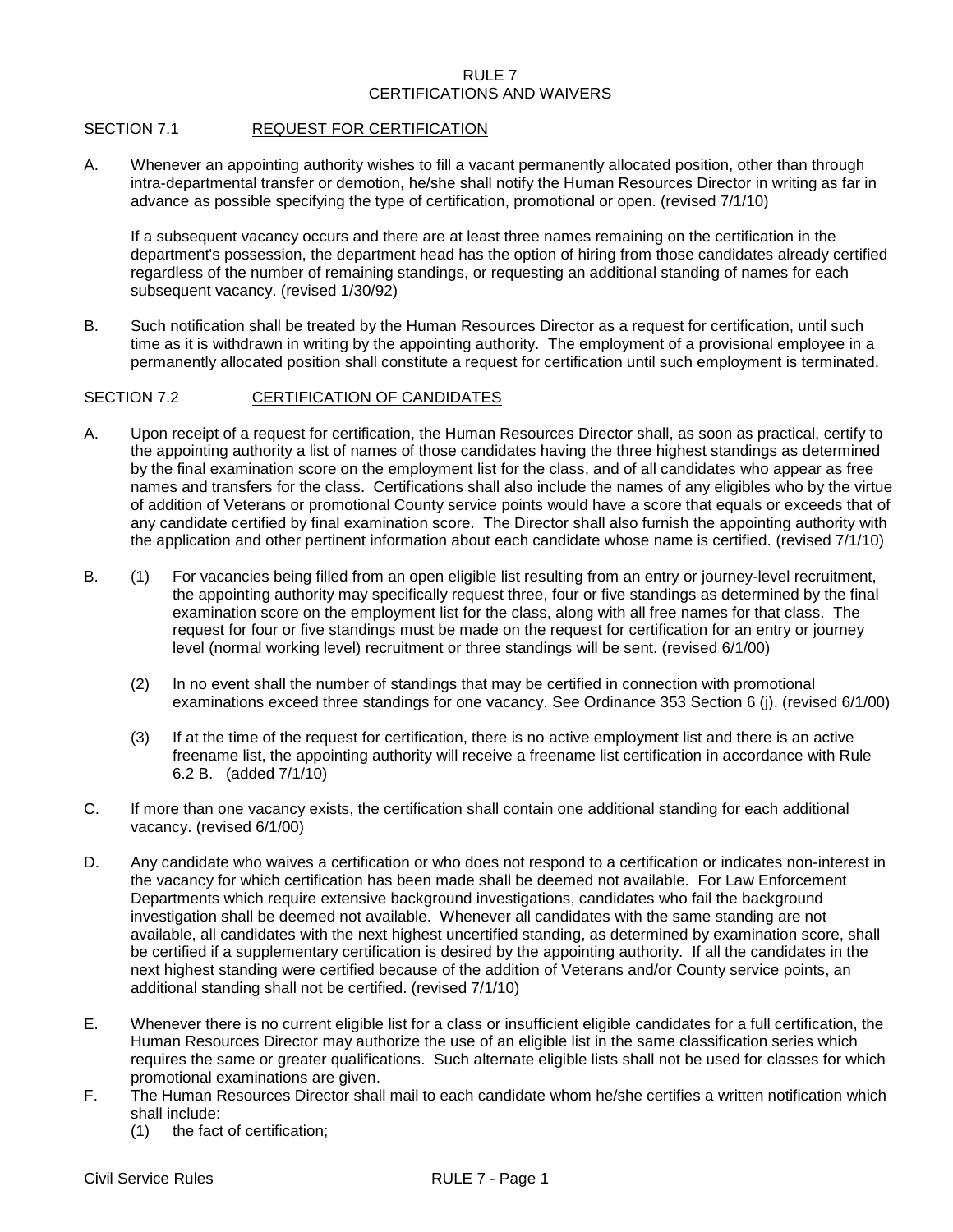- (2) the class title, or class title and working title;
- 
- (3) the name, address, and telephone number of the appointing authority, or designated representative.<br>(4) a statement that the candidate is to contact the appointing authority within five (5) regular County (4) a statement that the candidate is to contact the appointing authority within five (5) regular County business days after the date appearing on the notification;
- (5) a form upon which the candidate may enter a waiver of certification;
- (6) a statement that failure either to report or to waive may result in removal of his/her name from all Employment Lists on which it appears.

# SECTION 7.3 SPECIAL CERTIFICATIONS

Whenever a vacant position requires an employee of a particular sex; with residence in a certain locality; willing and able to work certain unusual hours or at a certain location; able to speak, read or write a language other than English; or with other appropriate special qualifications, the Human Resources Director may, upon written request by the appointing authority, certify only those candidates who meet the conditions requested.

# SECTION 7.4 PROMOTIONAL CERTIFICATIONS

A. At the request of the appointing authority, and with the approval of the Human Resources Director, the incumbent of an alternate position may be promoted to the higher alternate class to which his/her position is classified without competitive process. (revised 7/1/10)

# B. General Promotional Certifications When one or more county employees qualify for promotion or transfer, a certification which includes their names may be, limited to such employees, at the request of the appointing authority.

C. Departmental Promotion Certifications

When one or more county employees qualify for promotion or transfer within the same department in which they are employed, a certification which includes their names may be, limited to such employees, at the request of the appointing authority.

### SECTION 7.5 WAIVERS OF CERTIFICATION

To remain on an employment list, an eligible candidate who is certified to an appointing authority may waive consideration only twice for the same class by so notifying the Human Resources Director in writing.

# SECTION 7.6 REPORT OF CERTIFICATION

- A. Upon appointment of a candidate from a certification, or upon exhaustion of a certification without appointment, the appointing authority shall promptly return a copy of the certification to the Human Resources Director, indicating thereon the action taken with regard to each candidate certified. The Human Resources Director shall retain said copy for not less than three years after the date of certification.
- B. The appointing authority or his/her designated representative shall inform each reporting candidate, other than the appointee, that the candidate has not been selected.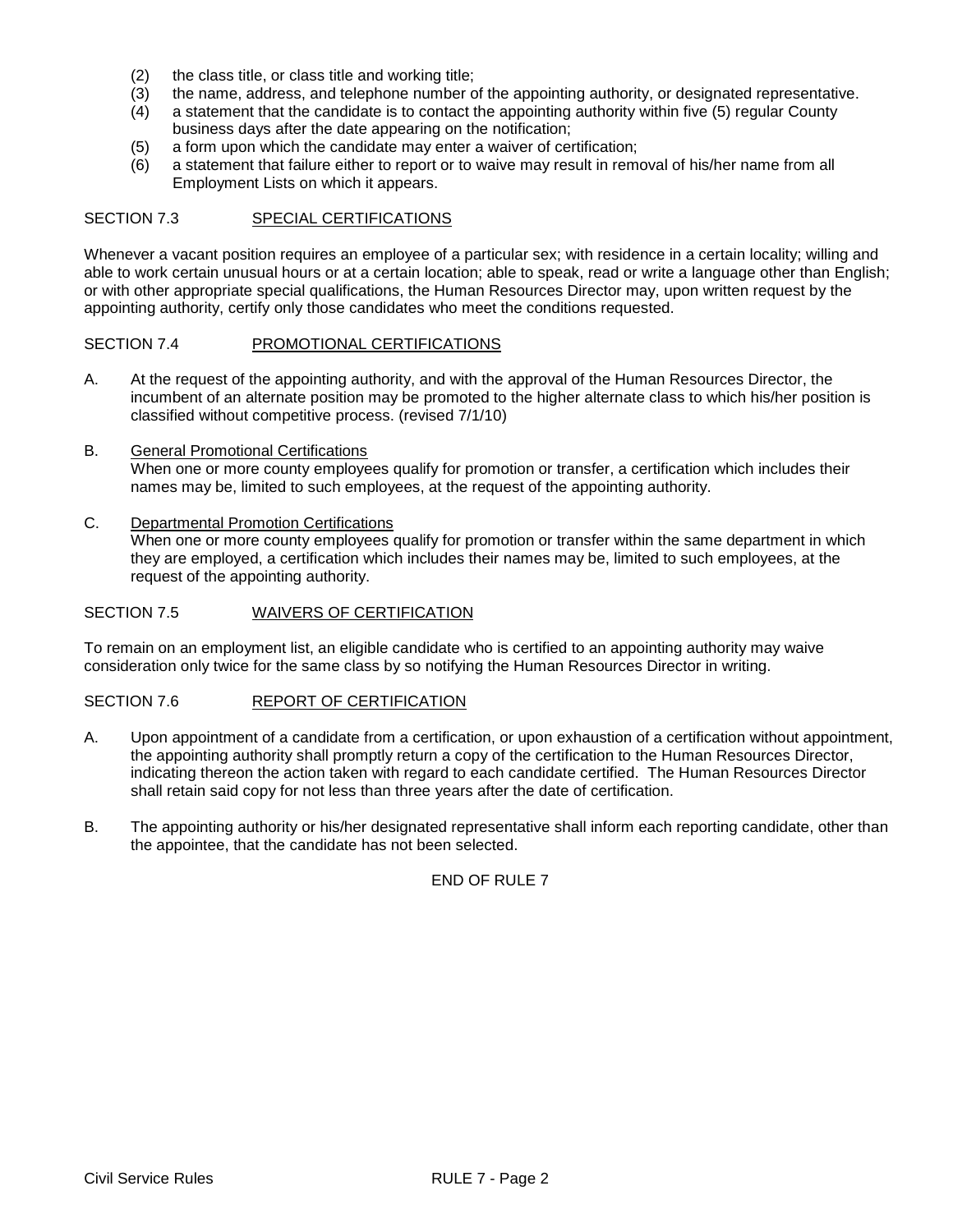## RULE 8 APPOINTMENTS

#### SECTION 8.1 APPOINTMENT AFTER CERTIFICATION

- A. Upon receipt of a certification of eligible candidates, the appointing authority shall discuss employment with each such candidate available on promotional, open, and freename lists. Upon receipt of a certification of transfer candidates, the appointing authority has discretion to discuss employment with any available candidate, unless otherwise required by County policy or periodic layoff mitigation plans when applicable. (revised 7/1/10)
- B. The appointing authority shall be provided with the applications of each candidate certified and with any additional examination records information, other than confidential records, relating to the certification as he/she may request. He/she may proceed with any job related inquiries he/she may deem necessary to determine the suitability of such candidates.
- C. Upon determination of his/her selection, the appointing authority shall notify each candidate selected. The appointing authority may arrange for a medical examination, and shall designate the time for the candidate to begin work as an employee. Each candidate selected may undergo a medical examination on or before the date of appointment, unless a later date is authorized by the Human Resources Director. (revised 7/1/10)

#### SECTION 8.2 PROVISIONAL APPOINTMENTS

- A. Whenever it is necessary to fill a vacancy in a position in a class for which fewer than three candidates are eligible for certification and available for employment, the appointing authority may, with the approval of the Human Resources Director, appoint to the position any person who has filed an application and who meets the minimum qualifications for the class.
- B. A provisional appointment shall be terminated within one month after the date of certification to the appointing authority of candidates who are available for employment.
- C. The Human Resources Department shall make every reasonable effort to so schedule examinations that provisional appointments do not exceed six months.
- D. A provisional employee is subject to dismissal at the discretion of the appointing authority.

## SECTION 8.3 REFERRALS FOR APPOINTMENT

Whenever a provisional appointment is planned, the Human Resources Director shall, upon request from the appointing authority, refer to him/her the names and other available information about those persons who appear to meet the qualifications for the class and who have made known their interest in such employment.

#### SECTION 8.4 TEMPORARY PROMOTIONS

- A. When an incumbent of a position is on extended leave, or a position becomes vacant and it is necessary to fill said position, the appointing authority may request the Human Resources Director to authorize him/her to make a temporary promotion from a directly related, lower level job class. If the temporary promotion is due to a position vacancy and there is no compelling reason to delay permanently filling the said position such as imminent or current fiscal crisis, then the appointing authority shall submit a request for certification within a reasonable amount of time, e.g. within 30-60 days. In no way should the temporary promotion be intended to delay certification for said position in order to augment the probationary period for the classification pursuant to these Rules. (revised 7/1/10)
- B. The employee temporarily promoted shall meet the minimum qualifications for the higher-level job class as determined by the Human Resources Director.
- C. Candidates for temporary promotion should be selected whenever possible from certifiable candidates on an established employment list. The individual selected does not have future restoration rights to the higher level class as a result of the temporary promotion.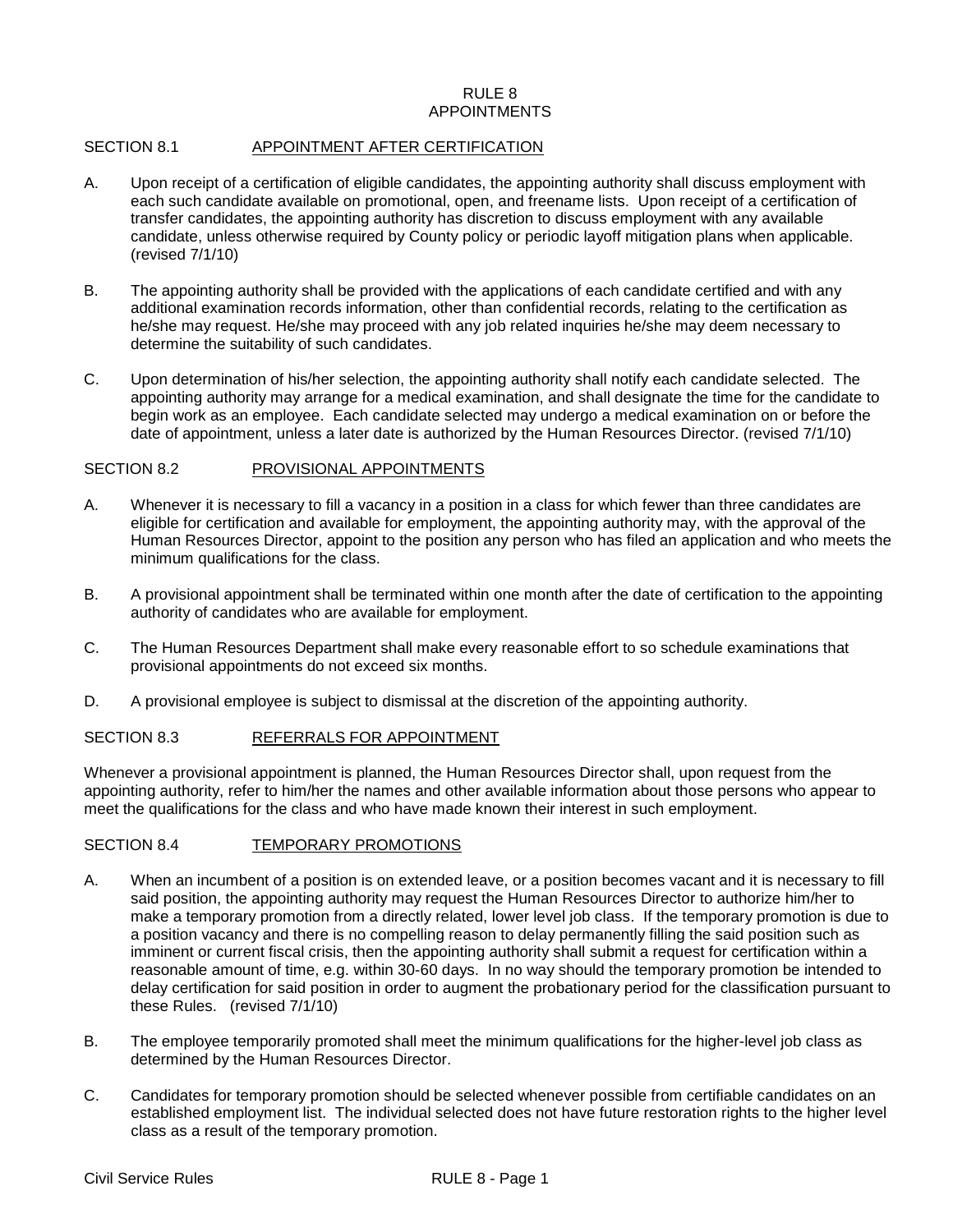D. When the incumbent of the higher level class returns to work or is replaced on a permanent basis by another individual from an employment list, the individual promoted on a temporary basis will be returned to his/her former job class.

# SECTION 8.5 EXTRA-HELP APPOINTMENTS

Extra-Help employees are hired for the purpose of relieving or augmenting permanent staff in the accomplishment of work. Four types of extra-help situations are as follows:

- A. Temporary extra-help employees relieve or augment permanent staff on a continuous basis for a period not to exceed one calendar year without a substantial break in service (three continuous months). These employees are to be hired from a list established by the Human Resources Department.
- B. Intermittent extra-help employees augment permanent staff when there is a need to maintain adequate work coverage either for short periods of time at regular intervals or for ongoing periods of time at less frequent intervals. These employees are to be hired from a list established by the Human Resources Department.
- C. Seasonal extra-help employees augment permanent staff by performing duties that are required at certain times or seasons of the year. These employees are to be hired from a list established by the Human Resources Department.
- D. In emergency situations as approved by the County Administrator, when it is necessary to prevent stoppage of public business, loss of life, or damage to persons or property, the appointing authority may request the Human Resources Director's approval to appoint any qualified person to assist in the emergency situation without reference to employment lists. The appointing authority shall immediately submit a standard notice of appointment to the Human Resources Director. No person so appointed shall be employed longer than forty (40) regular county business days.
- E. Intern extra help employees are enrolled in a specific full-time academic curriculum directly related to the work the Intern performs for the County. An internship is limited to a maximum of thirty-six consecutive months. Interns are to be hired through proceedings approved by the Human Resources Director.

# SECTION 8.6 REPORTS OF APPOINTMENT

All appointments to employment with the County of Sonoma shall be promptly reported by the appointing authority to the Human Resources Director on standard forms prescribed by the Human Resources Director.

# SECTION 8.7 TRANSFERS (formerly Rule 10.1)

- A. (1) An employee may be transferred to a position in the same class and within the same department at the discretion of the department head.
	- (2) An employee may be transferred at any time to a position within the same department in a closely related class having a salary range within a maximum of plus or minus four percent of the employee's current salary range and for which he/she possesses the minimum qualifications, with the written concurrence of the employee, the department head, and the Human Resources Director. His/her permanent or probationary status shall be determined in accordance with Rule 9. (revised 5/7/98, 7/1/10)
	- (3) An employee shall be transferred from one department to another department in the same class upon the transfer of the employee's allocated position to another department. Such a transfer shall not affect the employee's probationary or regular status. If an employee cannot be clearly identified as performing the specific duties of the transferred position, and there is no higher seniority volunteer, the employee to be transferred shall be the least senior employee in the affected class in the department.
	- (4) An employee who is subject to layoff may be transferred to any class in which they possess the minimum qualifications in lieu of layoff within the same department Such transfer must be offered in an official layoff notice. If the transfer is not to a closely related class, then the employee shall serve a probationary period in accordance with Rule 9.2. (added 7/1/10)
- B. An employee may, in writing, request of his/her department head transfer to a position in the same class or closely related class having a salary range within a maximum of plus or minus four percent of the employee's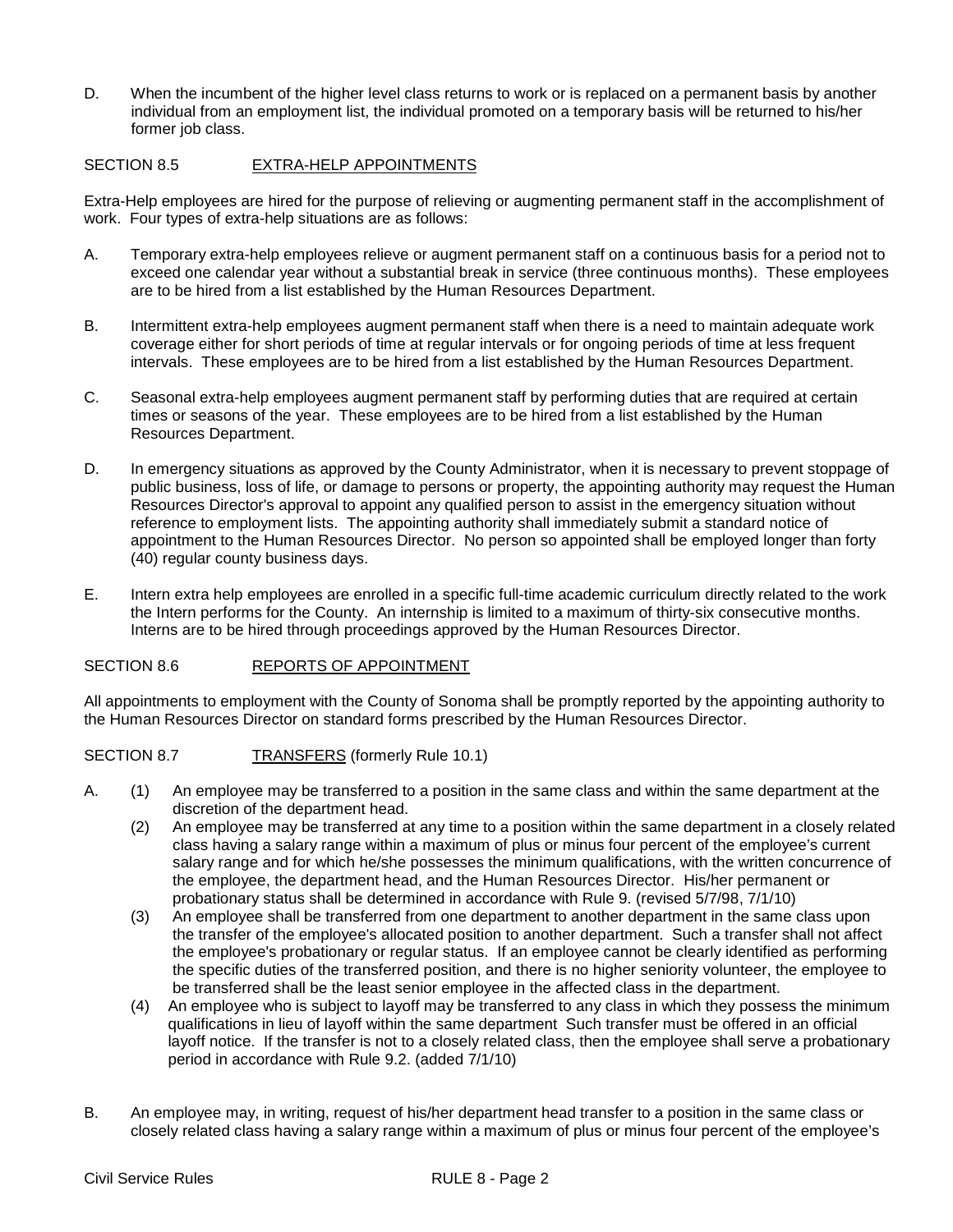current salary range in a different department, to the Human Resources Director. If selected, the employee may be transferred two weeks after notice is given to the employee's present department head. With concurrence of the employee, both department head, and the Human Resources Director, an employee may be transferred at any time. (revised 5/7/98, 7/1/10)

- C. An employee may, in writing to the Human Resources Director, request a transfer to a position in the same class or to a closely related class having a salary range within a maximum of plus or minus four percent of the employee's current salary range for which he or she meets the minimum qualifications. The request must have a completed performance evaluation at the time of the transfer request attached to the request. If the Human Resources Director approves, the employee's name will be placed on the transfer list for the job class for a period of six months and departments will be notified that the employee is available for transfer. (revised 5/7/98, 7/1/10)
- D. Employees requesting transfer to a closely related class will be notified of their disposition. Closely related classifications will be determined by the Human Resources Director based on the definition and principles of closely related by comparing the classification's definitions, characteristics, duties, knowledge, abilities and minimum qualifications as well as considering the salary range of the classifications. (added 7/1/10)
- E. Limited Appeal of Transfer
	- (1) A regular employee who has served twelve (12) consecutive months in a "specialty assignment receiving premium pay" may appeal in writing, if grounds exist, a transfer out of such specialty assignment to their supervisor before the end of the Change of Work Schedule period provided in the labor contract or Salary Ordinance. The basis of the appeal shall be that the transfer was primarily for disciplinary reasons. The appointing authority may reassign an employee out of a "specialty assignment receiving premium pay" for up to 10 consecutive weeks for the purpose of training and/or evaluating the employee. No appeal right shall exist during such training and/or evaluation time period.
	- (2) If the employee is dissatisfied with the supervisor's written decision, the employee shall have seven (7) County business days to appeal in writing the supervisor's decision to the department head.
	- (3) If the employee disagrees with the department head's written decision, the employee shall have seven (7) County business days to appeal in writing the department head's decision to the Human Resources Director. The Director shall confer with the parties within twenty (20) County business days of receipt of the appeal. This meeting shall satisfy all Skelly requirements, if any are deemed to exist. The Director shall attempt to mediate the dispute between the parties. If no resolution occurs, the Director shall within fifteen (15) County business days of the conference, prepare a report summarizing the issues and recommending a solution in the matter to the parties.
	- (4) If either party disagrees with the Director's proposed solution, they shall have seven (7) County business days to appeal the matter in writing to the Civil Service Commission. Based on the disputed and undisputed issues and facts identified by the Human Resources Director in the conference with the parties, the Commission shall hold an initial hearing on the appeal. The appeal will be denied summarily unless the employee first proves by a preponderance of the evidence that the transfer was primarily disciplinary in nature.
	- (5) If the Commission determines initially that the transfer was primarily for disciplinary reasons, the Commission shall then decide at its next regular meeting, based on evidence already or subsequently given, if there was cause, as defined in the Rules, to transfer the employee. The burden of proof shall be on the appointing authority to prove by a preponderance of the evidence that such cause existed. In each instance, the party that has the burden of proof shall present his/her case first, followed by rebuttal from the other party. The Commission may uphold, modify or rescind the transfer based on its findings.

For purposes of this section, "specialty assignment receiving premium pay" shall be considered to include additional salary earned by working in a special job assignment or receiving shift differential premium pay.

The foregoing limited transfer appeal procedures shall not take effect until March 15, 1994, as to any case concerning the removal from a specialty assignment of an employee covered by the 1990-94 Memoranda of Understanding (MOUs) between the County and the SCSOEA Law Enforcement Nonsupervisory and Supervisory Units and the SCSOEA Corrections and Probation Nonsupervisory and Supervisory Units during the guarantee period specified in Article 8 of both MOUs. "Specialty Assignment" shall have the same meaning as used in Article 8 of those MOUs. (revised 2/1/89, 3/7/90)

# SECTION 8.8 DEMOTIONS (formerly Rule 10.2)

A. Voluntary Demotions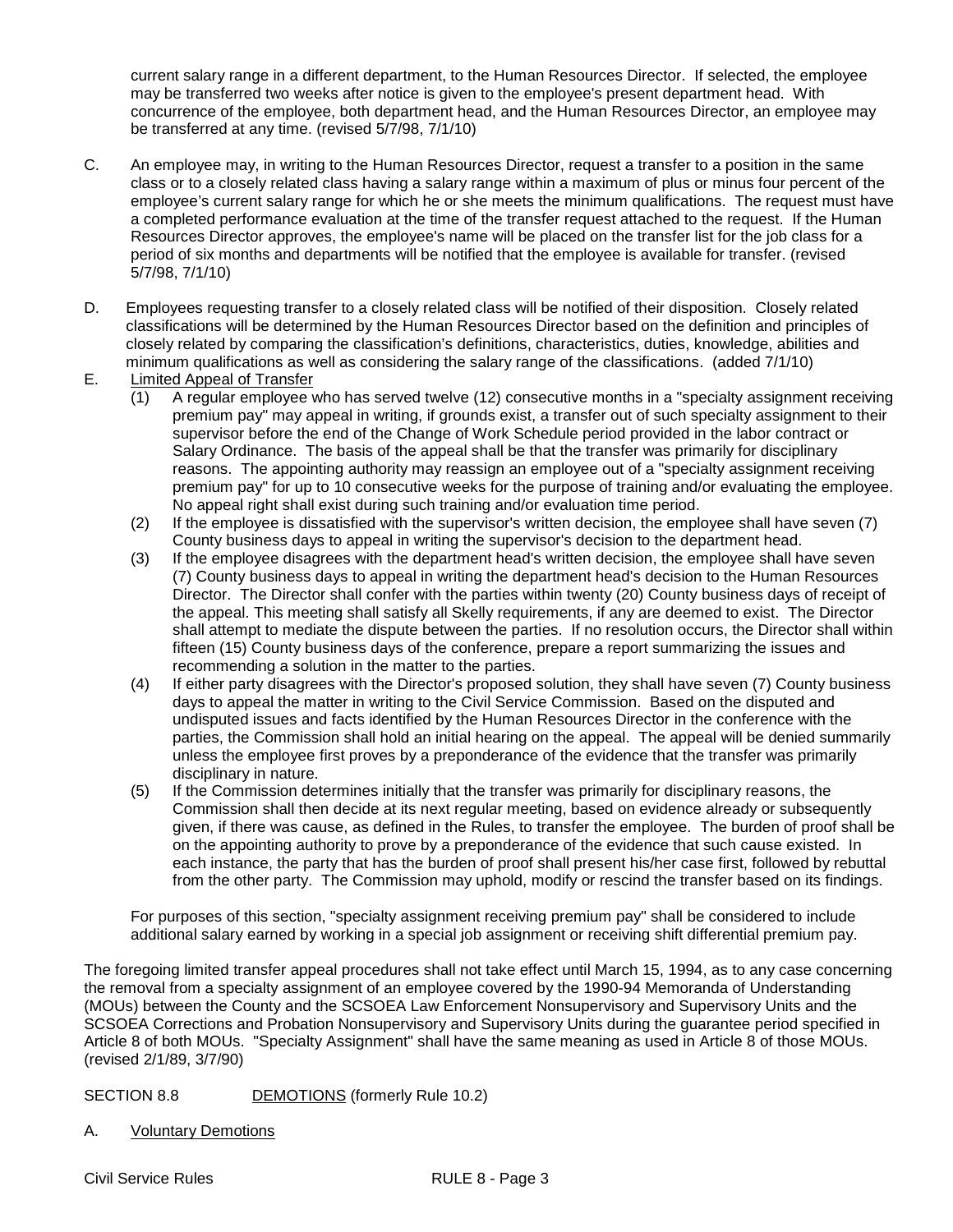- (1) Any employee may be demoted voluntarily to a position in a closely related class with a lower salary range and for which he/she possesses the minimum qualifications, or in which he/she previously had permanent or probationary status. Such demotion requires the written request or concurrence of the employee to be demoted and the approval of each appointing authority concerned.
- (2) An employee who is subject to layoff may be voluntarily demoted to any class in which they possess the minimum qualifications in lieu of layoff within the same department. Such demotion must be offered in an official layoff notice. If the demotion is not to a closely related class, then the employee shall serve a probationary period in accordance with Rule 9.2. (added 7/1/10)
- B. Involuntary Demotions
	- (1) A permanent employee may be demoted without his/her written request or concurrence, for any of the reasons and by the procedures provided by these rules for dismissal.
	- (2) A probationary employee may be demoted, without his/her written request or concurrence, to a closely related class for which he/she meets the qualifications, upon written request by the appointing authority and approval by the Human Resources Director.
	- (3) Upon demotion, an employee shall assume the same status as a permanent employee or as a probationary employee which he/she had prior to demotion. A probationary employee who is demoted shall be required to complete only the balance of the probationary period.

# SECTION 8.9 RETURN TO CIVIL SERVICE STATUS

A. Except as provided below, an employee with permanent civil service status in the classified service who is or has been appointed, without a break in service, as a regular employee in a position in the same department outside of the classified service, shall upon termination from his/her position in the unclassified service, and at his/her request, be returned to his/her previous class in the classified service in the same department. For the purposes of this Rule, termination shall include a mutual decision by the employee and department head to demote/vacate the position. If such class is no longer existent, such employee shall return to the next lower class in the classified service where he/she held permanent status. Displacement shall be based on continuous County service in class, service credit shall be given for continuous time served in the unclassified service. At the time the employee is separated from the unclassified position, the appointing authority shall inform him/her in writing of such return rights. A request for return to the former classified class must be made in writing to the appointing authority within ten (10) regular County business days from the date that the employee received such written notice of the right to make such a request.

Notwithstanding any other provision of this rule, failure to file a request for return to the former classification within the specified time period shall constitute a nonappealable ground for denying return to the former classified class.

- B. The appointing authority may deny return to the former classified class on the same grounds and in the same manner that would permit the dismissal of the employee from such classified class. An employee whose request for return is denied for reasons other than untimeliness may appeal this denial by the appointing authority to the Civil Service Commission by filing an appeal in accordance with the same procedures and within the same time limits governing an appeal to the Civil Service Commission of a disciplinary action.
- C. The rules and procedures for conducting civil service disciplinary appeals for classified employees shall apply to appeals filed and heard pursuant to this subsection.
- D. For purposes of determining what, if any, compensation or other employment benefit shall be paid to such employee following his/her separation from the unclassified position, and during the pendency of his/her request for return or appeal of a denial of such request, the employee shall be treated as if he/she had been returned to his/her former classified class.
- E. Nothing in this subsection prevents or may be construed to prevent the appointing authority from terminating an employee from the unclassified service at any time with or without notice or with or without cause. Termination of employment from an unclassified class shall not be appealable to the Civil Service Commission.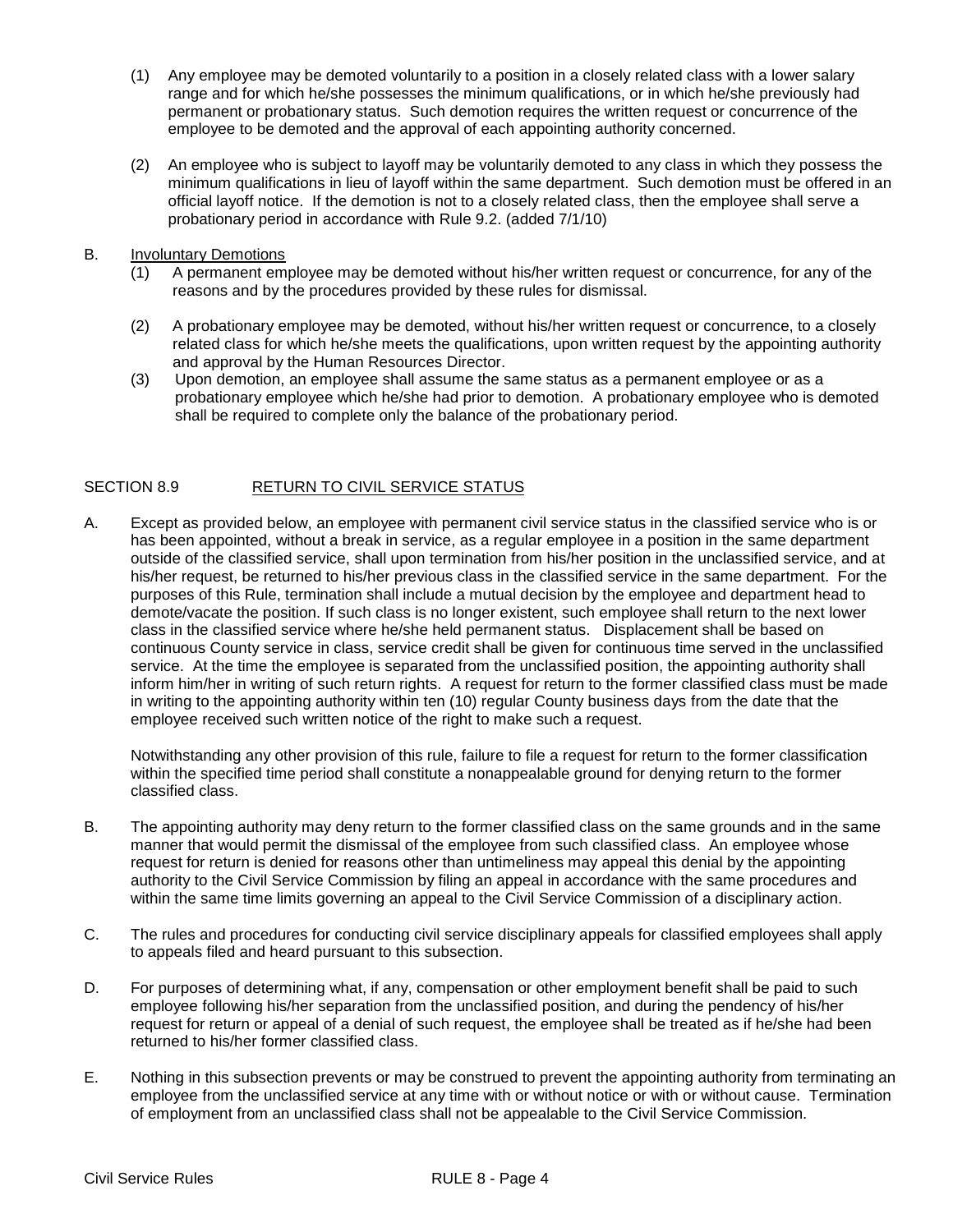F. Elected officials shall have only those return rights provided by State law. (Amendment 002, effective November 4, 1987.)

# SECTION 8.10 RETURN FROM RECURRING DEFINED TERM POSITION

A. Except as provided below, an employee with permanent civil service status in the classified service who has been appointed, without a break in service to a recurring defined term position, shall upon termination or upon the expiration of the recurring defined term position appointment, shall at his/her request, be returned to his/her previous class in the classified service in the same department. For the purposes of this Rule, termination shall include a mutual decision by the employee and department head to demote/vacate the position. If such class is no longer existent, such employee shall return to the next lower class in the classified service where he/she held permanent status. Displacement shall be based on continuous County service in class and service credit shall be given for continuous time served in the recurring defined term position. No later than at the time the recurring defined term position expires, the appointing authority shall inform him/her in writing of such return rights. A request for return to the former classified class must be made in writing to the appointing authority within ten (10) regular County business days from the date that the employee received such written notice of the right to make such a request.

Notwithstanding any other provision of this Rule, failure to file a request for return to the former classification within the specified time period shall constitute a nonappealable ground for denying return to the former classified class.

- B. The appointing authority may deny return to the former classified class on the same grounds and in the same manner that would permit the dismissal of the employee from such classified class. An employee whose request for return is denied for reasons other than untimeliness may appeal this denial by the appointing authority to the Civil Service Commission by filing an appeal in accordance with the same procedures and within the same time limits governing an appeal to the Civil Service Commission of a disciplinary action.
- C. The rules and procedures for conducting civil service disciplinary appeals for classified employees shall apply to appeals filed and heard pursuant to this subsection.
- D. For purposes of determining what, if any, compensation or other employment benefit shall be paid to such employee following his/her expiration of a recurring defined term position appointment, and during the pendency of his/her request for or appeal of a denial of such request, the employee shall be treated as if he/she had been returned to his/her former classified class. *(New Rule added 7-7-05)*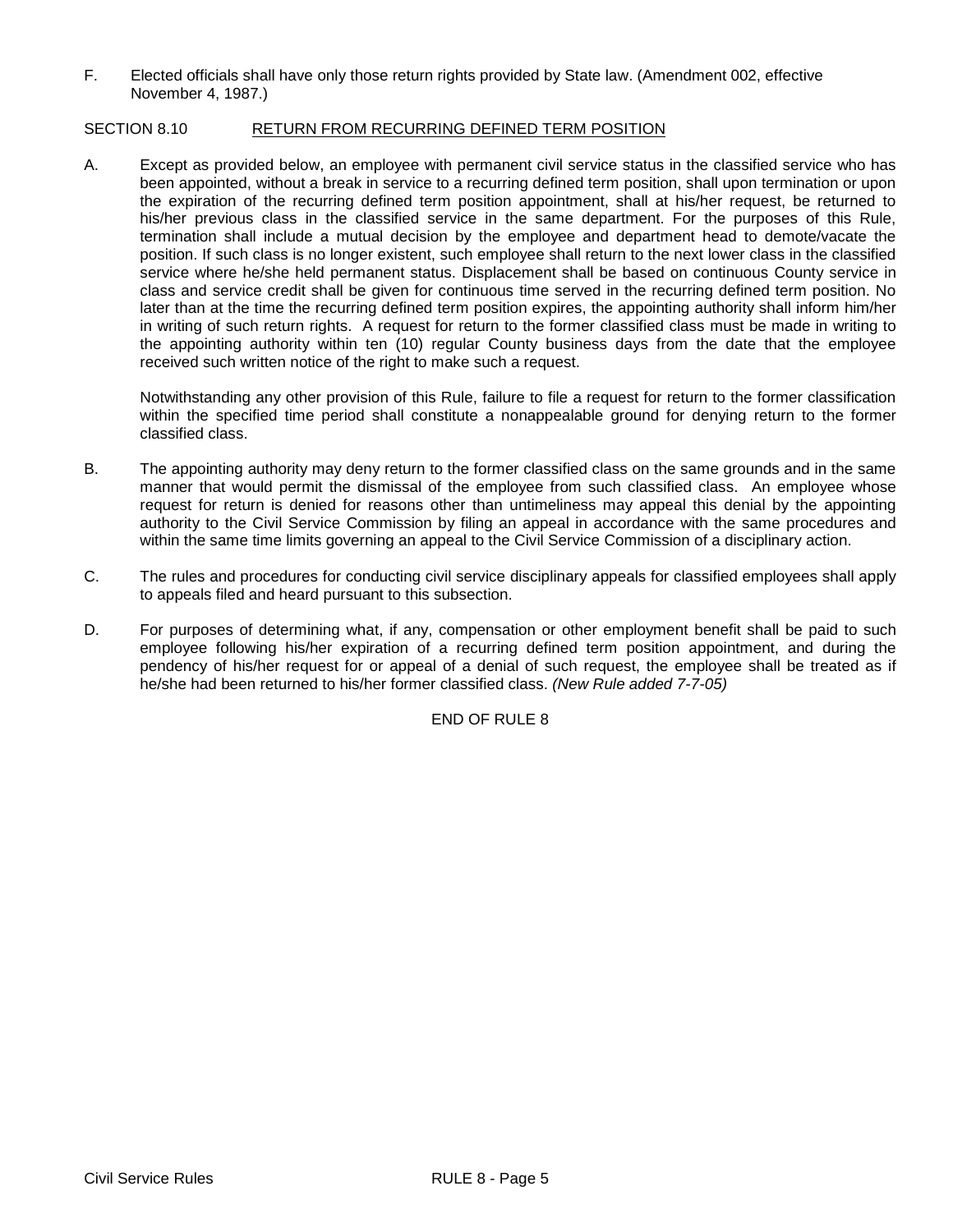#### RULE 9 PROBATIONARY PERIOD

# SECTION 9.1 PURPOSE OF PROBATIONARY PERIOD

The probationary period shall be used by the appointing authority to determine the employee's fitness for permanent status.

### SECTION 9.2 STATUS OF EMPLOYEE

- A. Except as otherwise provided, a probationary period is required upon initial appointment to any class in the classified service.
- B. A probationary period shall not be required in the case where a permanent employee transfers to another position in the same class or to a closely related class within the same or different department. (revised 7/1/10)
- C. A probationary period shall not be required when an employee with permanent status voluntarily demotes to a class in the same class series or to a closely related class. (revised 7/1/10)

#### SECTION 9.3 DURATION OF PROBATIONARY PERIOD

- A. Prior to attaining permanent status in any class, an employee must complete a probationary period of not less than six months of work in the class. In the case of alternate classes where the probation period for the lower class is designated to be longer than six months, the appointing authority may, at his/her discretion, waive part of the six month probation period in the higher class upon evidence of satisfactory performance in the higher class.
- B. In the case of appointment or other actions, as described in Section 9.2A, to a part-time position, the length of the probationary period shall be 1,040 hours of work (excluding overtime), but shall not exceed one year from the date of hire.
- C. The Civil Service Commission may extend the probationary period for any position for a period which shall not cause the total probationary period to exceed one year.
- D. The probationary period shall date from the time of appointment to an allocated position, but shall not include time served as a provisional employee, except as provided in this section. Time served as an extra help employee shall not be counted toward the completion of a probationary period.
- E. The Civil Service Commission may establish a probationary period of longer than six months for certain job classes on the basis of the cycle of work or because the duration of the required training is such that it is not possible to adequately evaluate performances within a six month period.
- F. Service as a provisional employee or time spent on a temporary promotion shall count toward completion of a probationary period as long as the individual is appointed to an allocated position in the same classification and as long as there is no break in service between the provisional appointment or temporary promotion and the permanent appointment.
- G. Time spent on leave without pay shall not count toward completion of the probationary period. Sick leave and disability leave in excess of 160 hours cumulative for six month probation periods and in excess of 320 hours cumulative for one year probation periods shall not count toward completion of the probation period.
- H. One year probation period for all Administrative Management and Attorney classes due to the difficulty in adequately evaluating performance in a lesser period of time. This section shall only apply to individuals hired or promoted into an Administrative Management or Attorney class after its effective date.

### SECTION 9.4 INTERRUPTION OF PROBATIONARY PERIOD

A. In the following instances, an employee shall resume the status which he/she had during his/her most recent employment in the same class. A permanent employee shall resume his/her permanent status. A probationary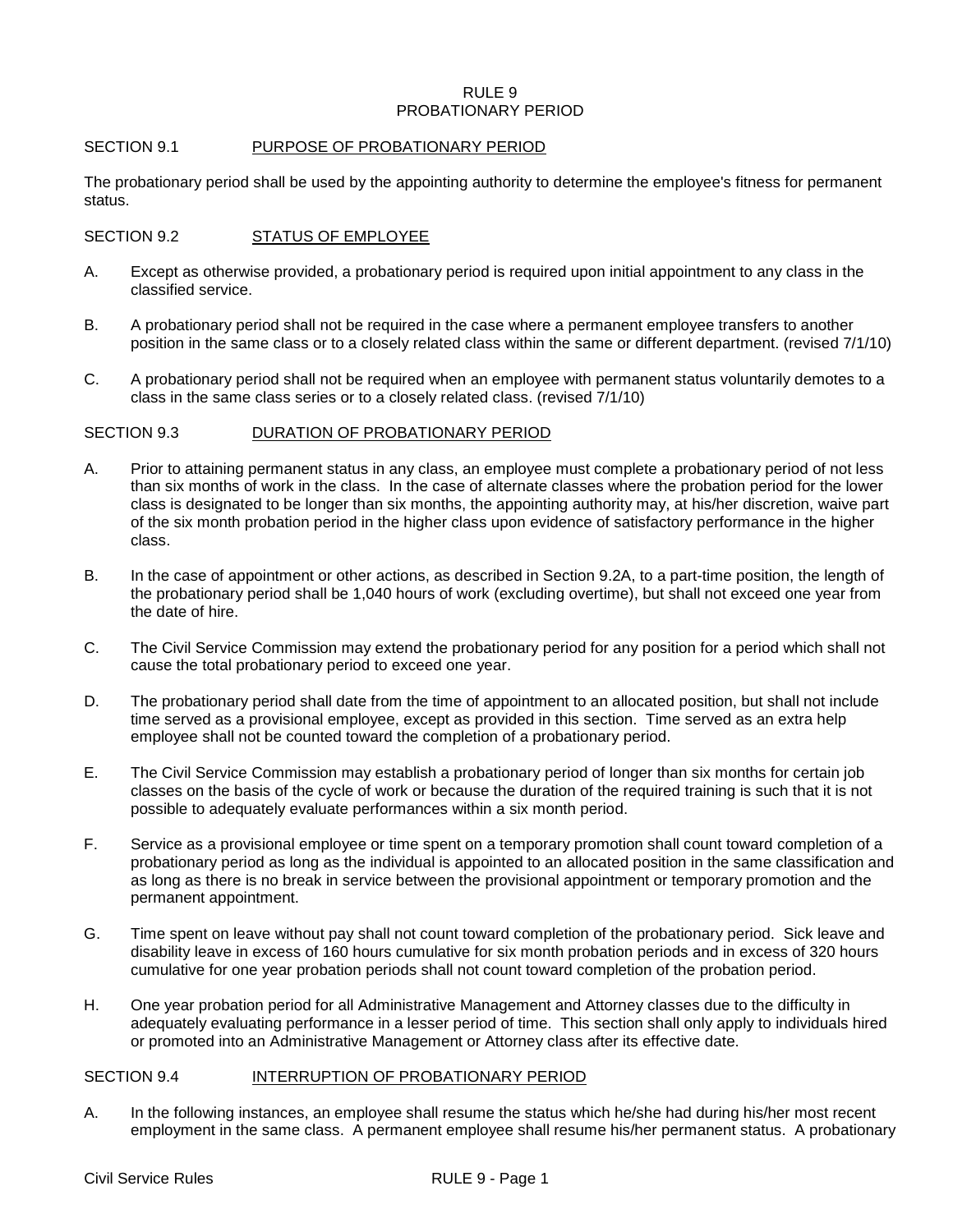employee shall be required to complete only the balance of his/her probationary period:

- (1) when he/she is restored to a position in the same department in a class from which he/she was separated because of lay-off or displacement;
- (2) when he/she returns to work in a position following a suspension or leave of absence;
- (3) when he/she is transferred in the same class within the same or different department.

# SECTION 9.5 WAIVER OF PROBATION PERIOD

- A. An appointing authority, employee or employee organization may request that all or any part of a probationary period be waived by the Human Resources Director upon written request under the following circumstances:
	- (1) an employee is reappointed to the same job class within two years of a resignation submitted in good standing;
	- (2) an incumbent of a reclassified position has been placed in the new class by the Civil Service Commission.
- B. If one of the parties does not agree with the decision of the Human Resources Director, he or she may appeal the decision to the Civil Service Commission. Such appeal shall be made in writing stating the specific reason for the appeal. Such appeal shall be filed within ten regular County business days from the date of the decision and shall be placed on the agenda of the earliest meeting of the Civil Service Commission.

#### SECTION 9.6 EXPIRATION OF PROBATIONARY PERIOD

- A. The County Human Resources Director shall, in writing, notify the appointing authority of the date on which each employee's probationary period will expire. Such notification shall be made not less than one month prior to the date of expiration.
- B. The appointing authority shall, in writing, reply to such notification not less than two weeks prior to the date of expiration, and shall inform the employee of the nature of the reply. The reply shall specify or request one of the following actions:
	- (1) the employee shall assume permanent status;<br>(2) the probationary period should be extended for
	- the probationary period should be extended for a specified period;
	- (3) the employee will be separated or demoted.
- C. An employee in the classified Civil Service shall be deemed to have permanent status if he/she was still employed at the end of the shift which began on the last working day of the designated probationary period.
- D. If an appointing authority wishes to extend the probationary period of an employee, he or she must obtain the approval of the Civil Service Commission prior to the expiration of the probationary period. The appointing authority shall submit a written request to the Civil Service Commission specifying the reasons for the extension.

#### SECTION 9.7 DISMISSAL OF PROBATIONARY EMPLOYEES

- A. A probationary employee may be dismissed at any time during the probationary period without right of appeal or hearing.
- B. An employee who is dismissed (released from probation) during a probationary period shall be restored to any position in the class from which he/she had permanent or probationary status immediately prior to the position for which they are serving the new probationary period and in which they are being dismissed. (revised 7/1/10)
- C. If an employee's dismissal during the probationary period is governed by 9.7B but the employee's former department prior to promotion has been renamed or functions of that department merged into another department, the employee shall be restored to a position in the class in the renamed or merged department from which he/she had permanent or probationary status immediately prior to the position for which they are serving the new probationary period and in which they are being dismissed.. (revised 7/1/10)

If the employee's former department has not been merged and the functions are no longer performed by the County, Rule 11 applies. (revised 5/3/95)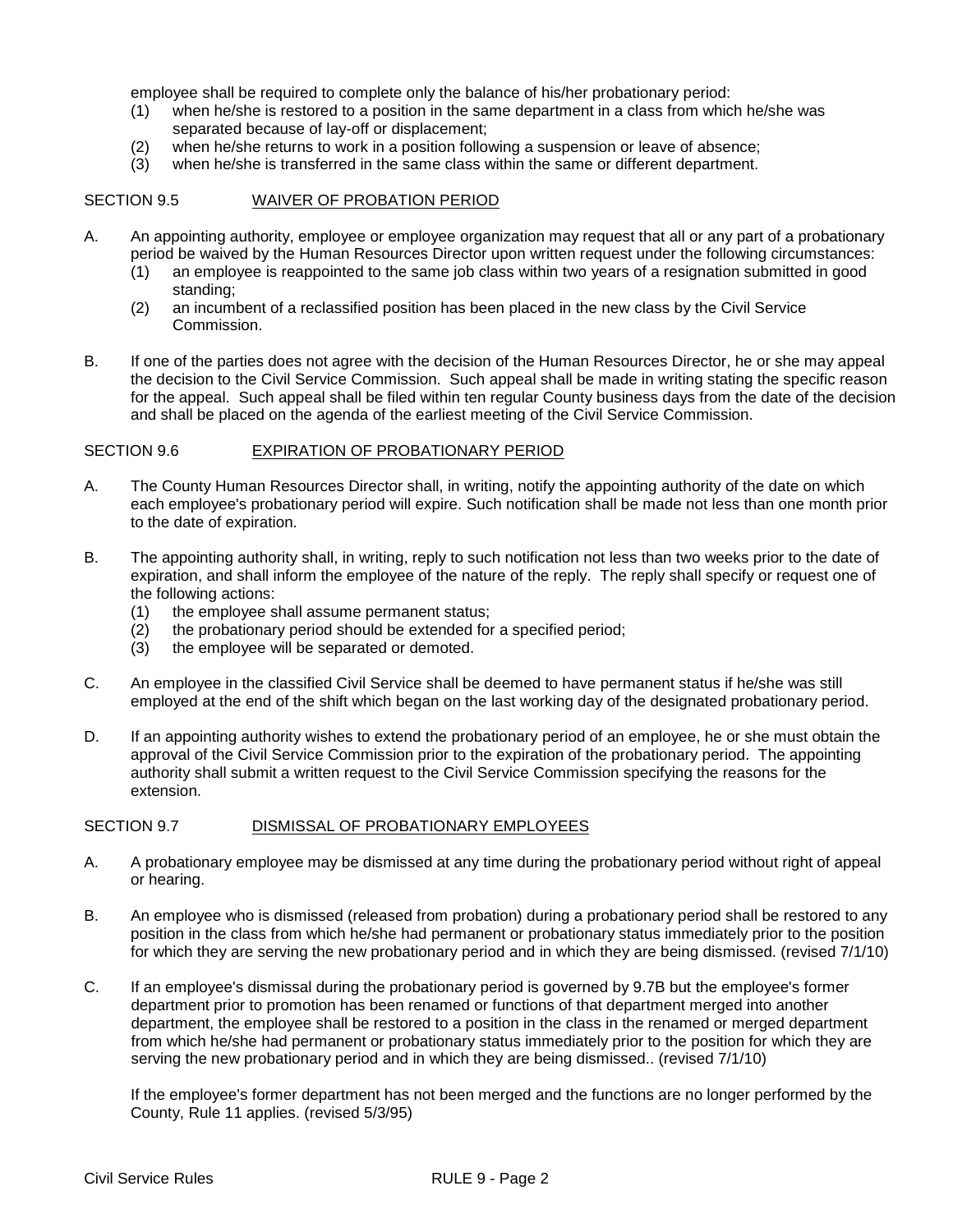- D. If an employee's dismissal during probationary period is governed by 9.7B-C and the employee's return to their former position creates a layoff, Rule 11 applies. (added 7/1/10)
- E. If an employee's dismissal during the probationary period is governed by 9.7B but the employee's former class from which he/she had been promoted has been retitled with the same or less pay range, the employee shall be restored to any position in the retitled class in accordance with Rule 9.7B. If the former class has been abolished rather than retitled, Rule 11 applies. (revised 5/3/95)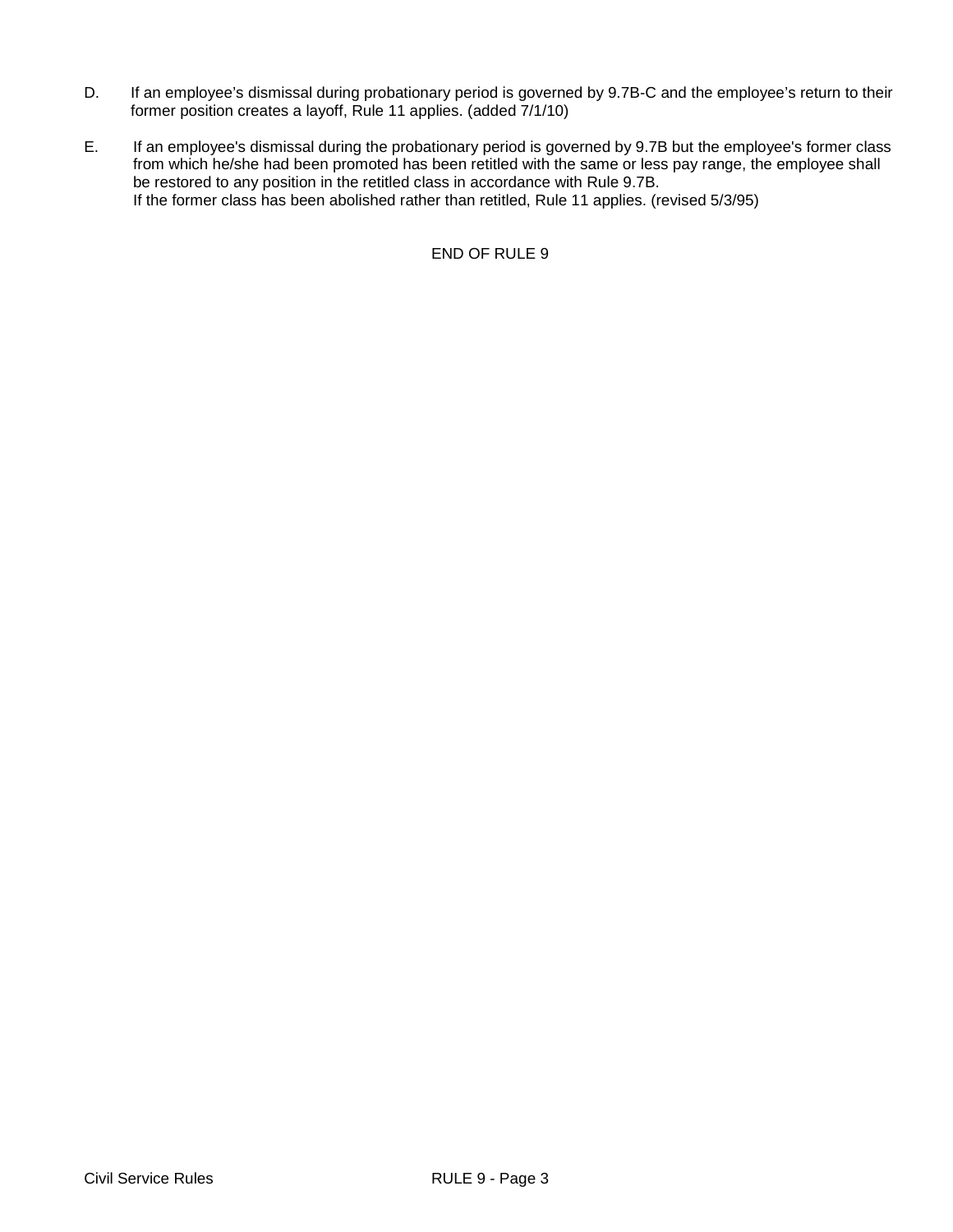# RULE 10 SEPARATIONS AND SUSPENSIONS

# SECTION 10.1 SEPARATIONS

An appointing authority may separate any employee in accordance with these rules. All separations shall be promptly reported to the Human Resources Director on standard forms prescribed by him/her.

# SECTION 10.2 RESIGNATIONS

# A. Resignation in Good Standing

In order to resign in good standing, an employee shall give written notice of his/her resignation to the appointing authority not less than two weeks prior thereto, unless the appointing authority consents to shorter notice. Such resignation shall be deemed accepted upon its submission. With the written approval of the appointing authority, a resignation may be rescinded at any time prior to the effective date of the resignation.

#### B. Automatic Resignation

An employee who is absent without approval or authorization for three (3) consecutive working days may be separated as an automatic resignation. Before an employee can be terminated under this automatic resignation rule the County must:

- Send written notice of the proposed automatic resignation and the facts upon which the automatic resignation is based to the employee's last known address
- The written notice must also inform the employee that he/she has the right to present information and facts within 10 working days to an impartial decision maker if the employee challenges the accuracy of the underlying facts

Automatic resignations are not eligible for post termination appeals before the Civil Service Commission unless the employee can demonstrate to the Commission by a preponderance of the evidence that there are material issues of fact in dispute regarding whether the employee's absence was pre-approved and/or justified.

# SECTION 10.3 DISMISSALS

#### A. Dismissal of Permanent Employee

Any employee who has attained permanent status may be dismissed for reasonable cause including, but not limited to:

- (1) unauthorized absence;
- (2) conviction of a felony or of any criminal act involving moral turpitude;
- (3) conduct which brings discredit to the County;
- disorderly conduct;
- (5) incapacity due to mental or physical disability to the extent permitted by law;
- (6) willful concealment or misrepresentation of material facts in applying for or securing employment;
- incompetence or inefficiency;
- (8) willful disregard of a lawful order from a duly constituted authority;
- (9) willful disregard of a departmental policy and/or laws regarding the confidentiality of records;
- (10) using, being in possession of, or being under the influence of alcohol, narcotics, intoxicants, drugs, or hallucinatory agents while on County property or in vehicles during working hours or reporting to work under such conditions, or abuse of alcohol or drugs while in County uniform. Possession and proper use of drugs prescribed by a licensed physician and appropriate possession of unopened alcoholic beverages are not prohibited by this section.
- (11) neglect of duty;
- (12) negligence or willful damage to public property or waste or theft of public supplies or equipment;
- (13) willful violation of the Civil Service Ordinance or of these rules;
- (14) failure to meet reasonable work performance standards and requirements;
- (15) refusal to comply with a proper directive to undergo a medical examination as issued by an appointing authority;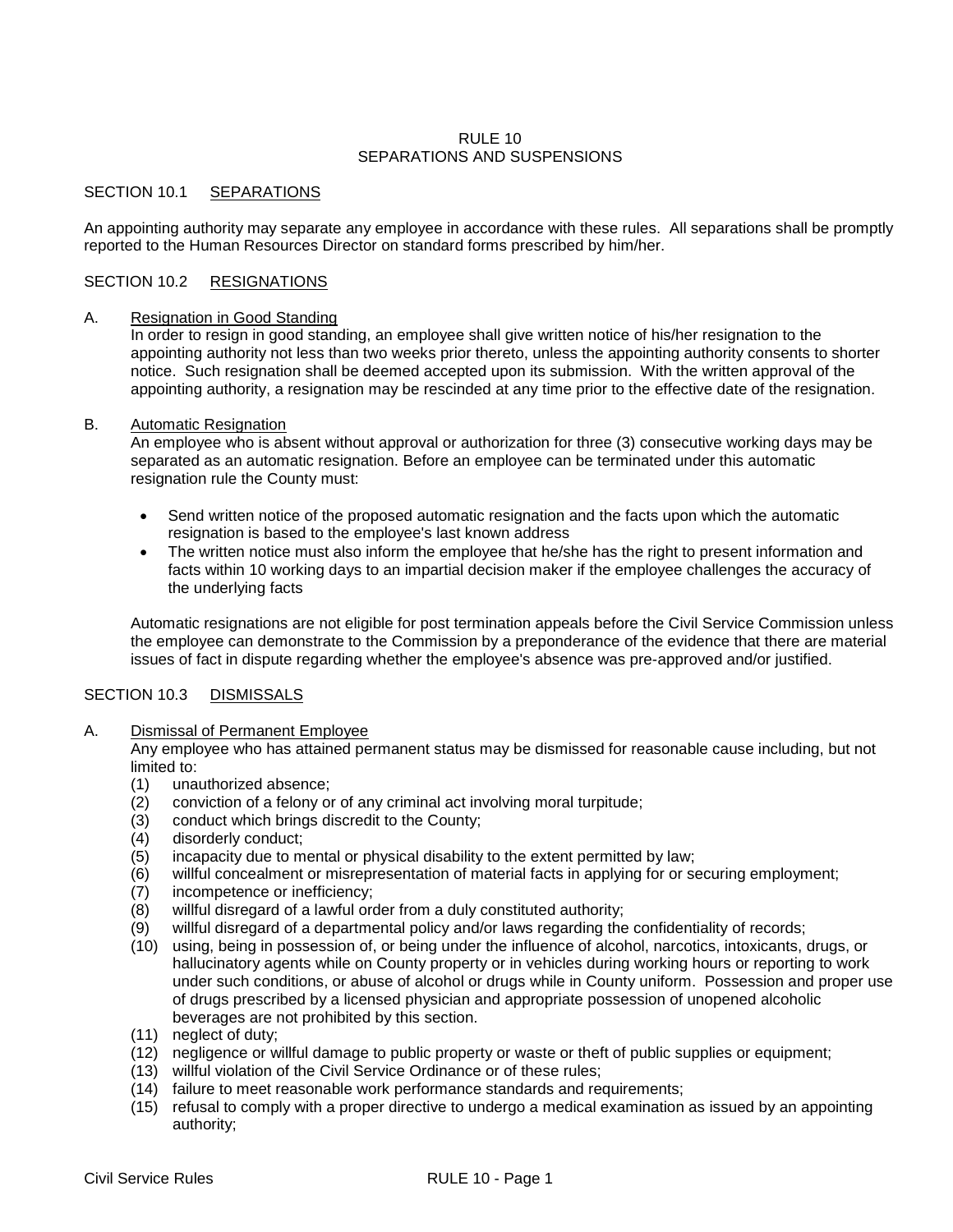- (16) hostile and discourteous treatment of the public or other employee;
- (17) falsification of any records, such as medical forms, time cards or employment applications, or making material dishonest work-related statements to other employees at work or committing perjury;
- (18) unauthorized use of County vehicles and equipment;
- (19) conviction of driving under the influence, reckless driving, or hit-and-run driving whether on or off the job, in a County vehicle;
- (20) unauthorized possession of weapons or explosives on County premises;
- (21) willful carelessness or violation of safety rules and regulations which jeopardize the safety of others and/or which could result in bodily injury to others or damage to County property;
- (22) sexual harassment of or unlawful discrimination against another employee or applicant for employment.

# B. Dismissal of Probationary Employee

- (1) A probationary employee may be dismissed at any time during the probationary period without right of appeal or hearing. Nothing in this subsection is intended to affect the right of a probationary employee to file a complaint alleging unlawful employment discrimination pursuant to Board of Supervisors Resolution #87-1039 dated June 9, 1987.
- (2) (a) An employee who is dismissed (released from probation) during a probationary period shall be restored to any class from which he/she had permanent or probationary status immediately prior to the dismissal. (revised 7/1/10)
	- (b) Should such restoration necessitate the displacement or separation of another employee, the displaced employee shall have displacement rights in accordance with Rule 11. (revised 7/1/10)
	- (c) Should such restoration necessitate the displacement or separation of another employee in a department in which there is more than one employee in the class in which the separation is necessitated, the employee to be separated shall be determined in accordance with the order of layoff.
	- (d) In the event the restoration necessitates separation of another employee, the County will make an effort to facilitate a transfer or voluntary demotion for the displaced employee to a job class for which he/she meets the minimum qualifications. (revised 7/1/10)
	- (e) An employee who is separated during his/her probationary period but who also previously attained permanent status in the Classified Civil Service without an intervening break in continuous employment with the County may only be dismissed for cause.

# C. Dismissal of Unclassified Employee

An unclassified employee may be dismissed at any time without right of appeal or hearing except as may otherwise be provided by law, ordinance, or rule.

# SECTION 10.4 SUSPENSIONS/DEMOTIONS/REDUCTIONS IN PAY

Any employee may be suspended without pay, reduced in pay and/or demoted for any of the reasons provided by these rules for dismissal. No suspension shall exceed two hundred and forty consecutive working hours. A reduction in pay is defined as a reduction in the hourly pay rate for hours worked which is no more than five (5) percent of the employee's salary step prior to the reduction and shall not exceed 1040 hours in duration. (revised 10/18/95)

### SECTION 10.5 PROCEDURES FOR DISMISSAL, REDUCTION IN SALARY STEP, SUSPENSION OR INVOLUNTARY DEMOTION OF OFFICERS OR EMPLOYEES WHO HAVE PERMANENT STATUS

A. A department head who proposes to dismiss, suspend, or involuntarily demote an officer or employee who has permanent status in the classified Civil Service shall, prior to taking such action, serve notice of the proposed action on the affected person. The notice shall be in writing and shall include the reasons underlying the proposed action, a copy of the charges and materials upon which the proposed action is based, and notification that the employee has the right to respond, either orally or in writing, to the department head. The officer or employee shall be given an opportunity to respond to the department head before the disciplinary action is taken. The officer or employee may affirmatively waive the right to respond. Responses, if made, may be oral or in writing and shall be communicated to the department head at a reasonable time and place designated by the department head. The department head shall give the officer or employee at least three working days following the day of service of the Notice of Intended Action in which to prepare and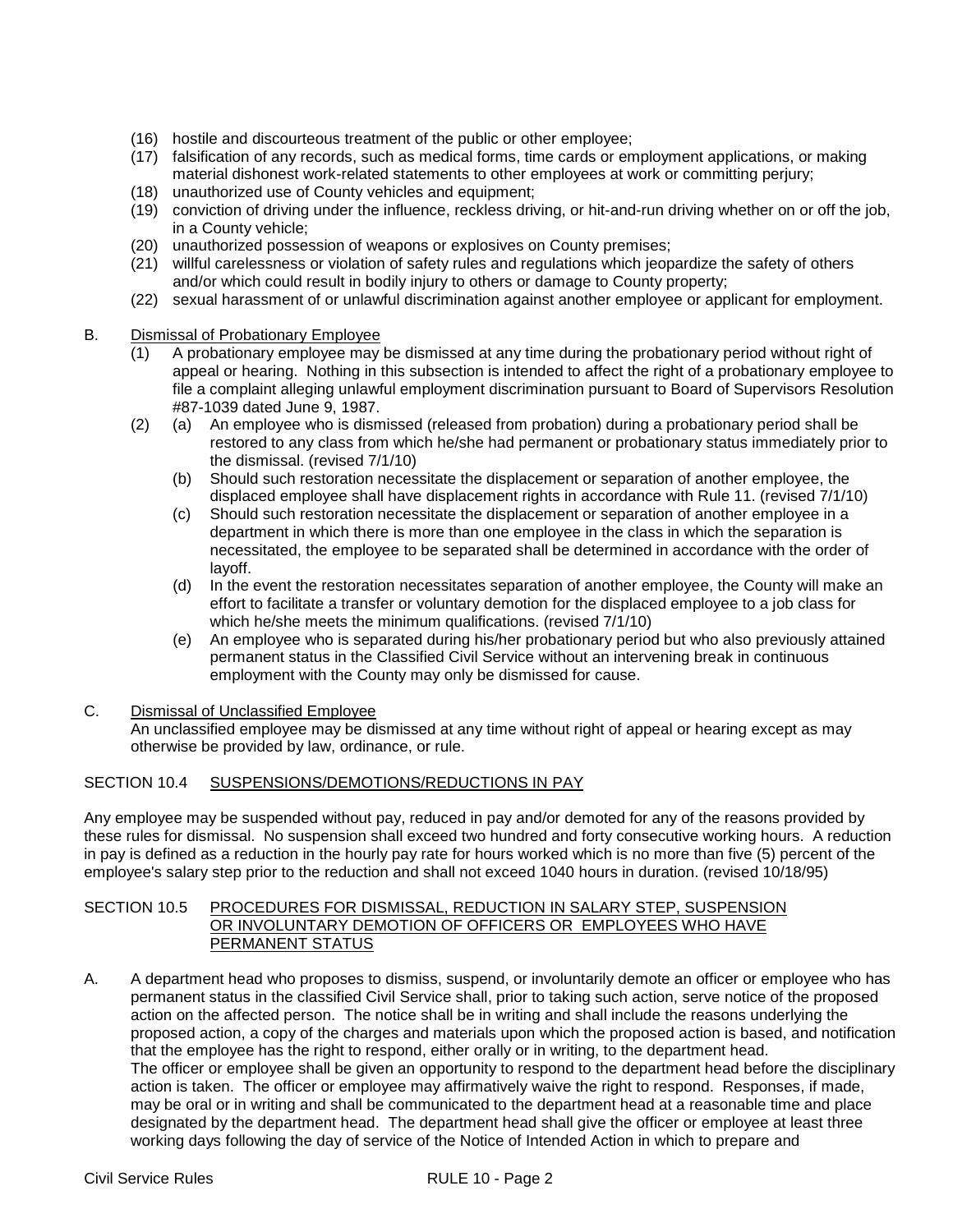communicate a response. If it is unreasonable to prepare and communicate a response within such three day period, then the department head shall grant such additional time as may be reasonable. The right to respond will be deemed waived unless the response is prepared and communicated within the time set by the department head.

The department head may place the affected officer or employee on leave of absence with pay during the response period. The department head shall consider the response, if any, of the officer or employee in determining the propriety and nature of disciplinary action.

- B. Any officer or employee of the Classified Civil Service may be dismissed, reduced in compensation, suspended, or demoted for cause as provided in Section 10.3 of the Civil Service Ordinance. (revised 6/1/00)
	- (1) The order of the appointing authority shall be in writing, and shall simply identify the name of the employee, the nature of the disciplinary action taken and the effective date of such action. A statement specifically explaining the reasons for the action shall be attached as a separate document to the order and shall be incorporated by reference into the order.
	- (2) The order, without the statement of reasons attached thereto, shall be filed with the Clerk of the Board of Supervisors with a copy to the Human Resources Director and a copy thereof together with a statement of reasons required in subsection B (1), shall be personally served on the employee, or mailed to him/her postage prepaid by registered or certified mail at his/her address as shown in the County personnel records. The order shall advise the employee of his/her appeal rights as set forth in subsection (5). An Affidavit of service of the order in statement of reasons on the employee shall be filed with the Clerk of the Board of Supervisors within five (5) days of service.
	- (3) The order shall be effective upon filing of the order with the Board of Supervisors unless a later date is set forth in the order.
	- (4) The employee may file a reply in writing with the Clerk of the Board of Supervisors with a copy to the Human Resources Director within ten (10) regular County business days after the date of filing the order of the appointing authority.
	- (5) The employee may appeal to the Civil Service Commission from the order of the appointing authority by filing a written notice of appeal with the Clerk of the Board of Supervisors with a copy to the Human Resources Director. This notice must be filed within five (5) regular County business days of the receipt after the presentation of the order by the employee if personally served, or within seven (7) regular County business days of the date of the order.
	- (6) The Clerk of the Board of Supervisors shall forthwith transmit the order and appeal to the Civil Service Commission for hearing.
	- (7) In the case of an employee resignation where the employee asserts that the resignation was coerced or secured on any basis other than a voluntary decision on the employee's part to separate from County service, the employee may appeal the resignation to the Civil Service Commission. Appeals under this subdivision must be made by filing a written notice of appeal with the Clerk of the Board of Supervisors within seven (7) regular County business days from the date upon which the appointing authority informs the employee that the resignation is accepted. Rule 10.5.B(7) is not applicable to automatic resignations (see Section 10.2.B).

# C. Appeal to Commission

- (1) Within twenty (20) regular County business days after the filing of the appeal, Human Resources Director shall begin the Civil Service Commission hearing process on the order and appeal by holding a prehearing conference. Within twenty (20) regular County business days thereafter, the matter shall be brought before the Civil Service Commission. If no settlement has occurred, the Civil Service Commission shall schedule a date for a full evidentiary hearing on the order and appeal therefrom or shall refer the matter to a hearing officer. The appellant has the right to an open or closed hearing. (revised 6/1/00)
- (2) Prehearing Conferences
	- (a) Each party appearing in any case shall attend the prehearing conference with their respective counsel, if any, and shall have a thorough knowledge of the case, be prepared to discuss it to make stipulations or admissions where appropriate, and attempt to resolve the appeal if possible.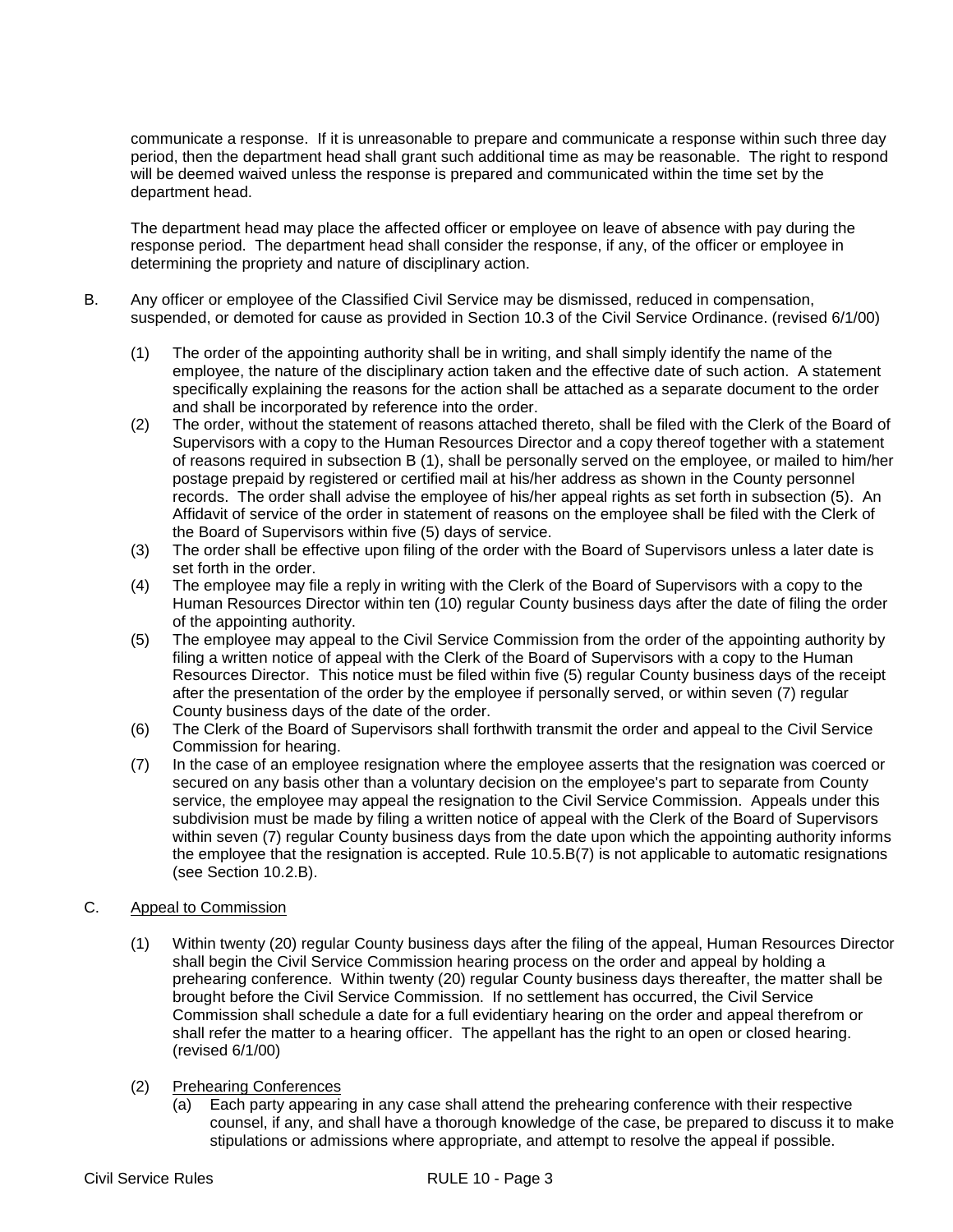- (b) The parties, or their respective representatives, are encouraged to confer in person or by correspondence before the date assigned for the prehearing conference to reach agreement upon as many matters as possible.
- (c) At the prehearing conference, each party shall attempt to identify to the other and to the Secretary of the Commission the documents which they will seek to introduce at the time of the hearing, as well as a tentative witness list. (revised 6/1/00)
- (d) At the time of the conference, the parties will try to simplify the actual and legal issues involved in the appeal. The parties shall also use their best efforts to stipulate to admissions of fact, and of documents, as will avoid unnecessary proof. At the time of the conference, the parties shall also be prepared to give their best estimation of the time necessary for the hearing of the appeal.
- (e) The failure of any person to prepare reasonably for, appear at, or participate in good faith in a prehearing conference as required by these rules, unless good cause is shown for that failure, is in interference with the proceedings of the Commission. Upon such failure, the Commission may order an appropriate change in the calendar status of the action.
- (3) At the first session of the Civil Service Commission on the hearing of the appeal, the counsel for the appointing authority and the employee or his/her designated representative, shall give their respective time estimates to the Commission. Such time estimates shall set forth the estimated amount of time it will take to conduct a full evidentiary hearing on the appeal. If the time estimate exceeds two and onehalf (2<sup>1</sup>/<sub>2</sub>) regular County business days for an appeal stemming from a suspension or reduction in rank, the Commission may, in its discretion, refer the appeal to a hearing officer. If the Commission recommends referral to a hearing officer, it shall notify the Board of Supervisors, and continue the hearing until a later date to ascertain whether the Board of Supervisors will approve the referral. If the Board of Supervisors approves the referral to a hearing officer, the Commission shall further continue the hearing on the calendar to permit setting the hearing before a hearing officer.

 Hearings conducted before a hearing officer pursuant to this subsection shall be conducted in accordance with those procedures set forth in subsection H of this rule with the following exception:

The hearing shall be reported by a certified court reporter who shall prepare a transcript of the proceedings. The transcript of the proceedings, together with the proposed decision and findings of the hearing officer, shall be transmitted to the Commission. The Commission shall independently review both the transcript and the proposed findings and decision. After a review of the transcript, findings and proposed decision, the Commission may adopt the proposed decision and findings in their entirety, reject the proposed decision and findings or reduce the proposed penalty and adopt the balance of the proposed decision and findings. The decision of the Commission shall be final.

The procedures set forth in subsection I of this rule shall not be applicable to hearings referred pursuant to this subsection.

- (4) Regardless of the estimated length of the hearing, the employee may request that the appeal be heard by a hearing officer, or the appointing authority may make such a request, and if consented to by the employee, the Commission shall determine whether to recommend referral of the appeal to a hearing officer. If the Commission recommends referral to a hearing officer, it shall notify the Board of Supervisors, and continue the hearing until a later date to ascertain the decision of the Board of Supervisors. If the Board of Supervisors approves the referral to a hearing officer, the Commission shall further continue the hearing on its calendar to permit setting the hearing before a hearing officer. The procedure to be used in connection with such hearing is set forth in subsection H of this rule.
- (5) If the Commission determines not to refer the hearing to a hearing officer, or if the Board of Supervisors does not approve a request, then the Commission shall hear the appeal pursuant to the rules hereinafter set forth.

# D. Amendments

The appointing authority may, with the permission of the Commission, amend the order of dismissal, suspension or reduction. The amendments shall relate to matters occurring prior to the effective date of the order of dismissal, suspension or reduction. The employee may be granted a reasonable continuance to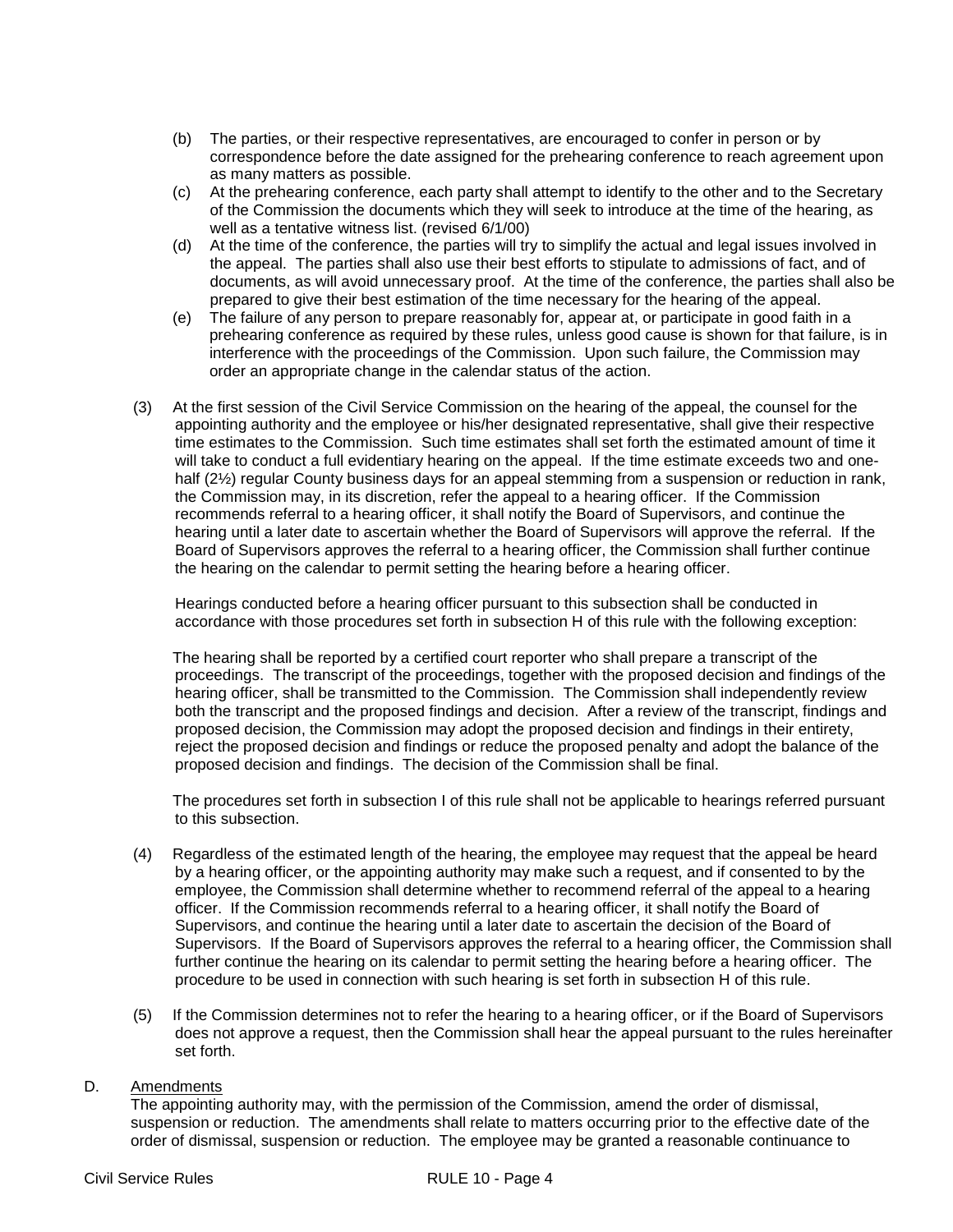prepare a defense to any new matter contained in such amendment. Any amendment by the appointing authority is deemed denied by the employee.

# E. Motions and Exchange of Evidence

(1) Motions

Motions by either party shall be in writing and if based on factual matters, shall be supported by a declaration under penalty of perjury, and a proof of service.

Motions shall be served on the opposing side and filed with the Secretary of the Commission and its counsel no later than ten (10) County business days prior to the date of hearing of the motion. Motions shall be heard at regularly scheduled Commission meetings. Failure to reply within the time requirements set forth in this subsection shall be grounds for the denial of the motion.

(2) Exchange of Evidence

No later than twenty (20) County business days prior to the date of hearing or such other time as designated by the Commission, each party shall submit to the other party and to the Secretary of the Commission and its counsel, a list of witnesses it intends to call at the hearing, a narrative description of the testimony of each witness, and a list of documents the party intends to introduce into evidence at the hearing. Failure to comply with this subsection may be grounds for the exclusion of the narrative or documentary evidence not included in the lists set forth herein.

(3) Motion for Additional Information or Discovery Further requests for information or discovery shall be made by motion with reasonable cause shown.

# F. Subpoenas

The Commission may issue subpoenas for the attendance of witnesses at hearings or depositions. Any party requesting subpoenas must submit to the Commission the name of the witness and the title of the proceeding and time for appearance of the witness. Upon the request of a party, the Secretary, the Assistant Secretary or the Chairperson of the Commission may issue a subpoena in the name of the Commission. When an appeal has been referred to a hearing officer, the hearing officer may issue subpoenas in the name of the Commission for the attendance of witnesses before the hearing officer. The party requesting the subpoena has the responsibility to serve the subpoena on the witness. (revised 12/3/09)

# G. Continuances

The Commission may grant first requests for continuances of scheduled hearings when reasonable. A second continuance request must be in writing and show good cause why the matter could not be resolved before the hearing. Continuance requests must be received by the Human Resources Director at least five (5) County business days preceding the hearing, except in an emergency. Any cancellation costs of meeting rooms, hearing officer or court reporter due to inadequate notice may, at the order of the Commission, be borne by the party requesting the continuance. (1/20/00)

# H. Settlements and Cancellations

When the parties to an appeal settle the matter in advance of the hearing, they shall give the Civil Service Commission at least five (5) County business days advance notice. If the settlement occurs with less than five (5) business days notice, the parties shall be required to be present at the hearing as scheduled to confirm the appeal has been settled. (1/20/00)

# I. Hearings Before the Commission

(1) Quorum

When an appeal is heard by the Commission rather than a hearing officer, a majority of the Commission shall constitute a quorum. If a Commissioner is absent from a hearing, he/she shall no longer participate in the proceedings unless both parties agree that he/herself may familiarize himself with the proceedings held during his/her absence and continue to participate. If the disqualification of a Commissioner reduces the Commission to less than a quorum, and the parties do not agree that the absent Commissioner may continue as provided above, the hearing shall be terminated, and a new hearing commenced as soon as a quorum of the Commission can be assembled or the appeal may be referred to a hearing officer. (revised 1/20/00)

(2) Procedure

The appointing authority shall have the burden of proving the charges by a preponderance of the evidence. A preponderance of the evidence means as follows: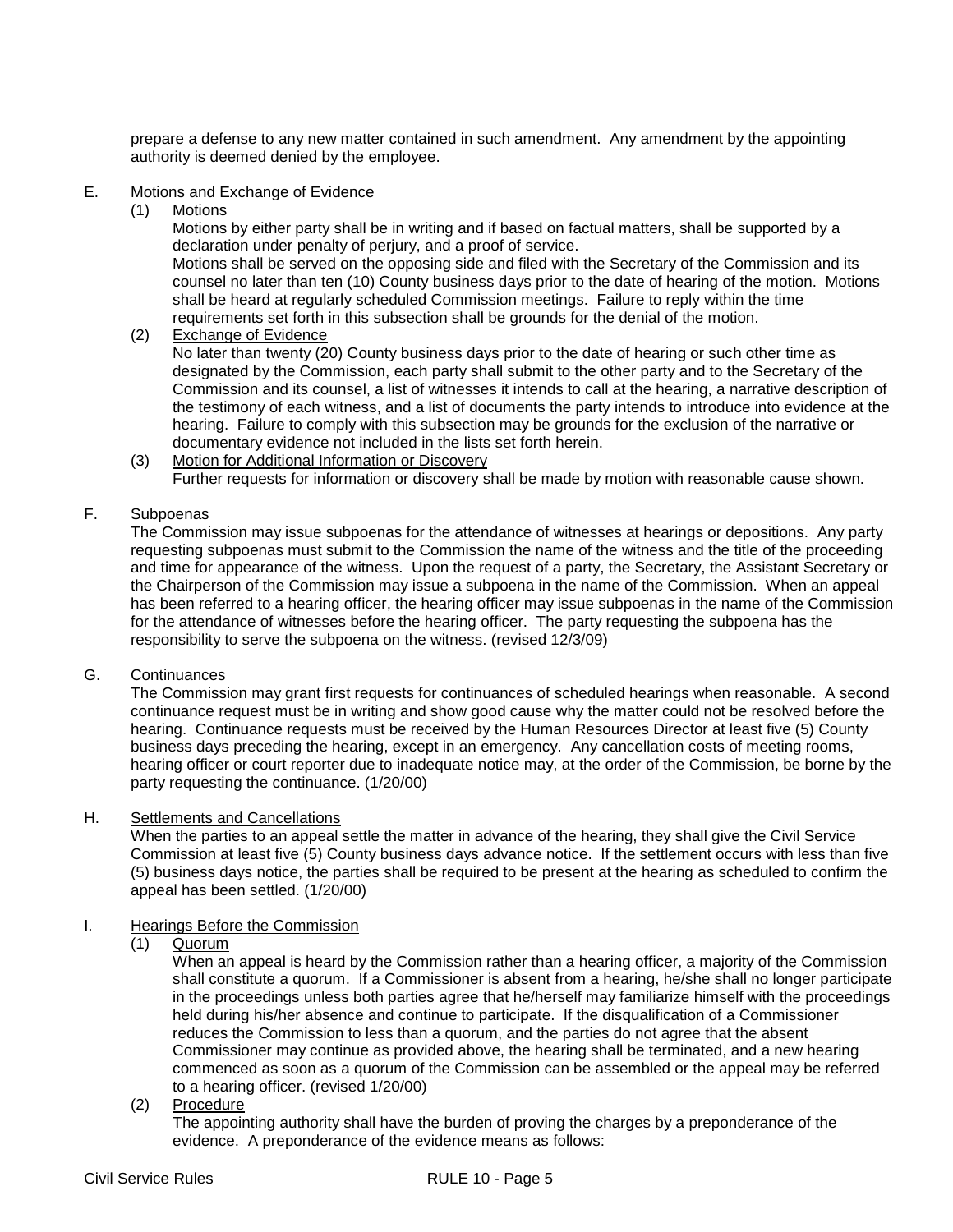By a preponderance of the evidence is meant such evidence as, when weighed with that opposed to it, has more convincing force and the greater probability of truth. In the event that the evidence is evenly balanced so that it is not possible to say that the evidence on either side of an issue preponderates, then the findings upon that issue must be against the party who had the burden of proving it. In determining whether an issue has been proved by a preponderance of the evidence, all of the evidence bearing upon that issue shall be considered regardless of who produced it. The appointing authority shall open the case and present his/her evidence. The employee shall then present his/her defense. Thereafter, each side may present rebuttal evidence. Each side may present an opening argument. The employer may present a closing argument and the employee may make a responsive closing argument. The employer may then make a rebuttal closing argument.

All rulings on motion, objections to evidence and rulings on interlocutory questions, shall be made by the Chairperson, subject to objection by any member of the Commission. If objections are raised, the questions shall be discussed by the Commission and the ruling of the Chairperson voted on by the Commission. The vote shall either uphold or overrule the Chairperson.

The Chairperson shall have authority to maintain order during the proceedings of the Commission, and for that purpose to order persons to conform to rules of the Commission and to order persons to leave who in the judgment of the Chairperson are disrupting the hearing.

(3) Evidence; Examination of Witness

The hearing need not be conducted according to technical rules relating to evidence and witnesses. The rules of evidence and the manner of producing evidence shall be those rules set forth in 513 of the Government Code for the conduct of hearings under the Administrative Procedure Act.

(4) Counsel

The appointing authority and the employee may be represented by counsel, who need not be an attorney at law.

(5) Reporter

The proceedings of the Commission need not be reported by a court reporter. A tape recording machine may be used. Either party, to an appeal hearing, may have a court reporter present to report the proceedings. The cost of the reporter and responsibility for securing a reporter shall be the responsibility of the party desiring the reporter unless the parties mutually agree otherwise. When the parties agree that the reporter is making the official record, the proceedings need not be tape recorded.

(6) Decision

At the conclusion of the introduction of evidence and argument of counsel, the hearing shall be submitted for decision. The Commission shall retire to deliberate in private without the presence of any persons except the Commission. However, outside counsel and the Commission Secretary may be consulted as required. (revised 1/20/00)

In determining whether the charges have been proved, the Commission must find each separate charge or specification to be sustained by the preponderance of the evidence. Any charge or specification not so sustained shall be rejected by the Commission.

In determining whether the action of the appointing authority should be sustained, modified, or revoked, the Commission shall consider only those charges and specifications which it finds proved as above. A majority vote of the Commissioners present is required to make a finding or decision. After reaching a decision, the Commission shall reduce its findings or decision to writing with the assistance of its counsel. The Commission shall thereafter, reconvene in open session and announce its decision. At that time, the Commission shall also notify the parties of the time limitations set forth in Rule 15 governing judicial review of the decision. (revised 1/20/00, 10/21/10)

The findings and decision of the Commission shall be certified to the appointing authority and enforced by him/her.

All decisions by the Commission shall be final and reviewable immediately upon adoption or rendering thereof.

J. Hearings Before a Hearing Officer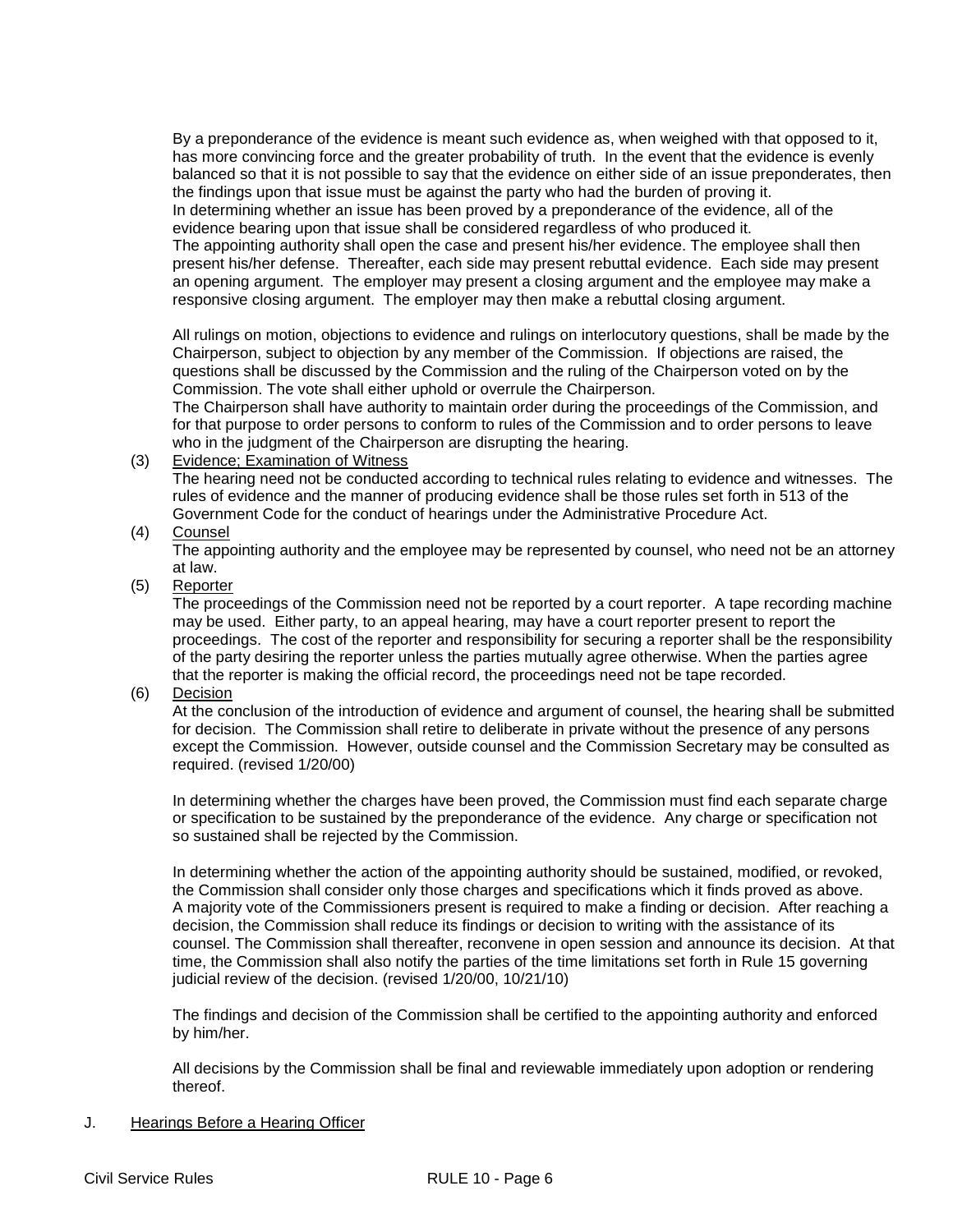# (1) Pre-trial Procedure

If the appeal hearing is referred to a hearing officer, the Commission shall continue the matter on the calendar of the Commission from time to time until a date for a hearing before a hearing officer can be set. The Secretary of the Commission shall arrange for a hearing at the earliest date, consulting with the parties, and the office of the hearing officer. As soon as a date for a hearing has been secured by the Secretary, he/she shall notify the Commission. The Commission at its earliest opportunity shall, in open session with all parties present, refer the hearing to the hearing officer at the time and date arranged. The parties may agree by written stipulation to waive any of the foregoing formalities.

If the parties can stipulate to the selection of a hearing officer, then that individual shall serve as the hearing officer. If a stipulation cannot be reached, then the Commission shall designate a hearing officer.

# (2) Hearing Procedure

The hearing shall be conducted in the manner of hearings conducted under the Administrative Procedure Act.

The hearing officer shall have the right to rule on all interlocutory questions of law arising during the hearing, and may continue the hearing from time-to-time until the hearing is completed.

# K. Action by Commission After Decision by Hearing Officer

The Commission shall meet in open session to receive or act on the proposed decision of the hearing officer. The Commission may proceed as follows:

If a contended case is heard by a hearing officer, he/she shall prepare a proposed decision in such form that it may be adopted as the decision in the case. A copy of the proposed decision shall be filed with the Commission and a copy of the proposed decision shall be served by the Commission on each party in the case and his/her representative. The decision shall be accompanied by findings of facts.

The Commission may adopt the proposed decision in its entirety, reject the proposed decision, or may reduce the proposed penalty and adopt the balance of the proposed decision. The decision of the Commission shall be final.

# L. Time Requirements

Upon good cause shown, the Commission may extend, shorten or forgive a violation of any time limit set forth in this Rule 10.5. In making a determination of good cause, the Commission shall consider whether the employee is represented by an attorney or whether the employee's representative is experienced with proceedings before the Commission. The Secretary of the Commission shall give a copy of this Rule 10.5 to the employee's representative at the time the appeal appears on the calendar for setting.

M. Except as is expressly provided in this Rule 10.5, the Commission shall not be required to conduct a full blown evidentiary hearing on any alleged violation of the Commission's Rules.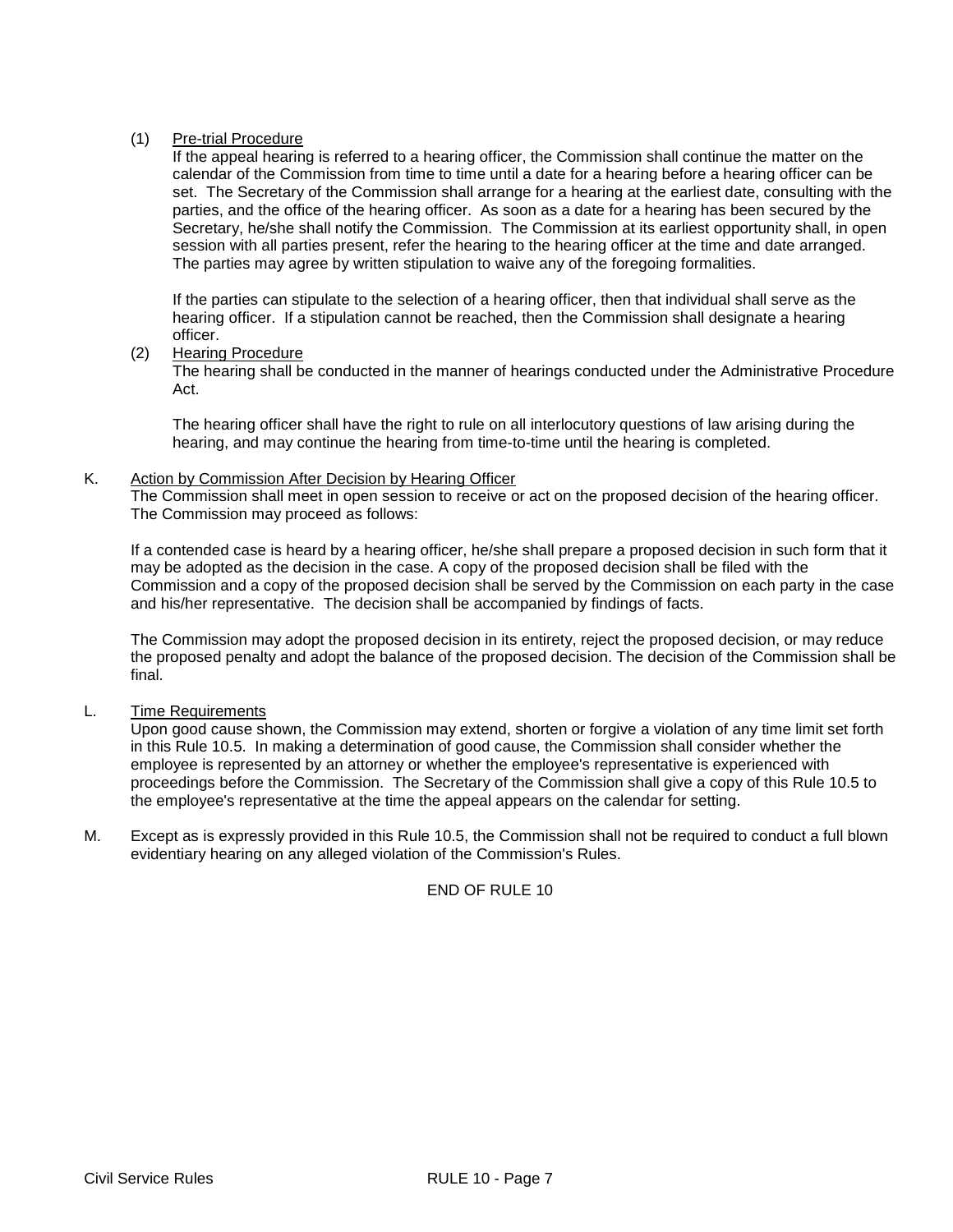#### RULE 11 LAYOFFS

## SECTION 11.1 ORDER OF LAYOFF

A. Employees shall be subject to layoff whenever their positions are abolished or whenever necessary because of lack of work or lack of funds.

Layoff procedures shall be applied on a departmental basis. Where appropriate, after meeting and conferring with the recognized employee organization which represents the affected employees, the Human Resources Director may authorize that layoff procedures be restricted to employees of one or more divisions or smaller units of a department.

- B. Whenever it is necessary to layoff one or more employees in a department, division or unit in which there is more than one employee in the class in which the layoff is necessary, employees in the affected class shall be laid off in the following order:
	- (1) Extra help employees as defined in Rule 1, and provisional employees.
	- Probationary employees.
	- (3) Full-time and part-time employees with permanent status in the class. (revised 11/1/12)
- C. Continuous County service in the class in which the layoff occurs (the affected class) or in any other class having at the date layoff notice is served the same or higher salary allocation shall be counted as service in the affected class.
- D. Employees with less total continuous County service in the affected class shall be laid off before those with greater total continuous County service in the affected class. Continuous part-time service shall be calculated based on the position's allocation in its relationship to full-time work and also be prorated on an hour-for-hour basis for all hours worked in excess of the position's allocation. Time spent on a leave of absence, paid or unpaid, is considered service for seniority accrual purposes according to their position allocation. Time served in a temporary promotion in which the employee is appointed to the position without a break in service between the temporary promotion and the permanent appointment shall be counted as time served in the classification. (revised 11/1/12)
- E. If employees have the same total continuous County service in the affected class, then the criteria to break the tie shall first be total continuous County service irrespective of class, second, prior total County service, and third, chance (e.g. lottery). When departments are hiring multiple employee's into the same job class in which the newly hired employees do not have prior continuous or prior County service, and if a future layoff would then require a "chance" process to determine the affected employees, then departments shall conduct the chance process to determine the affected employee(s) within the first 30 days of appointment to determine and document the affected employees in the event of future layoffs. (revised 11/1/12)
- F. Social Service Workers III and Social Service Practitioners who have become Social Service Workers IV shall carry into that new classification, the seniority which they had in their former classification.
- G. A full-time or part-time employee appointed to a class with a Project or Limited Term designation by job classification (ex: Programmer Analyst - Project) may be exempted by the Human Resources Director from the order of layoff of the affected project or limited term class based on a continuing need for a specialized technical skill/skill mix combination. Such skill/skill mix shall have been determined by a written plan (project or recruitment/certification) prior to filling the position as an essential function inherent to the overall purpose of the job. The incumbent(s) must have been appointed based on the required specialized technical skill/skill mix. (revised 3/5/97)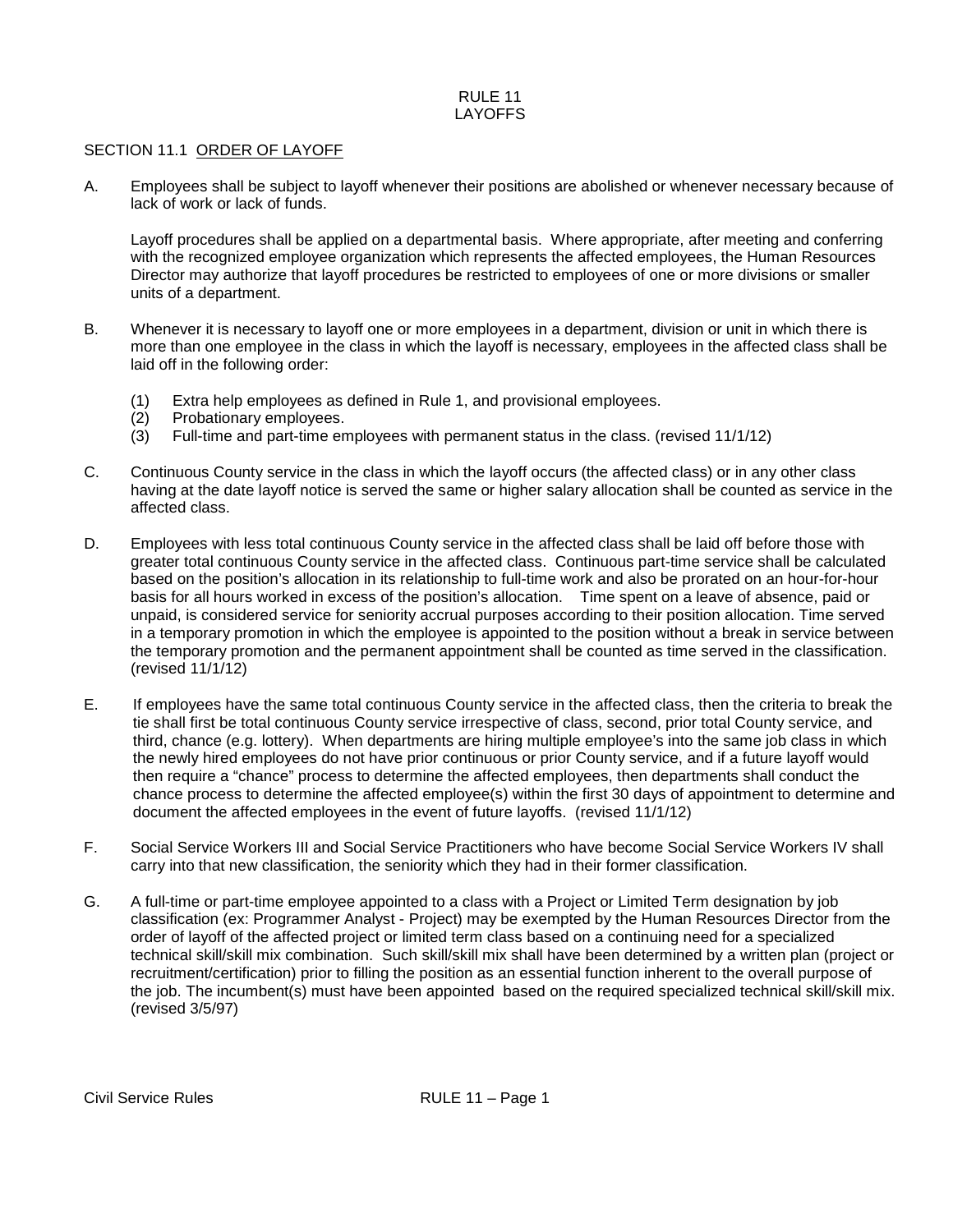- H. After September 1, 1998, no extra help hours will be counted toward seniority for layoff, displacement or restoration. After September 1, 2002, no extra help hours, regardless of when accumulated, will be thereafter counted toward seniority for layoff, displacement or restoration. (revised 11/19/98)
- I. Employees placed (pursuant to Rule 3.3C) into a newly established class or class series, which resulted in the abolition of a previously existing class or class series, shall carry into the new classification, the seniority which they previously acquired in the equivalent level (former and new classes are within a  $±4\%$  salary range) of the abolished class or class series for all purposes, including displacement rights within the new class or class series. (revised 8/21/03, 7/1/10)

# SECTION 11.2 ALTERNATE CLASSES

For purposes of layoff and/or displacement, alternate classes shall be treated as one class such that continuous County service in one alternate class shall be considered as service in each of the other alternate classes in the same class series and shall be counted cumulatively.

# SECTION 11.3 DISPLACEMENT

- A. An employee who is laid off and who has greater total continuous County service than another employee in the same department in another class with the same or lower salary allocation in which class the employee previously had permanent or probationary or part-time status and for which the employee is qualified for certification, transfer or voluntary demotion, may elect to displace the junior employee with the lesser total continuous County service. An employee who is displaced shall be laid off and replaced by the employee who displaces him/her.
- B. An employee who is displaced because of layoff may in the same manner displace an employee who is junior to him/her.
- C. Should an employee have the right to displace in more than one class, the employee shall first displace in the class with the highest allocated salary.
- D. An employee who was transferred with a position reallocated from one department to another department may, upon layoff from the second department and if eligible under the conditions stated in subparagraph A. above, exercise displacement rights in the first department.
- E. A permanent full-time or part-time employee who is laid off and who has greater total continuous County service than another employee in the same department in the same job class with a project designation (ex: Programmer Analyst, Programmer Analyst - Project), may elect to displace the junior employee in the project designated class. Should the junior employee in the class possess a required specialized technical skill/skill mix not possessed by the laid off employee, the next most junior employee in the project class shall be displaced.(revised 3/5/97)
- F. For Information Systems Department employees, all current classification titles will be equated to classification titles previous to the implementation of the April 15, 1999 Information Systems Department Classification Study. This special rule will terminate 36 months after the study approval date of June 3, 1999. (Revised 9/16/99)
- G. Employees retained into a class (pursuant to Rule 3.3B-C) in which the class or class series was retitled, shall have displacement rights to the retititled class or the equivalent level in the class series. (added 7/1/10)
- H. If an employee held a classification that was reclassified after he/she left that classification, the employee will have displacement rights to the newly titled class (or the equivalent level in the class series), provided the following criteria is met: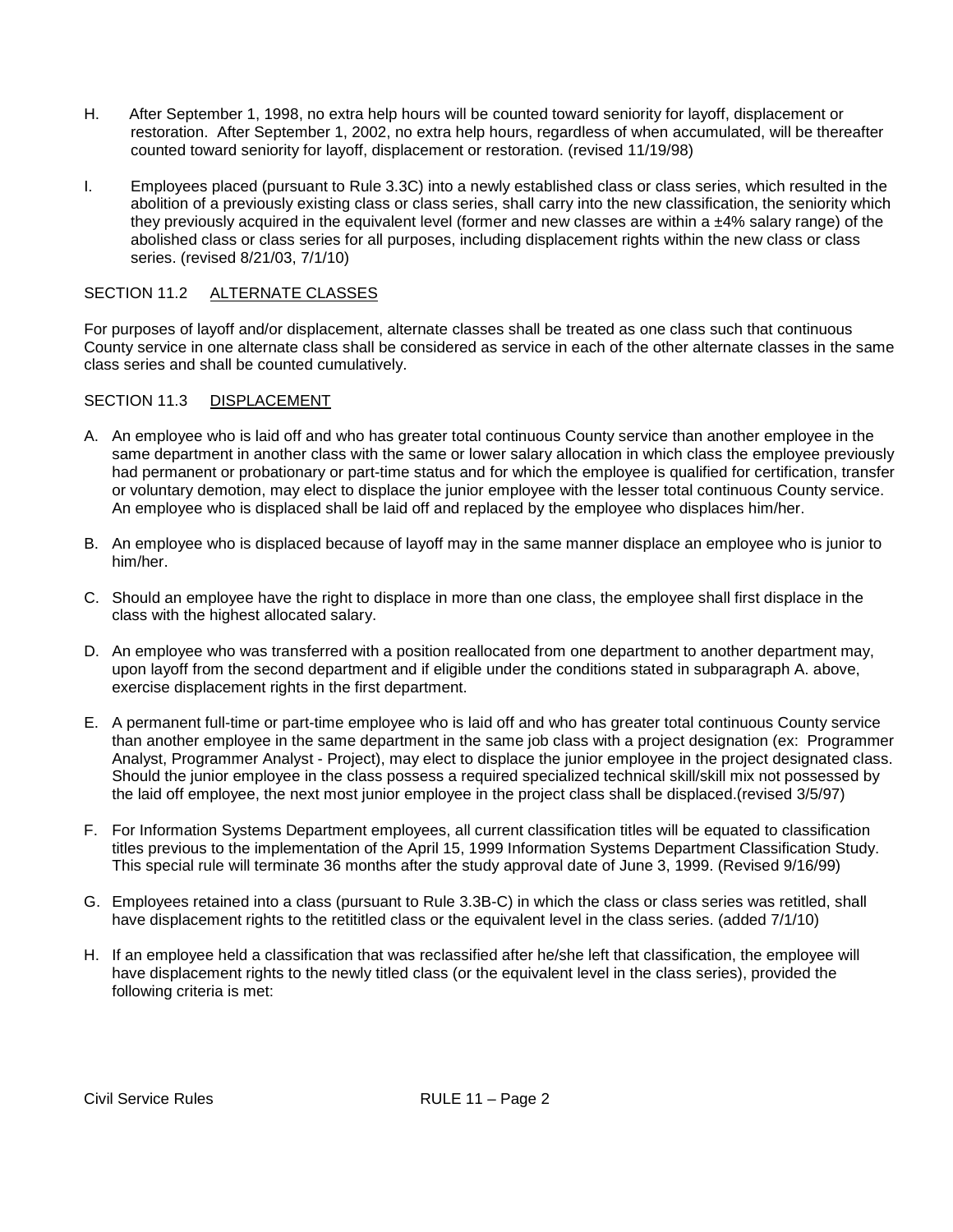- 1. the employee held permanent or probationary status in the class that was subsequently retitled/reclassified; and
- 2. the newly titled class or class series' purpose, scope, complexity, duties, and knowledge and abilities did not significantly change (as identified in the classification study and recommendations and determined by the HR Director); and
- 3. the salary range for the newly retitled class or class series did not change; and
- 4. the employee held the former class up to five years prior to the date of the reclassification; or
- 5. the employee currently holds a position that is either a higher level in the new class series or is a logical career progression within the department's organizational structure. (added 7/1/10)

# SECTION 11.4 RESTORATION

A. Each person who has been laid off or displaced from, or who has in lieu of layoff been demoted or transferred voluntarily from a position which the employee had permanent or probationary status is eligible for restoration and shall be placed on a restoration "list" for the position and department for two years after the effective date. (revised 11/1/12)

An individual, who has restoration rights in more than one class because of layoff or displacement, shall have restoration rights in each of the classes from which the employee was laid off or displaced.

Employees laid-off from a project or limited term position have restoration rights for the specific project for which they were hired. Restoration rights shall not exceed the duration of the project or 24 months immediately following layoff, whichever is lessor. (revised 3/5/97)

Employees laid-off from a recurring defined term position shall have restoration rights for the duration of the specific term to which they were appointed, as set forth within their job specifications. Restoration rights shall not exceed the duration of the specific term as set forth within the job specifications. (revised 7/7/05)

- B. Whenever more than one person has been laid off and/or displaced in the same class in the same department, the order of restoration shall be in the reverse of the order of layoff.
- C. If an employee was laid off or displaced from, or who has in lieu of layoff been demoted or transferred voluntarily from a position who had prior permanent or probationary status, but was not able to elect displacement, the employee shall be placed on the restoration list for the "skipped" job class(es) for two years after the layoff effective date. The employee shall be placed on the restoration list(s) behind any employees who have been placed on the restoration list as stated in 11.4 B. (added 11/1/12)
- D. If the County determines to fill, within two years, a vacant position in a job classification and department from which an employee was laid off or displaced, the County shall offer restoration to the individual who is in the highest position on the restoration list for the respective job classification and department. The County shall make a reasonable attempt to notify an individual who is eligible for restoration including in writing by certified mail, return receipt requested. If an employee cannot be reached within 20 calendar days from the date of mailing of notice of offer of restoration, the right to restoration shall be forfeited. Should an employee not accept restoration within 5 regular County business days after the receipt of the offer or should the employee decline to begin work within 15 regular County business days after the receipt of the offer, the employee shall be declared unavailable and shall forfeit right to restoration unless further offer of restoration is granted by the Civil Service Commission. (revised 7/1/10, 11/1/12)
- E. An employee eligible for restoration has the right to waive a restoration offer to a vacant position in the classification out of which the employee was laid off or displaced under the circumstances described in (1), (2), and (3) below.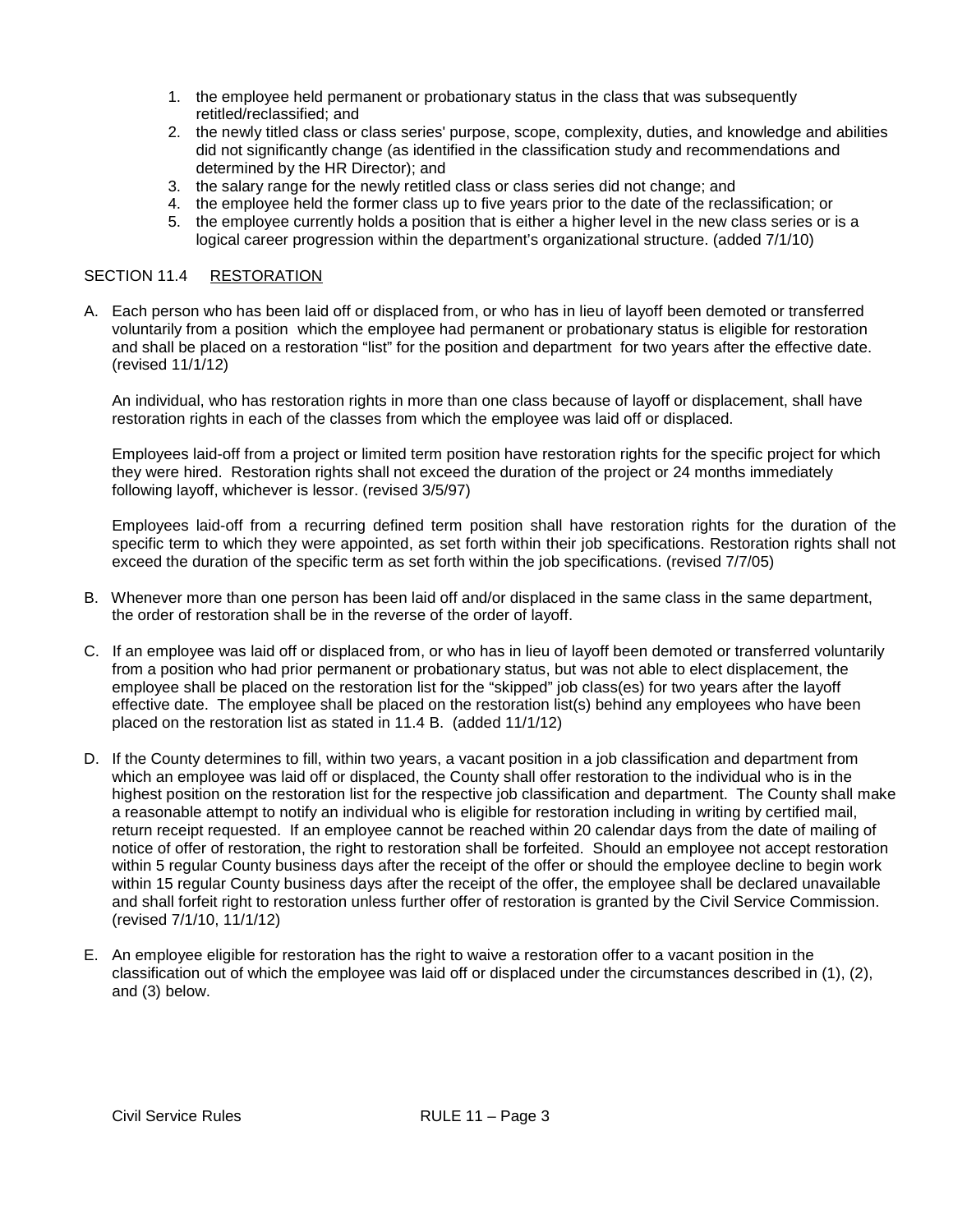- (1)An employee is removed under this Rule 11, Section 11.1 from a part-time position. A full-time position in the classification becomes vacant and available for restoration. The County offers restoration to the employee. The employee may waive the restoration offer.
- (2)An employee is removed under this Rule 11, Section 11.1 from a full-time position. A part-time position in the classification becomes vacant and available for restoration. The County offers restoration to the employee. The employee may waive the restoration offer. If the employee, under either (1) or (2), above, waives the restoration offer, the County may fill the position. The employee who waives the restoration offer will remain on the restoration list for that classification for the balance of the two years restoration eligibility. The employee must exercise this waiver right under this subsection B.(2) within the same 5 regular County business days standard in subsection B.(1) above. The employee's waiver must be in writing in order to be valid.
- (3)Two employees previously "job shared" a position and were both removed under this Rule 11, Section 11.1. If a vacant position in that classification becomes available for restoration and the County desires to restore that position, it shall either:
	- (a)make a restoration offer based on the same job sharing allocation to both of the two employees who occupied it, or
	- (b)determine that the position needs to be filled on a full-time basis and make a restoration offer to the most senior of the two eligible employees. Each of those employees may exercise the restoration waiver option in B.(1) above.
- F. If an employee has restoration rights in more than one class, refusal to accept restoration in one class does not eliminate the right to restoration in the other class or classes.
- G. Whenever a person is unavailable for restoration in the same class in the same department, the next senior person who is eligible for restoration shall be offered restoration in the same manner and under the same conditions. Should there be no person eligible and available for restoration, the position shall be filled by the County.
- H. A person who has forfeited for restoration may, within 10 regular County business days after forfeiture, request in writing to the Civil Service Commission that the employee be considered for further offer of restoration, should such occur within one year after layoff or displacement. The employee's request shall contain a full explanation of the reason for the employee's unavailability. Within 30 calendar days after the request is filed, the Commission shall either grant or deny the offer for restoration. The Commission may specify conditions under which further offer of restoration may be granted.

# SECTION 11.5 APPEALS

A. The Civil Service Commission shall act as a separate and final hearing body for layoff appeals for all employees who have appeal rights.

Within the provisions of Rule 11, Section 11.1, Layoff, part-time and full-time employees have right of appeal to the Civil Service Commission; temporary and provisional employees affected by layoff or actually laid off do not have a right of appeal for any action taken under these layoff rules.

- B. Implementation of a layoff decision may be appealed by an employee laid off; however, the decision to layoff may not be appealed.
- C. Any formal written notice to a part-time or full-time employee stating that the employee is subject to layoff or layoff resulting from displacement may be appealed as follows:
	- (1) Within ten (10) regular County business days from the date of the receipt of the notice, an employee may, within the provision of Section 11.5 B, appeal in writing, the action to the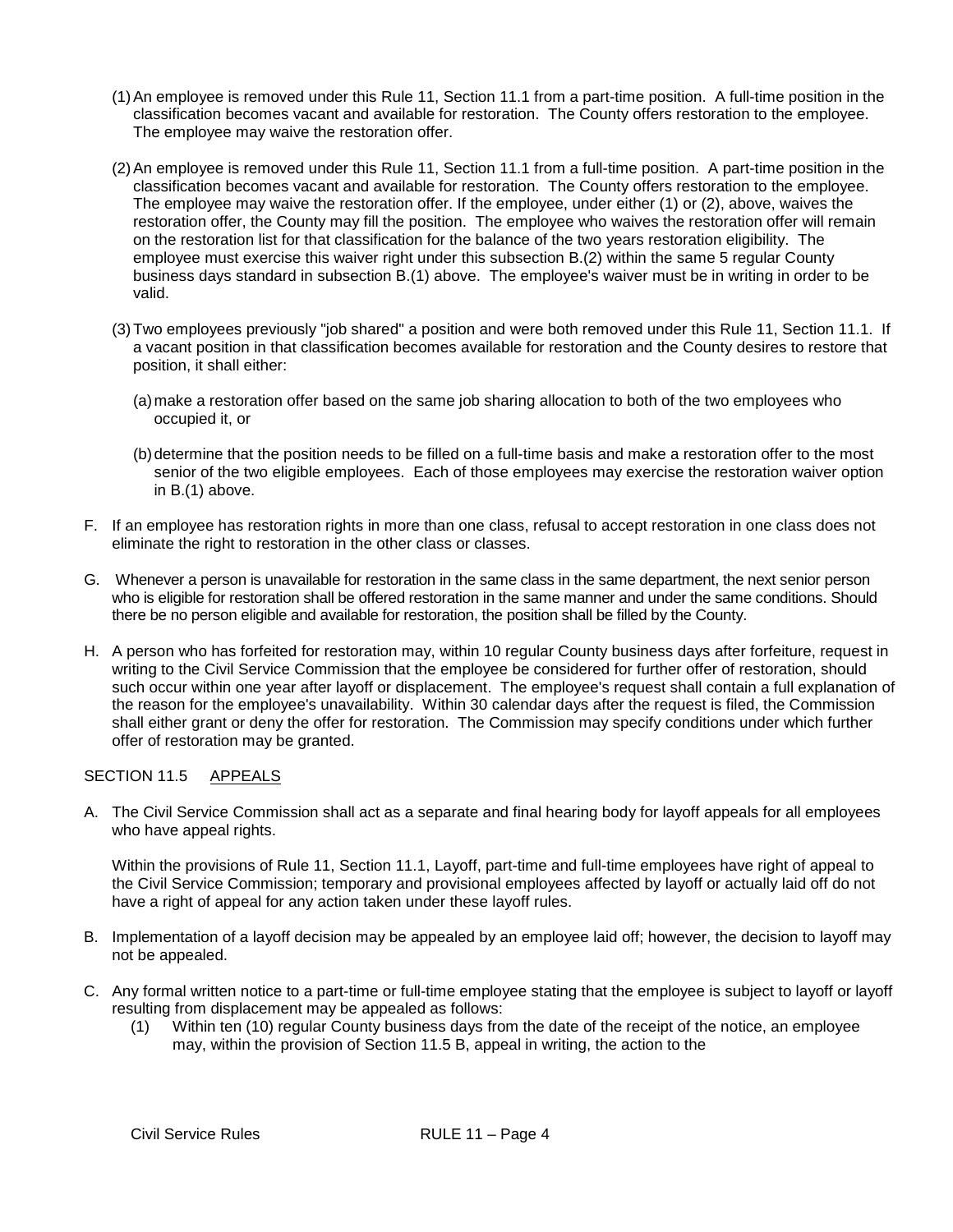Human Resources Director.

- (2) Within seven (7) regular County business days after receiving the appeal, the Human Resources Director shall give a written decision to the employee.
- (3) If the employee is not satisfied with the decision in C.(2) above, the employee may, within seven (7) regular County business days after receiving the decision, appeal the decision in writing to the Civil Service Commission.
- (4) The Civil Service Commission shall review an appeal resulting from C.(3) above at its next scheduled meeting.

This review and appeal procedure which applies to layoff and displacement action in no way supersedes restoration appeal procedures set forth under Section Rule 11.4 E.

# SECTION 11.6 COMPETING IN EXAMINATIONS/EMPLOYMENT SELECTION PROCESS AFTER LAYOFF

Employees who are separated from County service due to layoff and who have applied to County positions on or before to the layoff effective date may continue to compete in the examination/selection process, be placed on the employment list(s) if successful in the examination process, and continue to be certified, provided the employment list is either active or reinstated pursuant to Rule 6.10. County service points will still be applied to final examination scores pursuant to Rule 6.4 A (3) regardless of the employee no longer holding an allocated position. Employees who have been separated from layoff do not qualify to compete in promotional examinations but may have opportunities to be re-employed pursuant to Rules 6.8 and 11.4. (Added 7/1/10)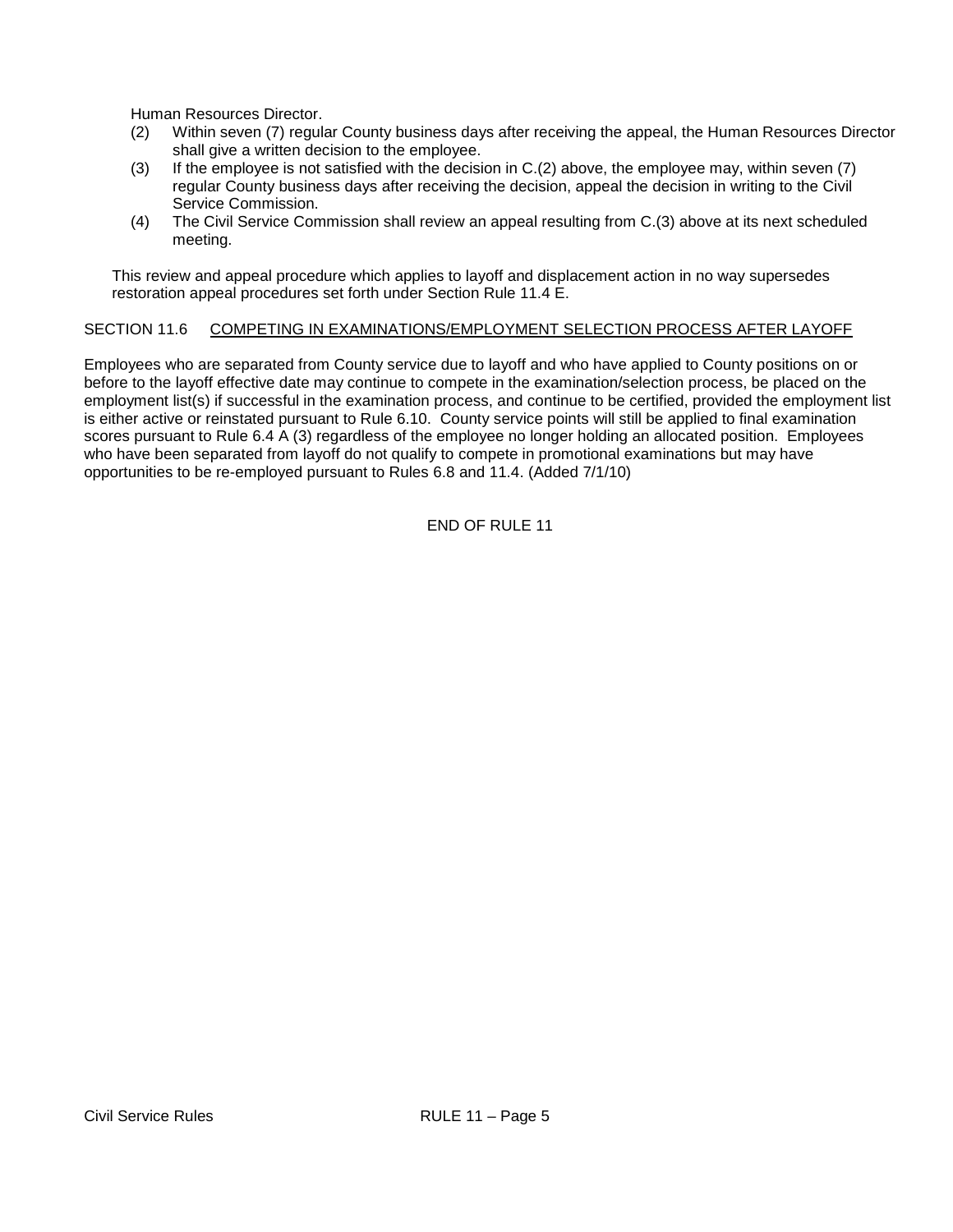# $R$ ULE 12 LEAVES OF ABSENCE

# SECTION 12.1 LEAVE WITHOUT PAY

### A. General Provisions

- (1) Department heads may grant leaves without pay, for periods not to exceed six months, at the request of the employee concerned, to employees of their departments because of illness, disability, pregnancy, child rearing, or for educational purposes; or for any other reasons the appointing authority deems as appropriate.
- (2) Requests for leaves without pay for periods in excess of six months shall be submitted by the department head, together with a written recommendation, to the Human Resources Director for approval or disapproval.
- (3) An employee with permanent civil service status may appeal the denial by his/her department head or the Human Resources Director of his/her request for leave without pay. Such appeal shall be made in writing and submitted to the Civil Service Commission within five regular County business days after the employee is notified of the denial, and shall specify the reason for the leave. Any appeal of a denial of leave without pay for medical reasons shall be accompanied by a statement signed by competent medical authority, setting forth the employee's ability to perform the duties of his/her position and a prognosis of his/her ability at the termination of the requested leave.
- B. Leave Without Pay for Job-Incurred Disability

Requests for leave without pay for disabilities which are found by the State Worker's Compensation Appeal Board or the Industrial Accident Commission to be incurred as a result of Sonoma County employment shall be approved by department heads and the County Human Resources Director for the period following expiration of paid sick leave and vacation until discontinuation of disability compensation payments.

- C. Leave Without Pay for Military Service Requests for leaves without pay for military service shall be approved by the appointing authority.
- D. Leave for Candidates for Public Office

Any appointive County officer or employee, who becomes a bona fide candidate for elective public office, may take and be granted leave of absence without pay during all or any portion of the period of his/her candidacy by delivering to his/her department head and to the Civil Service Commission at least ten (10) regular County business days' written notice of intention so to do, specifying the dates upon which such leave shall begin and end. Such officer or employee may, by further ten (10) regular County business days' written notice delivered to his/her department head and to the Civil Service Commission change the date upon which such leave shall end. Such leave shall not extend beyond the period of time during which such officer or employee is a bona fide candidate for elective public office.

# SECTION 12.2 LEAVE WITH PAY

- A. An appointing authority may, with approval of the Human Resources Director, authorize up to ten (10) working days leave with pay to an employee when such appointing authority has reason to believe that the safety of the work place requires such ordered leave.
- B. An appointing authority may, with approval of the Human Resources Director, authorize up to twenty-five (25) working days leave with pay to an employee when such appointing authority has reason to believe that the employee's physical or emotional health requires professional medical or psychological evaluation to determine the employee's fitness to continue his/her assigned duties.

# SECTION 12.3 RETURN TO WORK AFTER ILLNESS OR DISABILITY

When an employee is absent due to illness or disability, the appointing authority may require that the employee pass a medical examination by a County Physician prior to his/her return to work. Failure to pass such examination shall result, after expiration of the employee's accumulated sick leave, in further leave with pay; leave without pay; and/or separation of the employee, as may be authorized in accordance with these rules.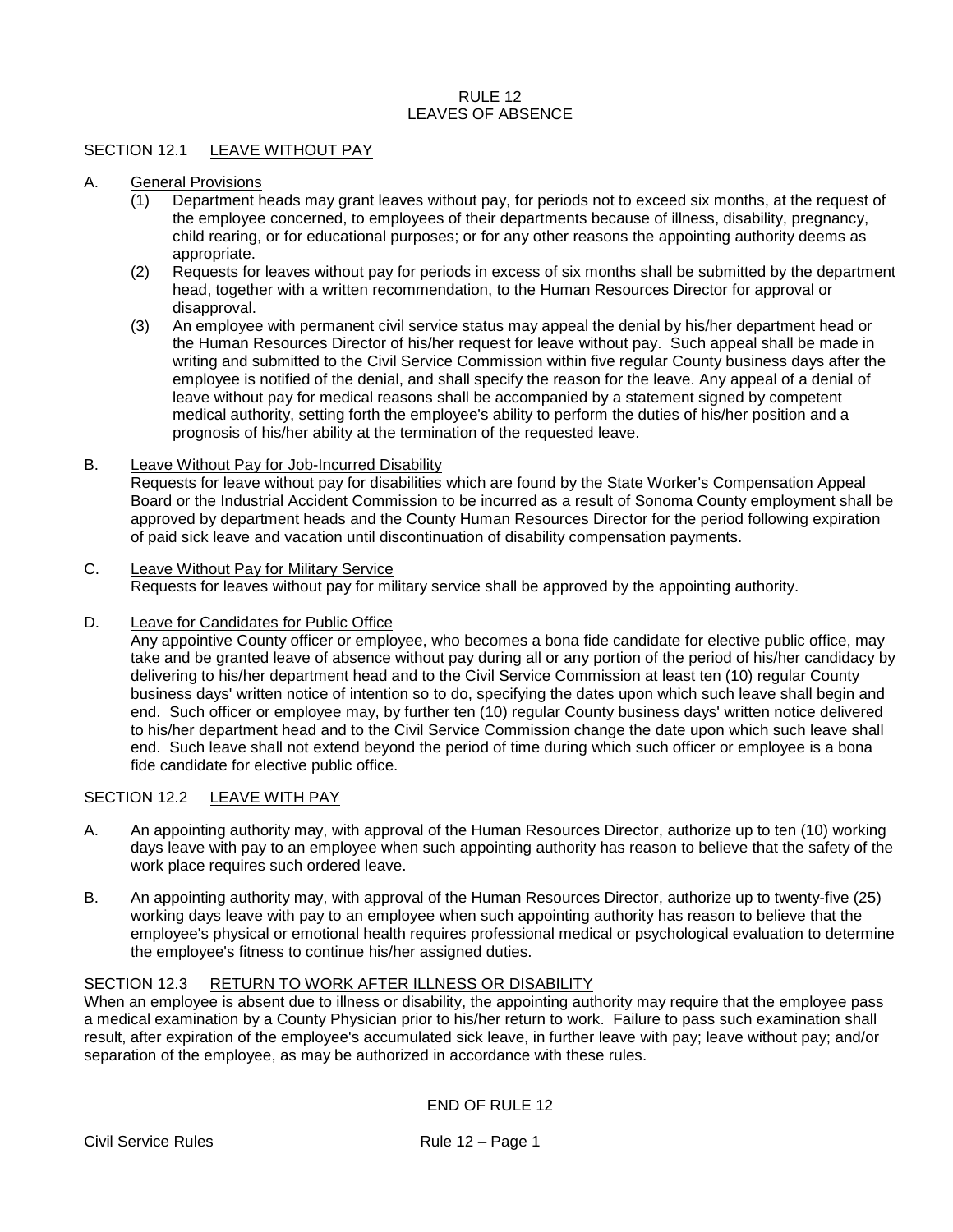#### NEPOTISM

### SECTION 13.1 **INITIAL EMPLOYMENT**

The Human Resources Director must be notified and approve employment of individuals who will directly or indirectly supervise or be directly or indirectly supervised by his/her husband, wife, parent, step-parent, brother, sister, child, stepchild, grandchild, grandparent, mother-in-law, father-in-law, daughter-in-law, son-in-law, or any person with whom he/she has a relationship in loco parentis.

#### SECTION 13.2 PROMOTION AND TRANSFER

The Human Resources Director must be notified and approve of promotions and transfers of individuals who then will directly or indirectly supervise or be directly or indirectly supervised by his/her husband, wife, parent, step-parent, brother, sister, child, stepchild, grandchild, grandparent, mother-in-law, father-in-law, daughter-in-law, son-in-law, or any person with whom he/she has a relationship in loco parentis.

# SECTION 13.3 OTHER EMPLOYMENT SITUATIONS

The Human Resources Director must be notified and approve of employment situations where a marriage results in an employee being directly or indirectly supervised by his/her husband, wife, parent, step-parent, brother, sister, child, stepchild, grandchild, grandparent, mother-in-law, father-in-law, daughter-in-law, son-in-law, or any person with whom he/she has a relationship in loco parentis.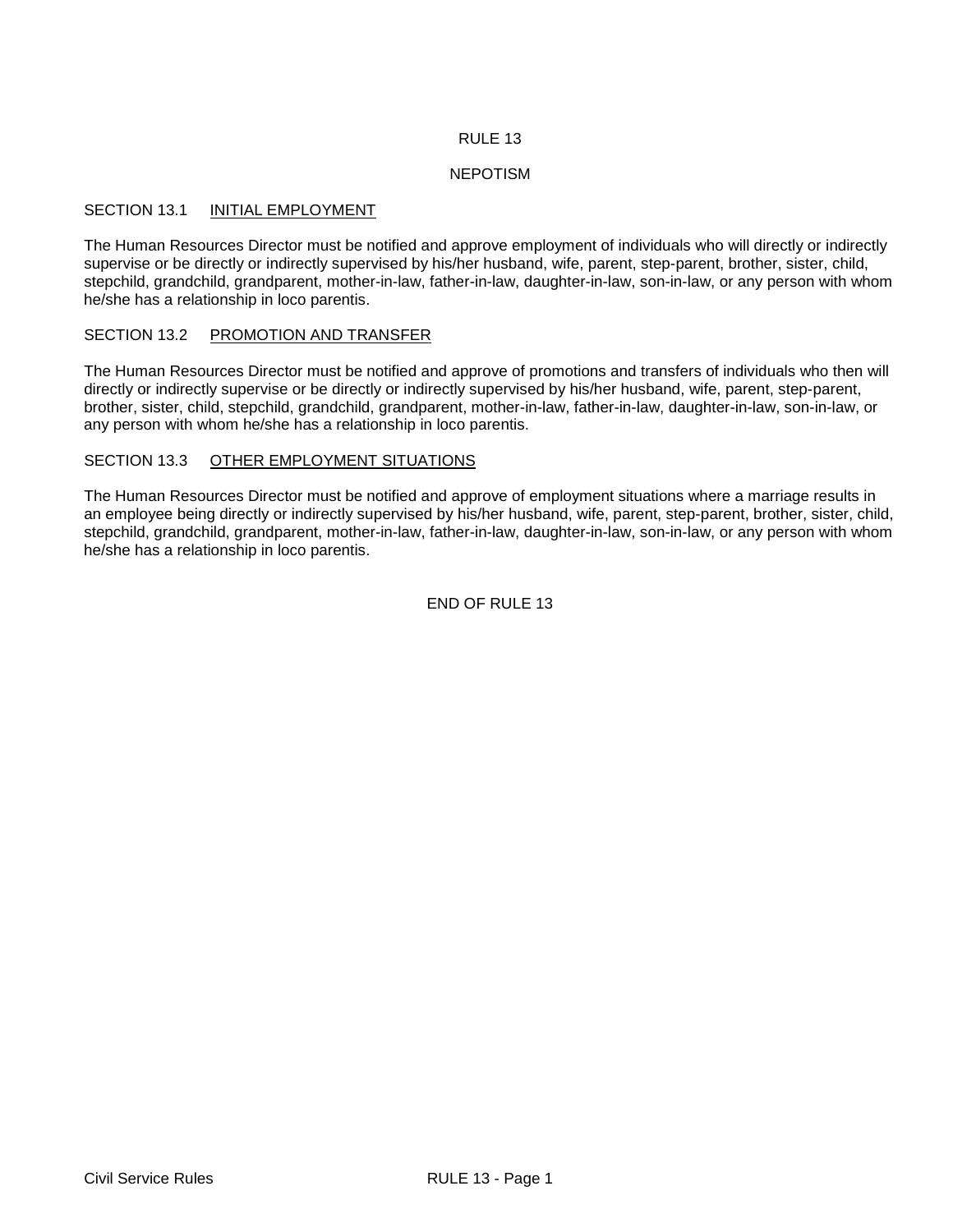## EMPLOYEE REPORTS

#### SECTION 14.1 PERFORMANCE REPORTS

A. All employees of the Social Service Department and Emergency Services Department shall be rated periodically in writing by their immediate supervisors, by means of an employee performance report.

# SECTION 14.2 MEDICAL REPORTS

An appointing authority may direct any employee to undergo a medical examination to determine his/her mental and physical capacity to perform the duties of his/her position. Each determination that an employee is or is not capable of performing the duties of his/her position may be made available to the appointing authority and to the employee concerned. All other records pertaining to such examination shall be retained by the Community Hospital in the same place and under the same circumstances as other patient records.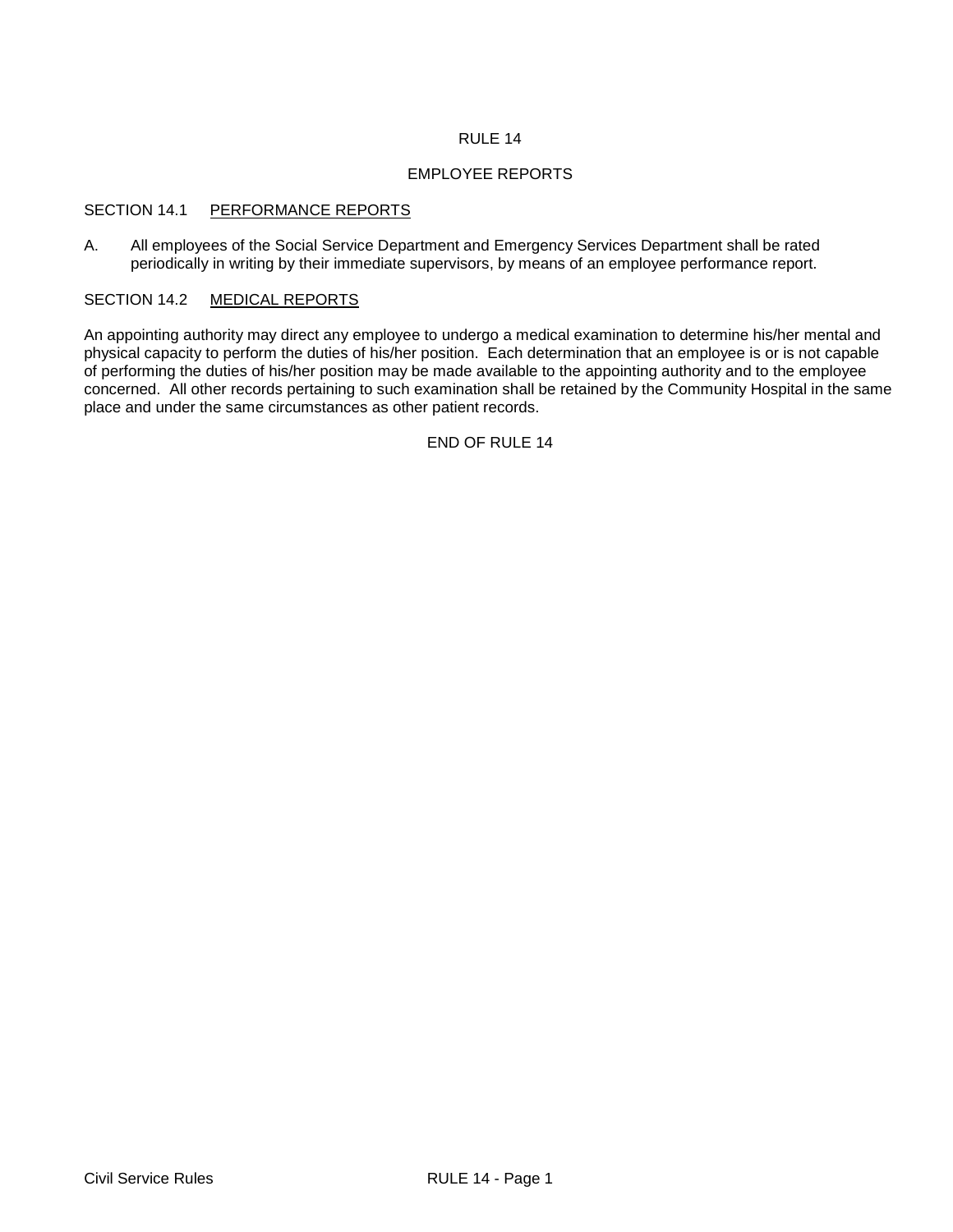# JUDICIAL REVIEW

# SECTION 15.1 LIMITATION OF ACTIONS

- A. Except as otherwise provided herein, the provisions of California Code of Civil Procedure section 1094.6 or successor statute are hereby adopted, and any petition for review of an administrative decision of this Commission, or persons authorized to render such a decision, shall be filed within the time limits prescribed therein, or where a shorter time limitation is prescribed by state or federal law, within such shorter time limits. With respect to decisions issued following proceedings now pending or hereafter begun before the Commission, notice of the applicability of California Code of Civil Procedure section 1094.6 to judicial review of such decisions shall be given to the parties by the Commission in substantially the following form: "The time within which judicial review of this decision must be sought is governed by California Code of Civil Procedure section 1094.6. Judicial review must be sought not later than the 90th day following the date on which this decision becomes final, except that where a shorter time limit is prescribed by state or federal law, such shorter time limit shall apply. The decision is final on the date that it is made."
- B. Except as otherwise provided herein, the time limits and other provisions of California Code of Civil Procedure section 1094.6 or successor statute are hereby made applicable to judicial review of any administrative decision of the Commission, or of any person authorized to render such a decision, issued prior to the effective date of this rule, provided that written notice of such application is given by the Commission to the parties in substantially the following form:

"By rule, the Sonoma County Civil Service Commission has made the time limits of California Code of Civil Procedure section 1094.6 applicable to judicial review of that Commission's decision dated in the matter of (insert title or description of administrative decision). Judicial review must be sought not later than the 90th day following the date of this notification, unless a conflicting provision of federal or state law establishes a shorter period for the filing of such action, in which case judicial review must be sought by such earlier date."

# SECTION 15.2 RECORD

- A. California Code of Civil Procedure sections 1094.6(c) and 1094.6(d) are expressly not adopted into these rules.
- B. The complete record of the proceedings shall be prepared by the Commission or its officer or agent after a request by any party to the proceeding and a deposit of the estimated cost of preparation. If during the preparation of the record it appears that additional costs will be incurred, the party requesting such record may be notified and, if requested, shall deposit such additional amounts before the record will be completed. If the cost of the preparation of the record exceeds the amount deposited, the part requesting such record shall pay this additional amount. If the amount deposited exceeds the cost, the difference shall be returned to the party requesting such record.
- C. If, within ten (10) days after the date the decision becomes final, the petitioner files a request for the record as specified in subdivision B and deposits an amount of money equal to the estimated cost of preparing the record, the time within which a petition pursuant to California Code of Civil procedure section 1094.5 may be filed shall be extended to not later than the thirtieth (30) day following the date on which the record is either personally delivered or mailed to the petitioner or his or her attorney of record, if he or she has one.

# SECTION 15.3 NO REVIVAL

This rule is not intended to revive, nor shall be deemed to revive, any cause of action which is barred by law or equity.

# SECTION 15.4 FINALITY OF DECISION

Unless otherwise provided by statute, ordinance, resolution or rule of this Commission, all administrative decisions shall be final and reviewable immediately upon adoption or rendering of such decision.